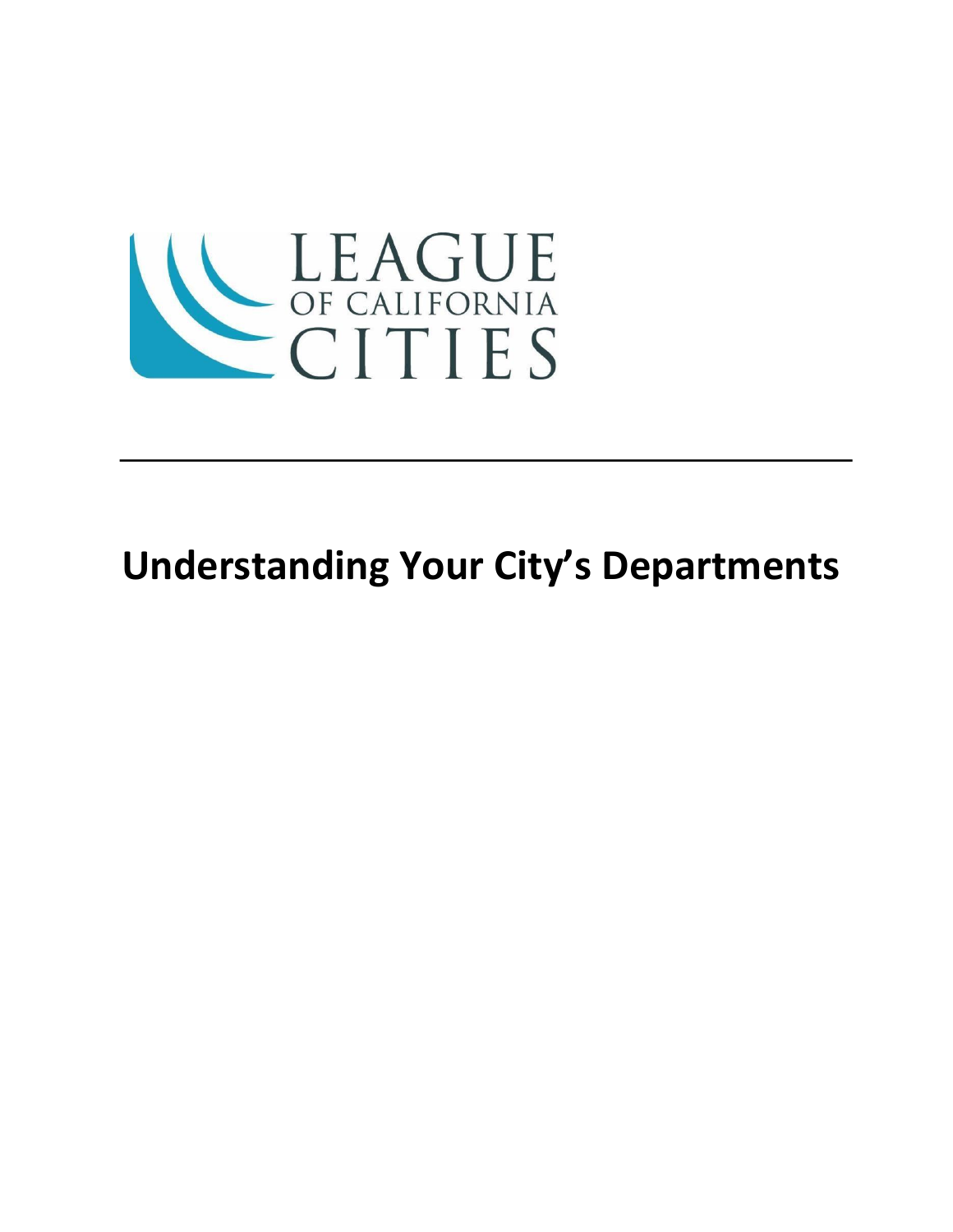# **Understanding Your City's Departments**

# **Introduction**

Elected officials interact with all city departments and are responsible for making decisions that affect each of these departments. While it may not be necessary to have a detailed understanding of the functions and roles of your city's departments, a basic understanding of these functions in order to make more informed decisions is helpful.

The purpose of this section is to provide information about each city department by describing their basic responsibilities, primary functions and relationship with the council. Each article in this section will provide an introduction to the department. For a more comprehensive guide, please consult the reference pages at the end of this section for further reading.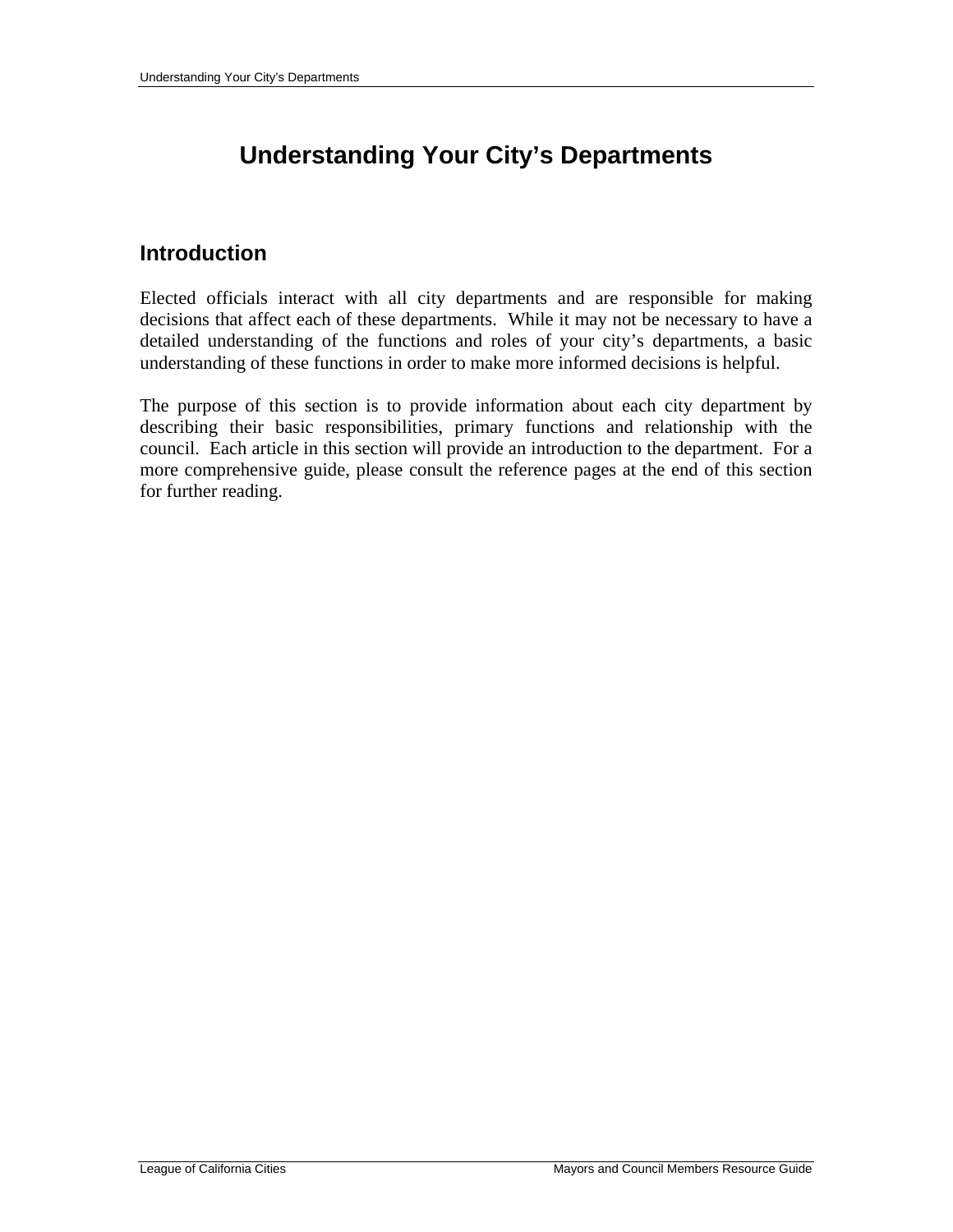# **The City Manager**

Most California cities maintain the council-manager form of government, with a city council elected by the people and charged with the basic responsibility of governing the community. Generally, a city manager is appointed by the council to manage the city's administrative responsibilities and day-to-day operations. In becoming an elected official in a city, it should be helpful to review the roles of city officials and examine the nature of their relationship to the city manager.

# **Primary Functions of the City Manager**

The city manager has two distinct, if overlapping, roles:

1) To provide direct staff assistance to the council as a whole and to its individual members.

2) To manage the city organization in the delivery of public services.

The elected official normally works on two kinds of matters -- daily constituent needs or specific complaints, and the longer-range issues of public policy, such as what services should be provided by the city government, at what level those services should be provided, and what direction the community should take in its future development. In order to deal effectively with either type of problem, the elected official requires staff assistance.

In a real sense, the entire city organization serves as staff to the elected officials, and the city manager, together with other members of the management team, see to it that the necessary assistance is provided. Perhaps the most common problem experienced is the constituent service problem, i.e., when a citizen contacts a council member with a complaint about city service. The council member then asks the manager (or an assigned staff assistant in a larger city) to investigate, or resolve the matter, with or without a report back to the council member.

On another level, the council relies on the manager and its staff for assistance in policy formulation. City staff can provide information the council needs to make a decision, staff can provide a recommendation of the best approach to take on a policy matter, or staff can provide assistance to the council in sorting out specific issues and aid in developing policy alternatives.

Individual members of the council should not expect the city manager to implement their ideas unless a majority of the council gives such direction. The city manager's role is to carry out council policy as established on a given issue by a majority of its members. A council member who is in the minority on some issue should endeavor to change his/her colleague's position rather than expecting the city manager to martial the organization's resources in support of a policy decision that differs from the direction set by the council majority.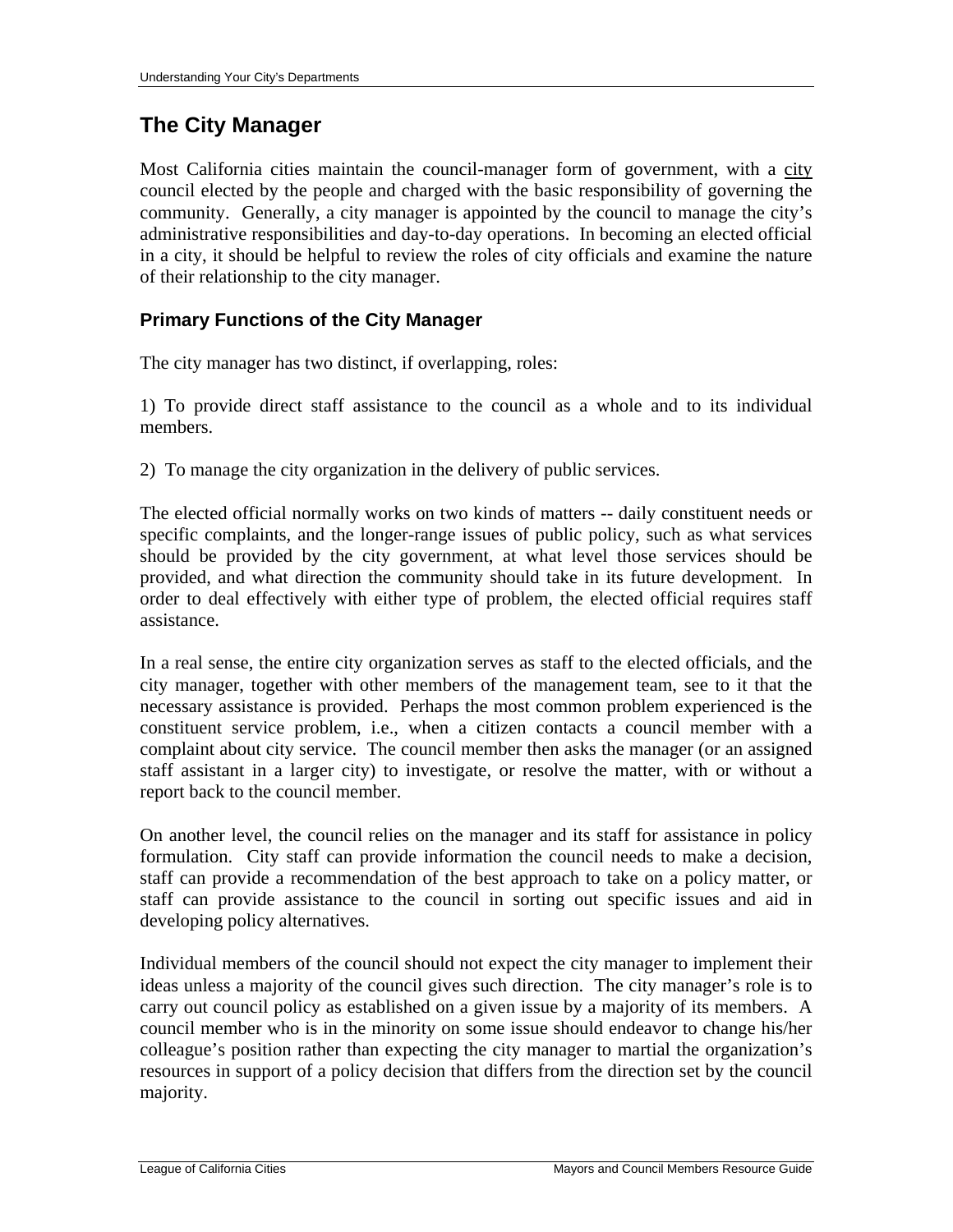Regardless of the issue area, the city manager as a generalist assists the council in working with staff to facilitate the council's decision-making role. If the council is concerned with a land-use planning issue, the manager works with the city's planning staff to provide information and/or alternatives for the council; if the council is concerned about the level of police service, the manager works with the city's police services staff to do the same, and so forth. The city manager is directly responsible for the quality of all staff assistance provided to the council.

In addition to his or her role in providing direct staff assistance to the city council, the city manager is responsible for executing council policies. As the chief executive officer of the city, the manager must see to it that the services and programs the council has decided upon are effectively delivered. In this role, the manager supervises the work of the city's management team to make certain that the systems and procedures employed in the delivery of services are the most effective possible in relation to program objectives, and to make equally sure that the people within the city organization are working together as a team.

It is extremely important that the manager be well-qualified technically; know how to deliver city services in an efficient manner; know when the procedures in use could be strengthened or improved upon; and to suggest techniques or approaches which can work to achieve the objectives set by the council. But it is of at least equal importance that the manager knows how to get the most out of the people in the city organization; how to assist them in working well together; and how to realize the best performance of which each is capable.

A word about the city manager as a professional is useful at this point. The professional city manager has one basic commodity to sell, aside from technical knowledge about city service delivery systems and the management of people in organizations: integrity. The good manager must have the ability and, on occasion, the guts to present what he or she feels is best for the community even when this view may not be popular. His or her ability to always be thorough and forthcoming in providing information and alternatives to the council is the essence of professionalism. In group processes particularly, trust is vital to effectiveness.

# **Relations Between the City Council and the City's Management Staff**

The determining factor in assessing any relationship between people is the quality of communication between them. The perceptions and expectations that each person has of the other and of their relationship form the basis of the relationship. The completeness of communication (the transmission of information) is dependent upon this foundation, which underlies all human relations in any organization. It is equally applicable to relations between members of the management team, members of the city council, and between the city council and appointed staff. Each participant in the city organization, elected or appointed, must work at appreciating the many sets of relationships which exist and which must be accommodated in the process of setting and effecting city policy.

In a well-functioning city government, the city council and the city staff will demonstrate a genuine respect for each other and each other's roles. This does not necessarily mean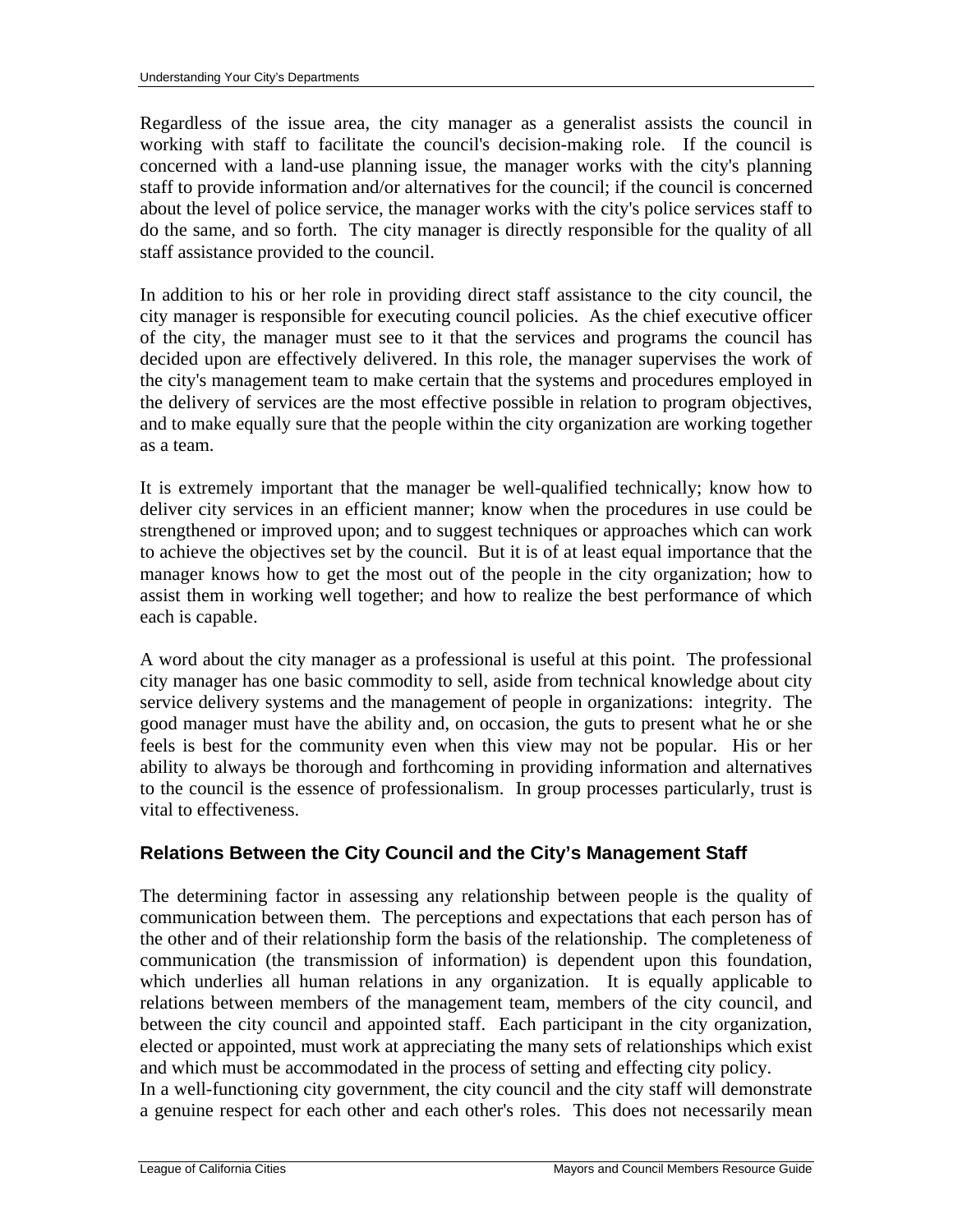that everyone will agree. Rather, there is agreement about how to disagree. Public statements expressing lack of trust or personalized attacks reduces everyone's image, and creates a climate of protecting one's self and defensiveness. Council member concerns (individual or as a council) about the performance or integrity of staff appointed by the city manager can be very helpful to the city manager, if offered privately. None of the above is to suggest that public expression about the city manager or staff performance is always out of place, but that the time and place should be subject to the standards the city council sets for itself and done in a manner which minimizes personal attacks and maximizes getting the job done.

The relationship between the mayor and city manager is slightly different because of the unique role of that position. The mayor is the chief elected official of the city, whether directly elected as mayor or elected by a vote of the council. In this role, the mayor is responsible to provide policy leadership to the council, and to represent the council in public meetings. But the mayor should also be able to represent the council to the city manager in the day-to-day carrying out of the city's business. The mayor should facilitate the relationship between the management staff and the council by being a source of advice and counsel to which the manager can rely. To fulfill this role effectively the mayor must be able to fairly represent the view of the whole council, and the council must respect the mayor's role as its representative. A good working relationship between the mayor and the city manager is therefore essential.

Two important factors to consider in council and manager relations are the responsibilities the council has towards the city manager:

- Providing direction to the city staff
- Evaluating the performance of the city manager

# **Providing Direction to the City Staff**

The city council's ability to govern and make progress is very closely related to the council's ability to provide direction to the city manager and staff. Only when individual council member desires are "elevated" to a policy or program supported by all or at least a majority of the city council can one's own agenda be realized.

Unfortunately, there are many forces at work making unity and a team approach difficult for a city council to achieve. This can be especially true in district cities in which individual council members view their district as a first priority. Consequently, many city councils have found it invaluable to occasionally come together in a facilitated teambuilding or goal setting workshop or to attend, as a group, similar sessions offered through Cal Cities. In any event, a city council-directed goals process resulting in a council-adopted goals statement can be very helpful in clarifying its priorities to the staff and community as a whole.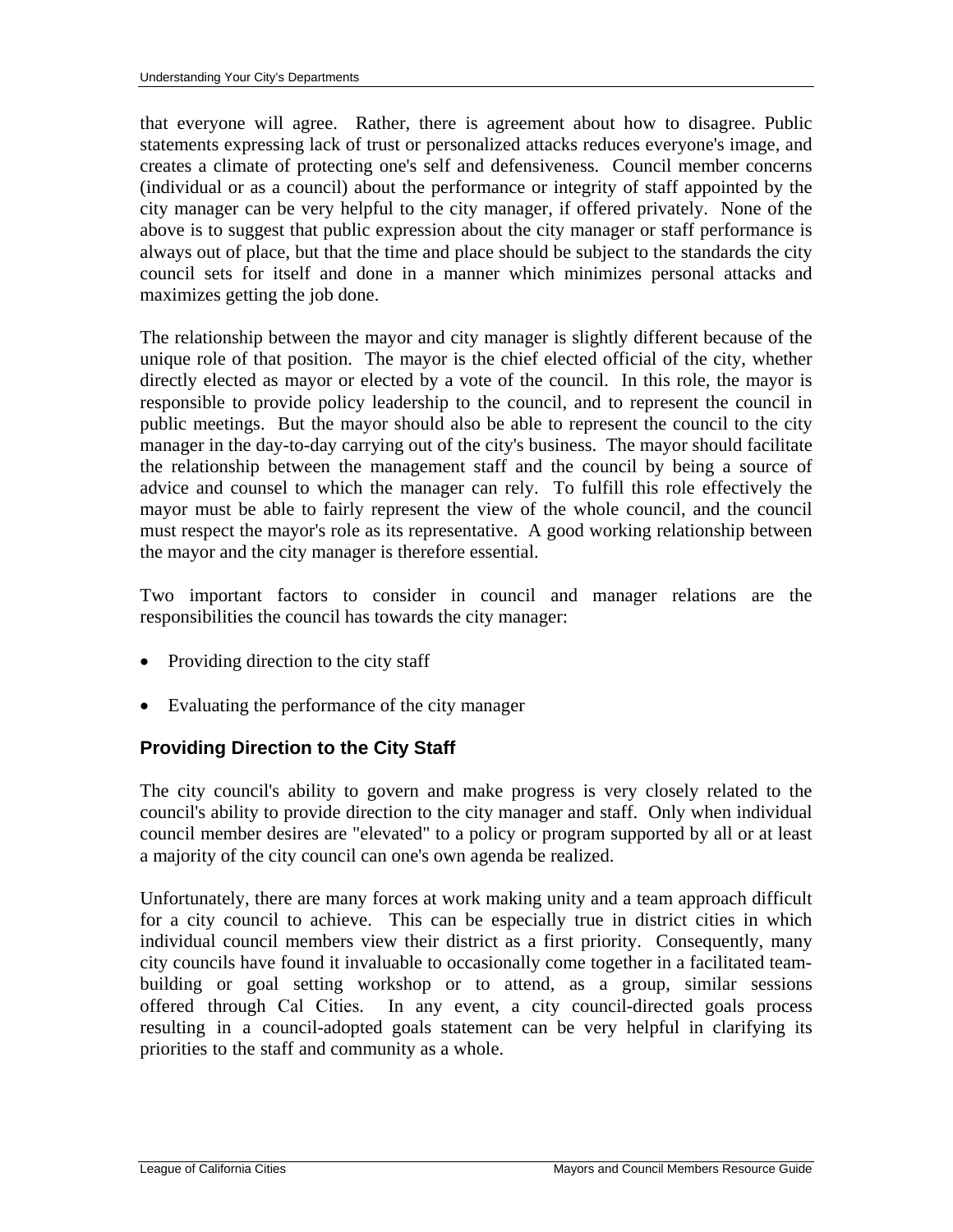### **Evaluating the Performance of the City Manager**

Performance evaluations are communication devices. Without performance appraisals, something is lost in the communication process, and a loss in this area can ill be afforded by any of the participants in local government. Since the city manager has the greatest influence in carrying out council policies, one of the most important jobs a mayor or council member has is to provide clear direction and carefully monitor the manager's progress, giving praise or corrective measures as needed.

Performance appraisals are always a two-step process. First, the participants must discuss the expectations that exist against which performance will be measured. What are the standards, what are the principal values, and what are the objectives to be pursued? It is only after the council has determined with the city manager (or attorney, or clerk) the factors which will be assessed that the appointed official is in a position to really know what is most important to the council; and it is only then that the council is in a position to effectively evaluate performance, the second step in the process. An increasing number of city manager employment agreements make specific reference to a periodic evaluation of the city manager.

A good working relationship at the top of the city organization is clearly important. To realize this, the participants must begin with a good understanding of the roles and responsibilities of each other, and then must work at the job of communicating in order to keep it. Some cities have found it very helpful to hold or participate in workshops designed to develop more effective working relations among council members and between the council and staff.

When a functional understanding of each person's interests exists, and there is an atmosphere of trust and support, although not necessarily agreement, then conflict can be addressed in a mature way and reason can be the order of the day. Then locally elected leaders can more effectively serve the public interest and win the public's respect; this will make your difficult job a little easier and probably more fun.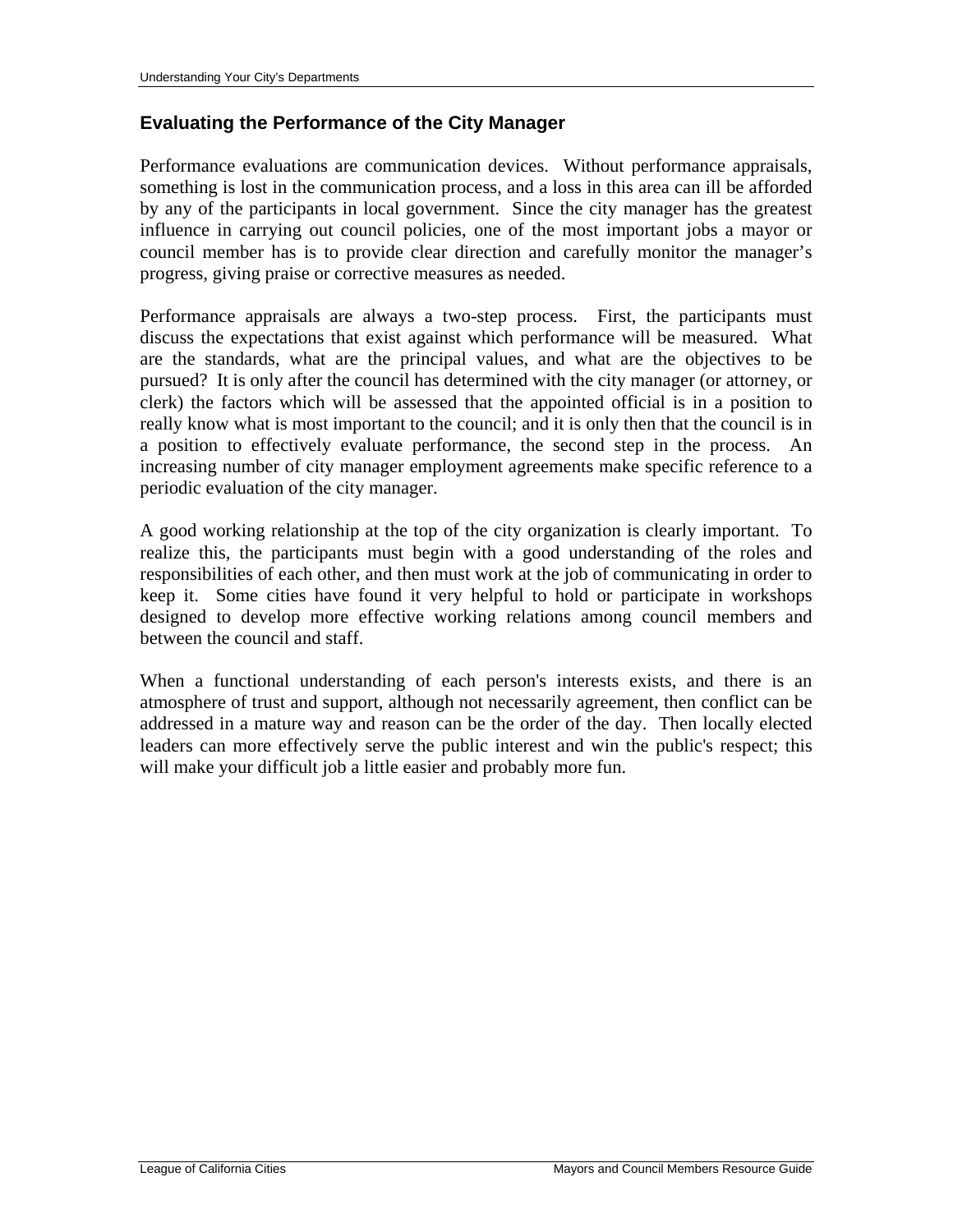# **The City Attorney**

The city attorney is a valuable resource to a mayor and city council. In order to facilitate effective communication between the city council and the city attorney, it is helpful to understand a city's options in obtaining legal services and what the city attorney's job entails.

This paper is designed to provide mayors and city council members with information to help facilitate a solid working relationship with their city attorney. The paper covers the primary functions of a city attorney, how a city may select a city attorney, the importance of communication, and a short discussion on the attorney-client relationship.

Effective communication between city officials and the city attorney is critical to the smooth operation of the city. Early and frequent communication about proposed city actions can save cities headaches and money in the long run.

# **Primary Functions of the City Attorney**

The city attorney has several functions, which can be categorized as follows and will be explained in further detail below:

- Serving as chief counsel to the city for both elected officials and staff
- Reviewing and drafting ordinances, resolutions, contracts, deeds, leases and other legal documents
- Representing the city in litigation as a defendant or a prosecutor.

# **Chief Counsel to the City/ Elected Officials and Staff**

As chief counsel, the city attorney typically attends all city council meetings to provide on-the-spot counsel and to have firsthand information on immediate and contemplated city actions. An important aspect of this job is to render opinions on specific legal issues. These opinions can either be formal (in writing) or informal (oral advice). The city attorney also may serve as the council's parliamentarian.

One of the primary functions of the city attorney is to provide legal advice on whether the city has the authority to engage in a given activity. Cities, of course, share sovereign power with the state and federal governments. There are policy areas in which the state and federal government have reserved authority exclusively to themselves, thereby "preempting" local action on an issue. There are other instances in which the state or federal law has imposed specific obligations on a city if it wants to take action. In either event, the city attorney's advice can prevent costly legal missteps.

In order to render an informed opinion on important legal questions, the city attorney must sometimes analyze several sets of statutes and hundreds of reported cases. The sheer volume of law affecting cities has increased greatly during the last decade.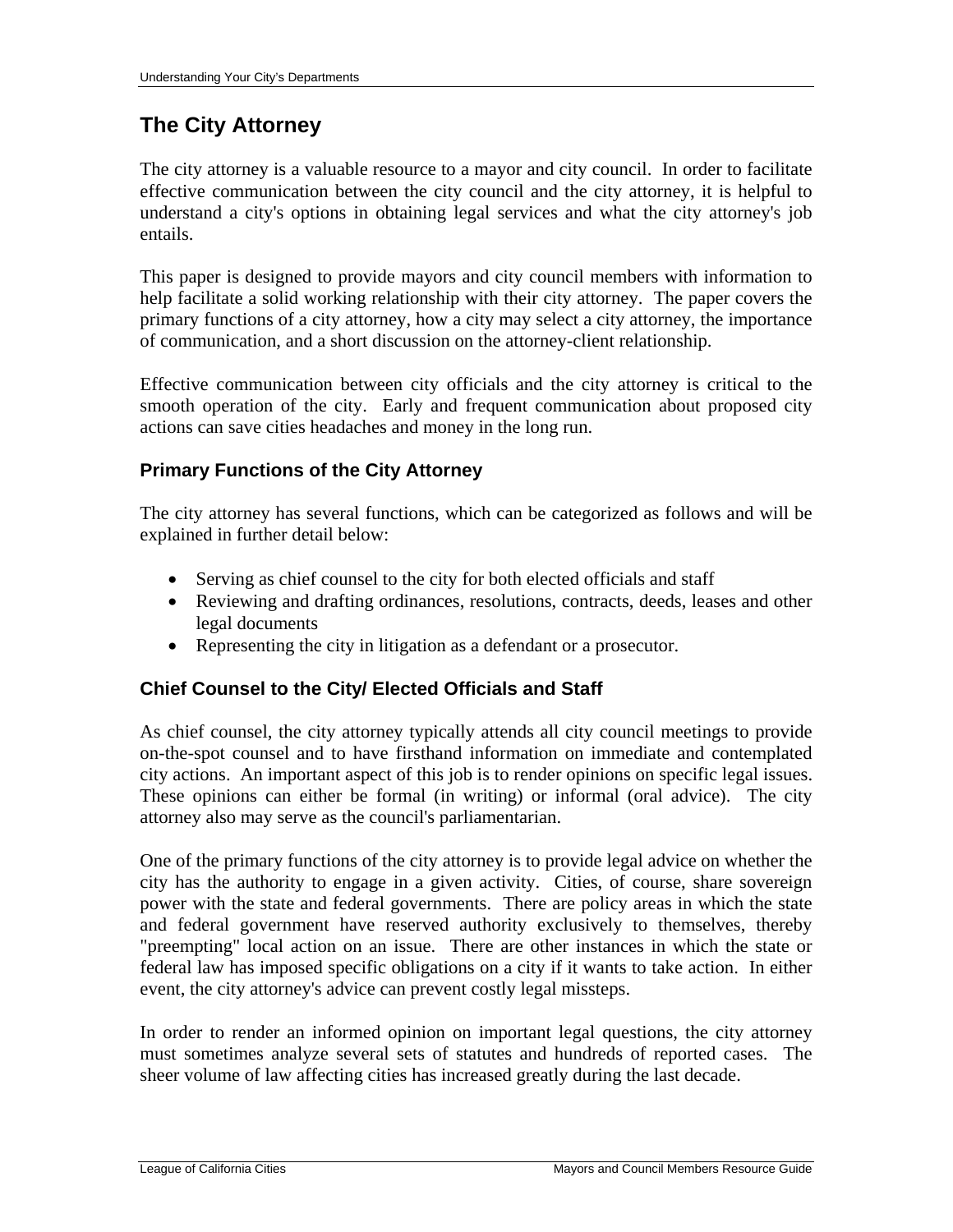Further complicating the city attorney's job is the fact that the law is not always clear in a given area. When this occurs, the city attorney must give his or her best judgment on the probable and possible legal consequences of a proposed course of action. The city attorney cannot, however, make the law clear when it is not and would disservice the city by creating a false sense of security in the face of real risk.

#### **Reviewing and Drafting Legal Documents**

In addition to providing counsel to the city, the city attorney is also responsible for the drafting and/or review of important legal documents, such as ordinances or contracts.

# **Representing the City in Litigation**

In addition to advising the city on the legal implications of its actions, the city attorney in 10 cities prosecutes state law violations. Almost all city attorneys prosecute violations of city ordinances.

Even when a city has in-house legal staff, it may find it necessary to contract out some work. There will be times when the city's legal needs require the services of a specialist. Also, the city's legal requirements will have peaks and valleys; it may not make sense to hire full-time, long term staff to cover the "peaks." Finally litigation can be very consuming of both attorney and support staff time and may therefore be contracted out in all or part.

# **Hiring a City Attorney**

The voters elect a small number (eleven) of city attorneys in California. The remaining cities with appointed city attorneys obtain legal services in two basic ways. The city can hire one or more attorneys as full-time city staff (the "in-house" city attorney), or, the city may choose to hire a "contract" city attorney to provide legal services.

According to the League's records, about a fourth of California's cities have chosen to have full-time, in-house legal counsel. Numerous cities contract with attorneys in private practice who either represent several cities or represent other, non-municipal clients. Many smaller cities have chosen to receive legal services this way.

#### **Communication Is a Two-Way Street**

Effective communication requires a joint effort on the part of the city attorney and city officials to make sure the city attorney is kept informed of the city's activities. This means that council members must sometimes take the initiative in communicating concerns to the city attorney; similarly, the city attorney must communicate concerns to the council as well. It is particularly helpful for a city attorney to receive a "heads up" if the council member knows in advance that a legal question may arise at a public meeting. By alerting the city attorney to the issue beforehand, the city attorney will be prepared to answer any questions that may arise during the meeting.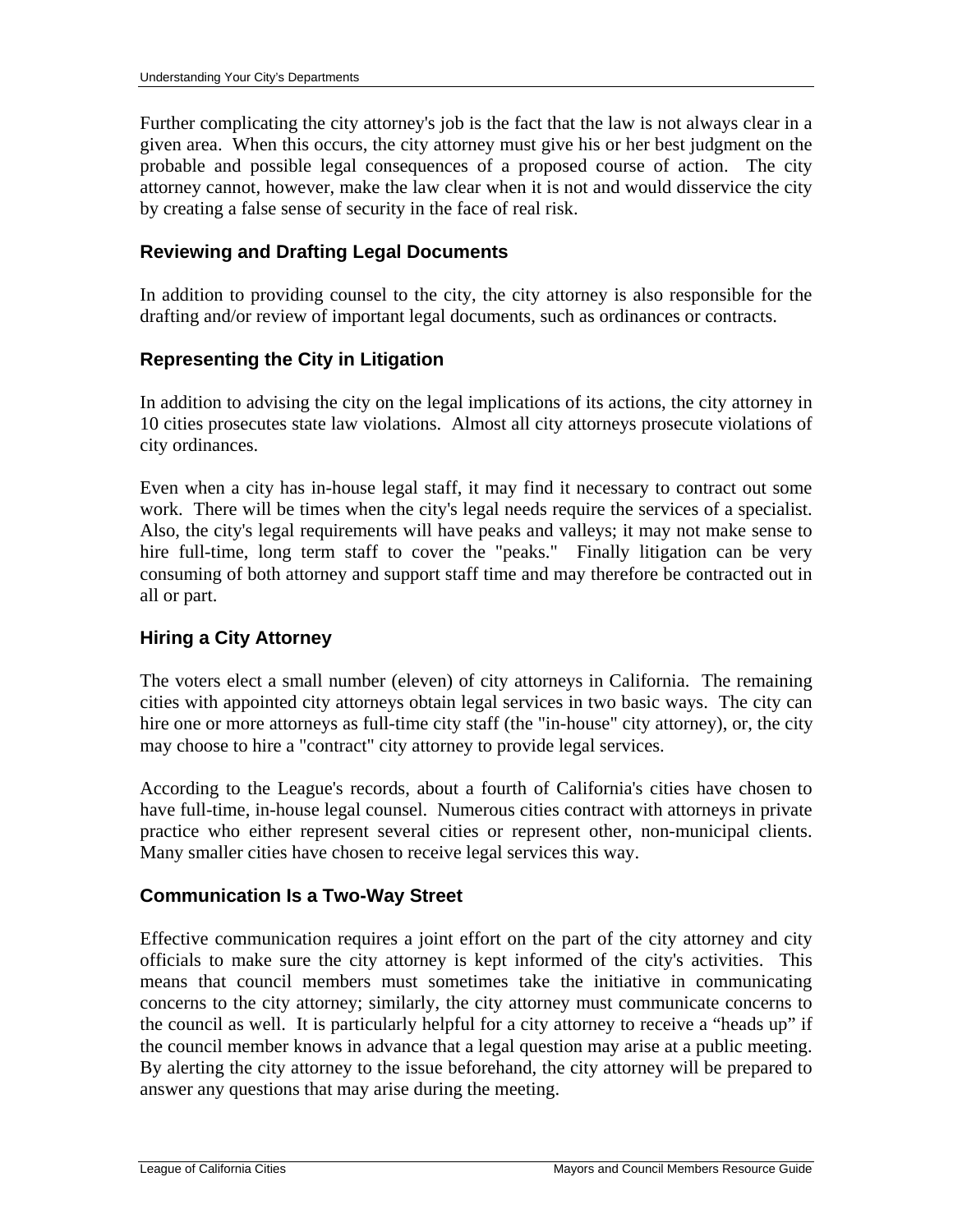The city attorney is paid to give good and timely advice. If the city attorney is unable to give good and timely advice because of poor communications either to or from the attorney, neither the city nor the taxpayers are getting their money's worth. Worse yet, the city may have to spend more money on litigation and adverse judgments -- money which could be better spent on other public programs.

#### **A Note About the Attorney-Client Relationship**

A client's communications with his or her attorney are protected by the attorney-client privilege, which protects the confidentiality of those communications. Allowances are made for this fact in the Brown Act, which authorizes the council to meet in closed (nonpublic) session to discuss pending litigation against the city.

One frequently asked question is precisely "who" is the city attorney's client. The answer determines to whom the attorney-client privilege applies. Although there is some debate on the issue, the basic answer is the city attorney's client is the city as a whole, acting through the city manager and city council. The city council therefore holds the attorneyclient privilege, which means the city attorney's communications with staff members and individual members of the council cannot be kept confidential from the full city council.

From time to time a city official may wonder about the advice being given by the city attorney. It is tempting, of course, to seek a second or even third opinion. While such opinions have their place, it is best to include the city attorney in evaluating any such option.

The city attorney is the individual the city has hired (or the voters have hired) to advise the city on legal matters. The city attorney is most familiar with the laws bearing on the city's action, particularly local ordinances, internal procedures and any charter provisions. If the city is sued over a given action, it is the city attorney who will be responsible, in all likelihood, for defending the city in court.

In recognition of the perils associated with usurping the city attorney's role in advising a city on its legal matters, and on the limitations on an outsider's ability to give competent advise without access to the 'whole story', it has been long-standing Cal Cities policy to forbid its staff from giving city officials legal advice on city matters.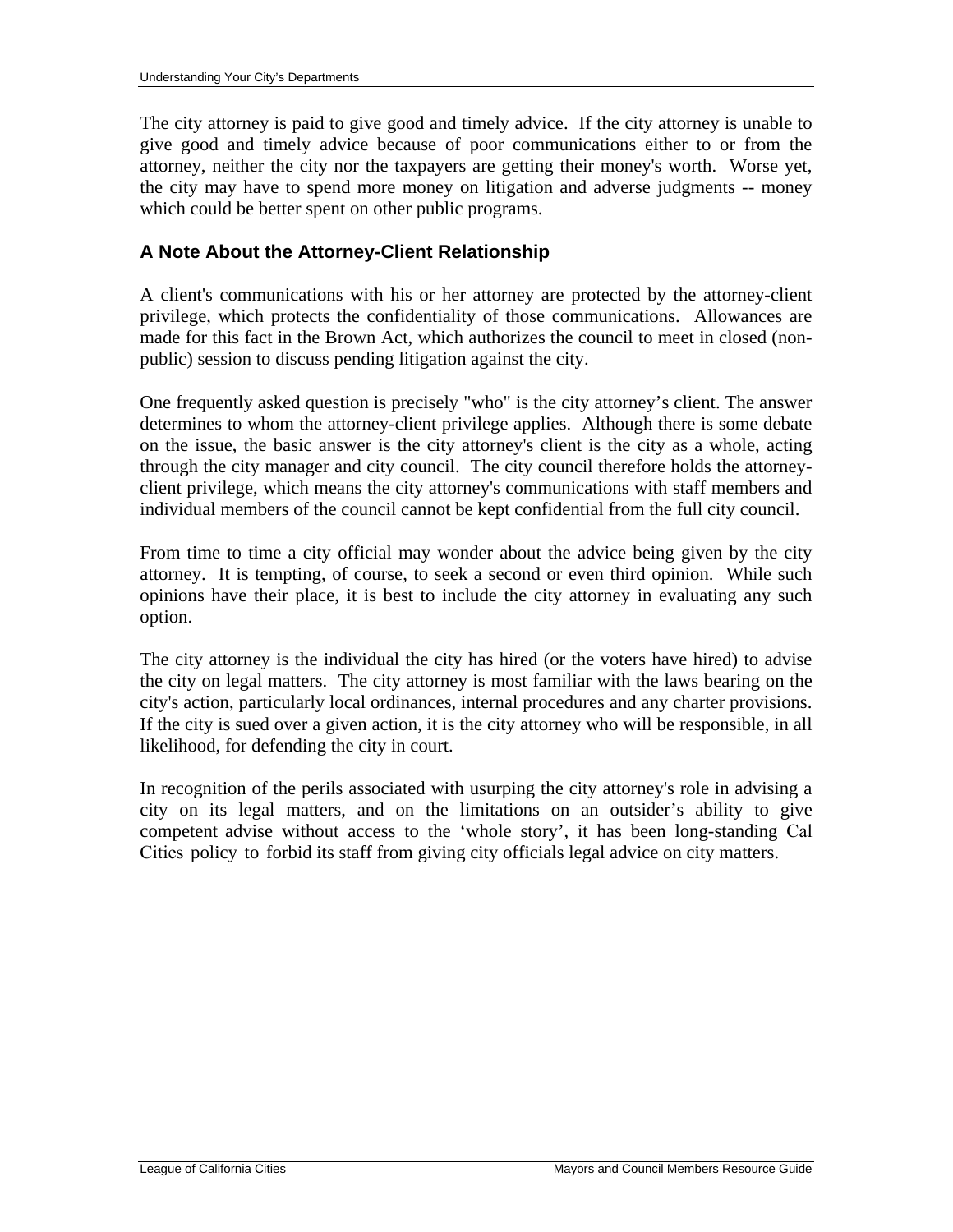# **City Clerks**

Government Code Section 36501 sets forth the governing officers of the city, one of which is the City Clerk. The City Clerk is the local official for elections, local legislation, the Public Records Act, the Political Reform Act, the Maddy Act (public noticing of commission appointments), and the Brown Act. Before the City Council takes any action (and after they take action), the City Clerk, in conjunction with the City Attorney, ensures that actions are in compliance with all federal, state and local statutes and regulations. The City Clerk serves as a liaison between the public and the City Council, and the City Clerk's office is generally the first place residents call when seeking help from City Hall.

Considered one of the oldest government professions, the City Clerk is an officer in a municipal corporation performing a variety of complex professional and managerial duties including the execution of tasks prescribed by the Government and Election Codes. In both General Law and Charter Cities, the City Clerk may be directly elected by the voters or appointed by the City Council or City Manager. Depending on the organizational structure, the City Clerk's position may range from a division or department director, or may carry the title of Assistant City Manager.

Responsible for the overall policy development, planning, fiscal management, administration and operations of the City Clerk Department, the City Clerk's duties may include management of programs and services including elections, citywide records management, Fair Political Practices Commission mandated filings, preparation of City Council agendas, minutes, resolutions, and ordinances, recording actions of City Council meetings, the administrative aspects of contract execution (such as ensuring that bonds and insurance documents are submitted and valid), and handling public records research requests.

The scope of a City Clerk's responsibilities can vary significantly among municipalities. However, certain core responsibilities remain and can be categorized into legislative, elections, records management, or administrative functions.

# **Legislative responsibilities –**

Each time the City Council takes action it is a legislative act whether it be by ordinance, resolution or minute action, the City Clerk must ensure that the action taken complies with federal, state, and local laws.

These legislative responsibilities include:

- Ensure compliance with the Brown Act (open meeting law)
- Ensure compliance with parliamentary procedures
- Coordinate, prepare, and distribute council agendas, minutes, actions, and records of the proceedings
- Coordinate, prepare, and direct posting, mailing, and publication of legally-required public hearing notices/publications (including City Council, committee, special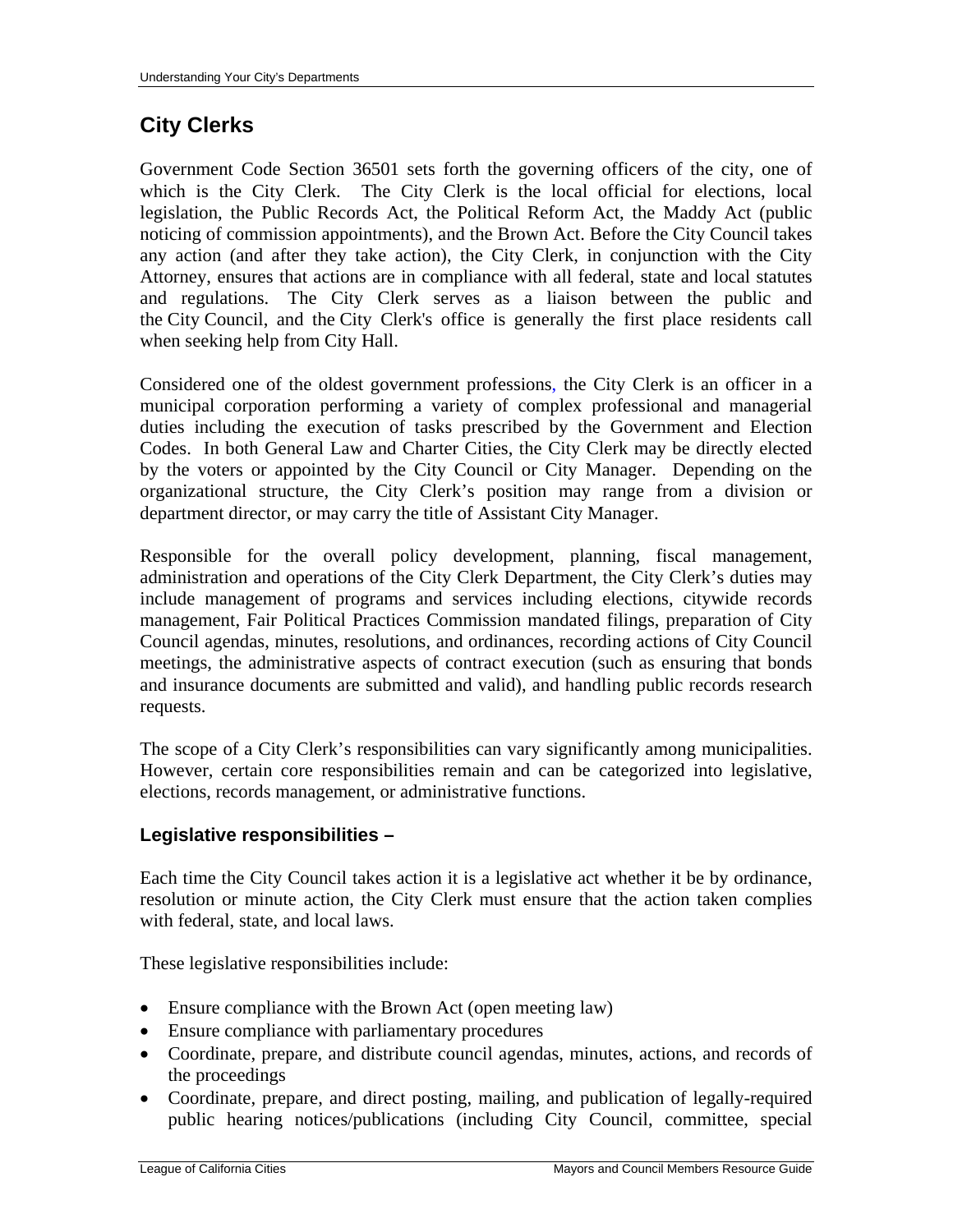agency, and authority meetings)

- Certify and attest to actions taken  $-$  (i.e. confirming that the document is the true and correct copy approved and that those executing the document on behalf of the city have the proper authority to do so)
- Codify and maintain municipal code; manage regular updates
- Provide technical and administrative assistance to City Council, special agency and authority meetings

#### **Election responsibilities**

- Coordinate and conduct municipal elections including special elections, ballot measures, initiatives, referendums and recalls
- Serve as liaison to the County Recorder and Registrar of Voters.
- Serve as City's official filing officer for local campaigns; ensure compliance with Political Reform Act
- Manage receipt and processing of petitions relating to initiatives, recalls, and referendums, associated measures, analyses, arguments, and rebuttals
- Coordinate voter outreach campaigns and conduct voter registration

#### **Records Management responsibilities**

- Maintain records in compliance with Public Records Act
- Responds to requests for public records in compliance with the Public Records Act, in consultation with the City Attorney
- Administer comprehensive citywide records management program which may include document imaging
- Manage processing, indexing, and maintenance of official City documents and records (ordinances, resolutions, and legislative actions)
- Protect vital records
- Coordinate and facilitate research (internal and external)
- Records disaster management

#### **Administrative responsibilities**

- Oversee official bid openings, contract and insurance administration
- Process liability claims, summonses, and subpoenas
- Coordinate recruitment and selection processes for city committee, commission, and board members; ensure compliance with Maddy Act
- Administer and maintain oaths of office (public officials and employees)
- Plan, direct, organize, and coordinate activities of a municipal department, division, or major program
- Develop and implement goals and objectives, policies and procedures both citywide and departmentally, especially for City Clerks who are also department heads
- Provide leadership and direction with new program (and program changes) development and implementation
- Prepare and administer department budget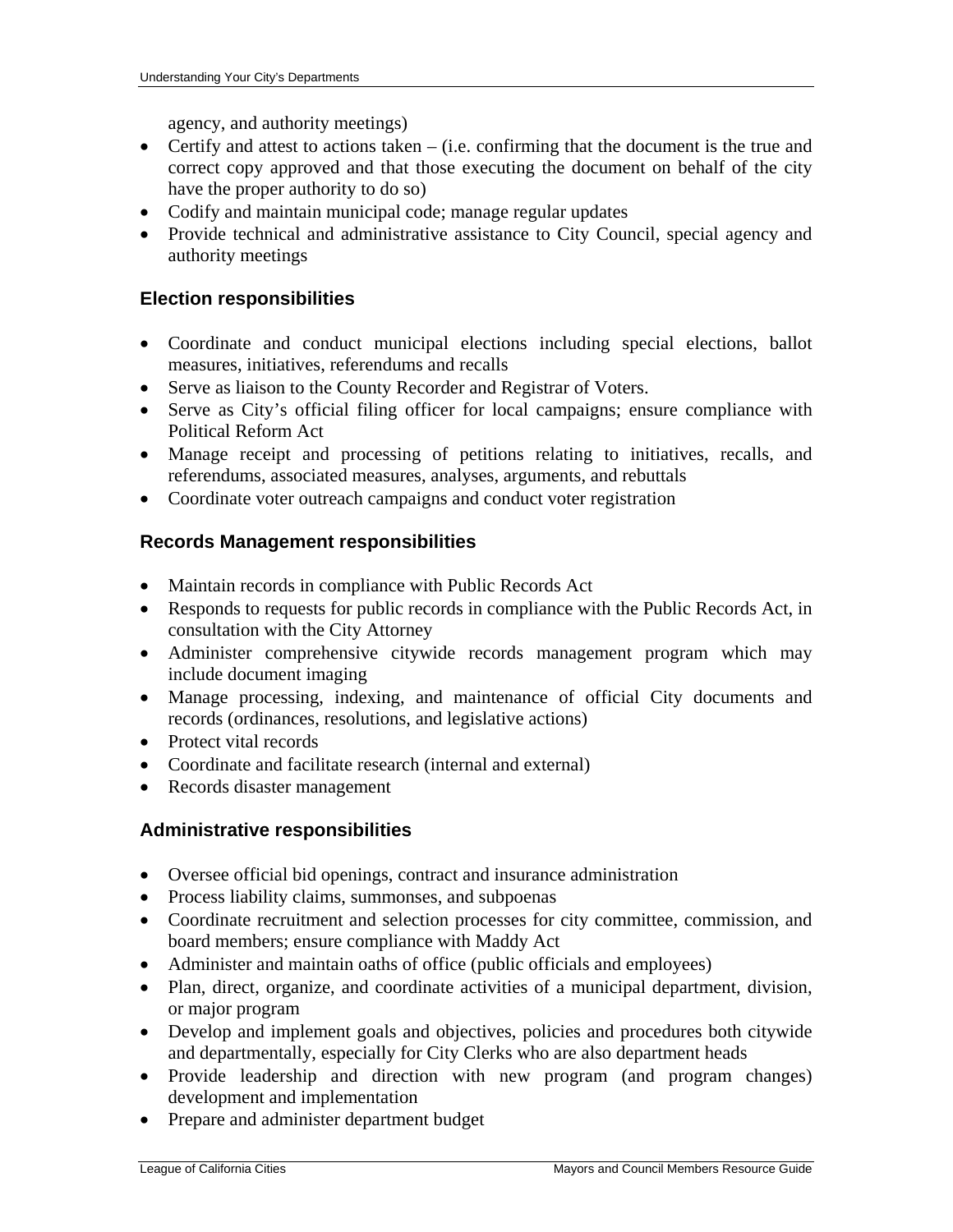• Manage and supervise administrative, professional, technical, and support staff

In summary, the City Clerk is a vital link in the successful operation of the municipal corporation. The legislative responsibility charged to the City Clerk is critical to the decision-making process of the local legislative body. As the local Elections Official, the City Clerk remains neutral to ensure the integrity of the democratic process. The City Clerk's statutory responsibilities ensure the City's business is conducted in the best interest of the citizenry it serves. While the core responsibilities endure, the City Clerk's role continues to evolve while remaining responsive to the changing needs of the citizenry, elected officials, and technology.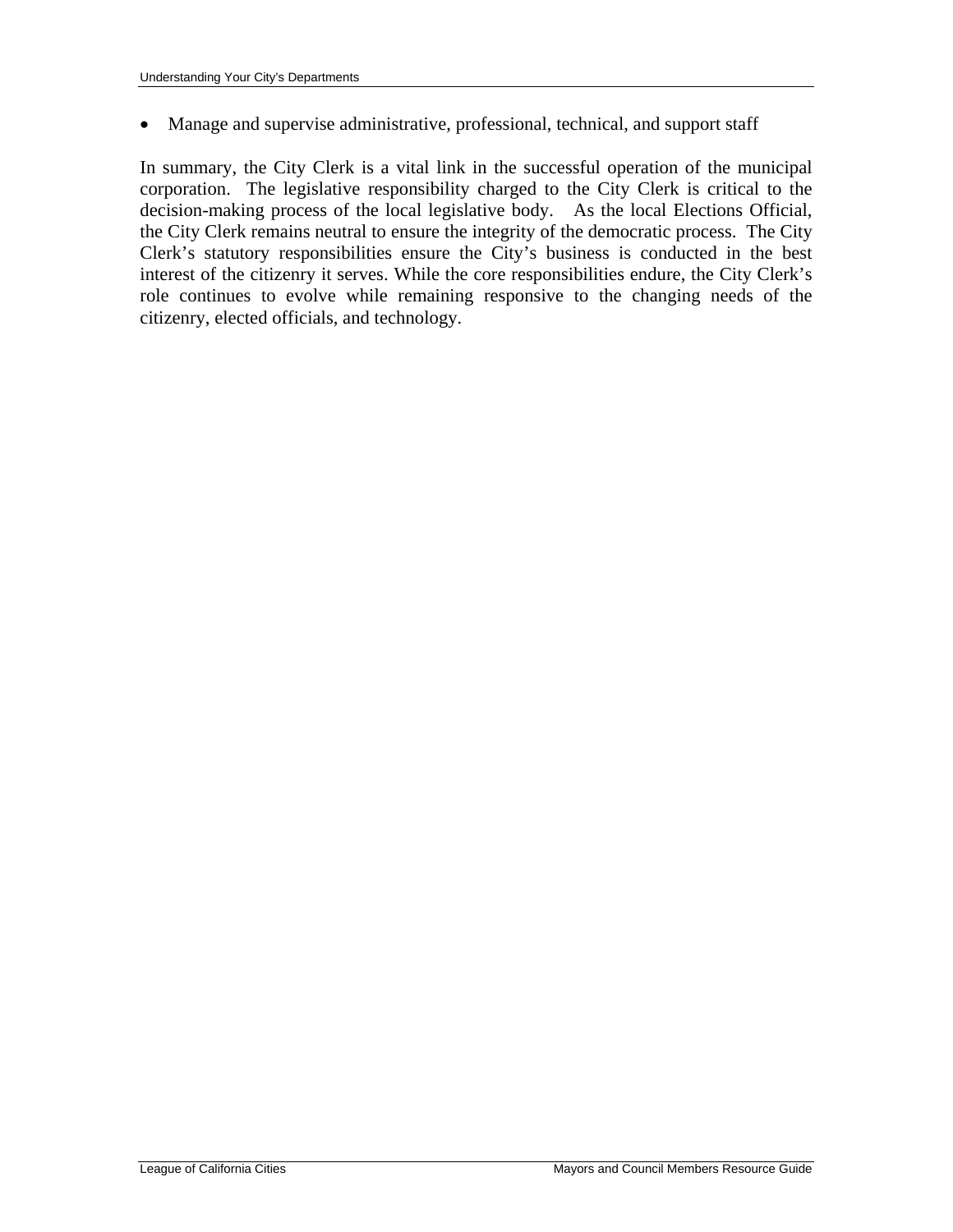# **The Finance Department**

A city's finance department represents a unified, integrated financial center with responsibility for financial matters affecting all departments and activities of the city. Historically, this was not the case: rather the finance function was fragmented in several independent city directors, with responsibility for some activities retained by individual operating departments. The idea of centralizing the finance functions of auditor, treasurer, controller, purchasing agent, tax collector, etc., has won increasing favor and has allowed for more professionalism and accountability. You can, however, still find organizations that have various financial functions assigned to different departments.

Cities in California have broad authority to establish a finance department and assign appropriate functions. The financial duties assigned by the state statutes to the city clerk may be transferred to the director of finance at the discretion of the city council, and the duties of the city treasurer may be transferred from an elected treasurer to an appointed officer if approved by the electorate.

In recent years, many cities have expanded the role of the finance department to an administrative services function encompassing other general administrative functions. In those instances, often the position of accounting officer or controller exists for purposes of carrying out the duties found elsewhere under the direction of a finance director.

#### **Primary Functions of the Finance Department**

The basic duties of the finance department can be summarized as follows:

- Preparation of the city budget and other financial planning documents
- Maintenance of all financial records in conformity with generally accepted accounting principles and in compliance with state and federal laws and preparation of the Comprehensive Annual Financial Report (CAFR)
- Providing financial information to the city council, city manager and other city officials on a timely and meaningful basis
- Revenue collection, tax collection and purchasing

#### **Preparation of the City Budget and Other Documents**

The budget should be viewed as one of the principal documents by which city policies are carried out. In order for the budget to accurately reflect the desires and the priorities of the council and the community, there must be agreement -- prior to the development and adoption of a budget --on what service, and on what levels the city wants to and/or should provide. Then, based on those adopted policies and priorities, the council can give staff the basic guidance necessary to prepare the budget for council consideration.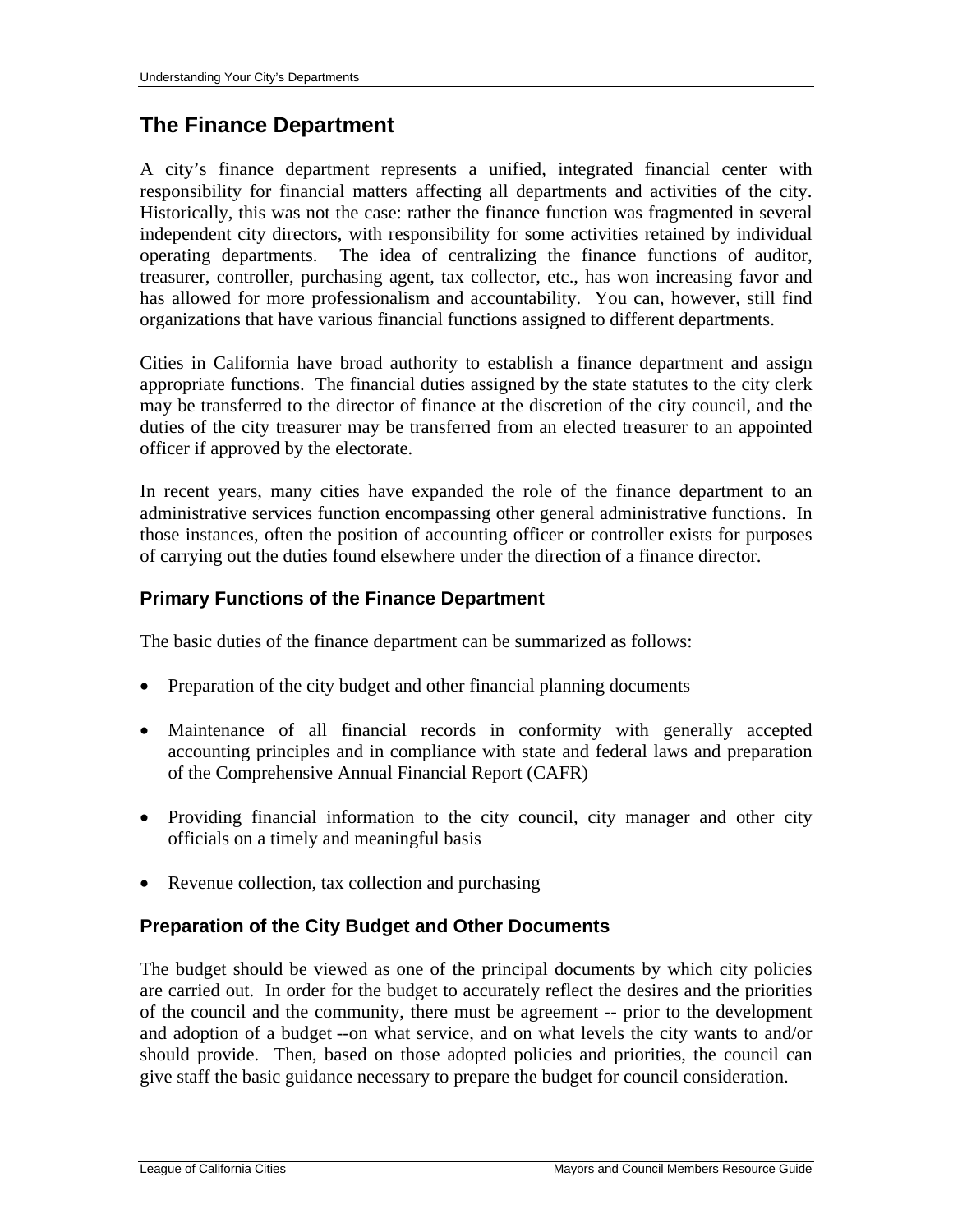In most cities, the finance department prepares the city budget under the direction of the city manager. The budget document ties together financial information and financial decisions. Together, they're a financial expression of the services your local government provides based on established priorities. Preparing the budget in the same department that maintains the accounting records increases accountability and accuracy.

An historical document, the budget reflects services your government has provided for many years. As a planning document, it sets spending and service priorities for the coming year and in some cases two years. The budget is usually considered to be the city's single most important policy execution document. After it is adopted, it becomes law; however it is subject to amendment if conditions or priorities change. Changes in the budget may be executed by either the governing body or as designated by the governing body. Revenue and expenditure estimates in the budget are a yardstick against which actual revenues and expenditures are measured. Estimated beginning and ending fund balances, reflecting the results of the revenue and expenditure estimates are also an important element of the budget. The budget becomes the city's strategic plan for the future, both for operation and maintenance and capital improvements.

The finance director must be an integral participant in budget preparation and control. The depth of involvement and responsibilities will vary from city to city. At the very least, the finance director will be responsible for furnishing previous expenditure records, revenue projections, and fund balance estimates. It should further be the director's responsibility to constantly review budget procedures and make any needed improvements. The finance department should issue regular financial statements during the course of the budget year so city officials can monitor budget implementation and compliance. The finance director typically prepares a midyear report to the council regarding the status of city finances. The midyear report takes on increasing importance if the entity is operating on a multiyear budget program. It is also especially critical when the economy is not as strong as normal.

The finance director must constantly review and study current revenue policies and trends. The director must be alert to recognize the need for new revenue or the necessity to adjust revenue estimates to meet changing conditions and to report the findings and recommendations to the appropriate authorities for their action. The finance director is responsible for the preparation and interpretation of financial data for short and long term plans and programs. The director should be prepared, when necessary, to accept the responsibility for determining the most appropriate method of borrowing funds and must insure that debt schedules are met, that surplus funds are properly invested, that reserves are maintained at appropriate levels, and that the fiscal credit of the municipality is maintained at the highest possible level.

There is an emerging trend to link the budget to performance and to organizational goals and objectives. Accountability is becoming understandably more important as competition and demands for resources increase.

The Government Finance Officers Association (GFOA) of the United States and Canada grants a certificate of achievement for excellence in budgeting to those cities that prepare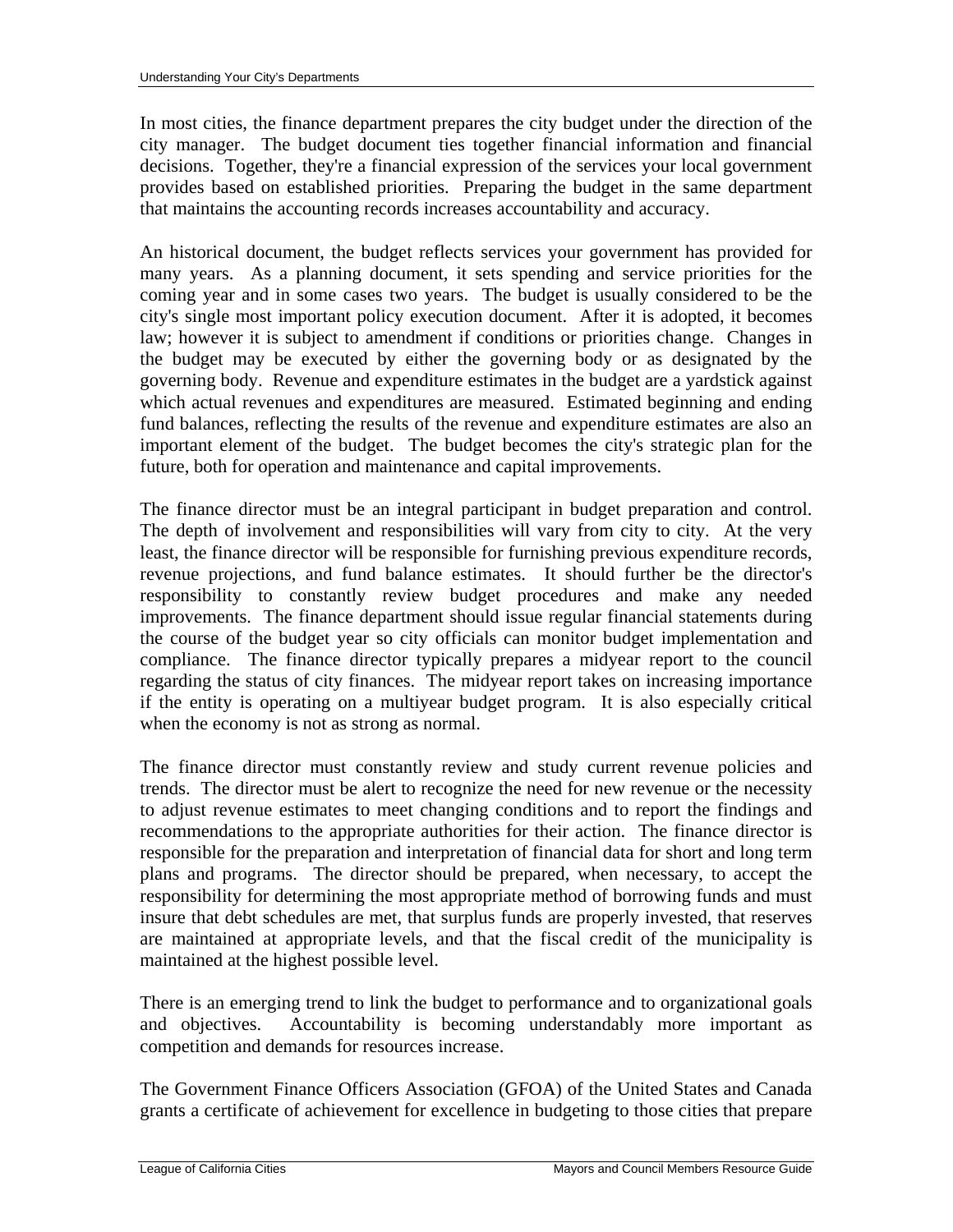a budget in accordance with certain standards. The California Society of Municipal Finance Officers also offers a certificate program for budget documents that meet a certain standard. These certificates are generally included in the front of the budget document.

#### **Maintenance of all Financial Records**

The finance department is required to maintain certain financial records and to prepare financial reports. Although the statutory duties may vary in individual cases, there must be a complete set of accounting records for all functions and activities performed by the governmental unit, with responsibility for such records and accountability lodged with the finance director. These records must reflect compliance with legal requirements.

#### **Providing Financial Information to the City Council, City Manager, and City Staff**

The city's comprehensive annual financial report (CAFR) is the best resource for making sure the revenues, expenditures, bonds, and grants you've authorized during the budget process were collected and spent the way they were intended. It can also provide a basis for future decisions. The CAFR serves as a public document that tracks the performance of individual funds. Seek the assistance of the finance director when reading the report to insure that you are getting the clearest picture of the financial condition for your city.

Although financial reports can vary from city to city, there is a standard format and most city financial reports should contain the following:

- Asset, Liability and Fund Balance Information.
- Information on the basic expenditure and revenue categories you've authorized by law; financial reports comparing actual revenues and expenditures against estimates adopted in the budget.
- Information on revenues and expenditures organized into several different funds. This is because government dollars are often earmarked for one specific use and cannot be used for another. Most of the "bulk" in the CAFR occurs because statements are included for every fund. But the type of information included for each fund is essentially the same.

Financial statements cannot tell you everything about your city's financial condition. Much of the information can only suggest additional questions. For example, you probably won't be able to tell from your annual report whether local pension funds are adequately funded. In addition, your financial report is not the best source for determining the real cost of city programs and services (i.e., some previous year's expenses which have been promised but not paid yet may be included in current year totals).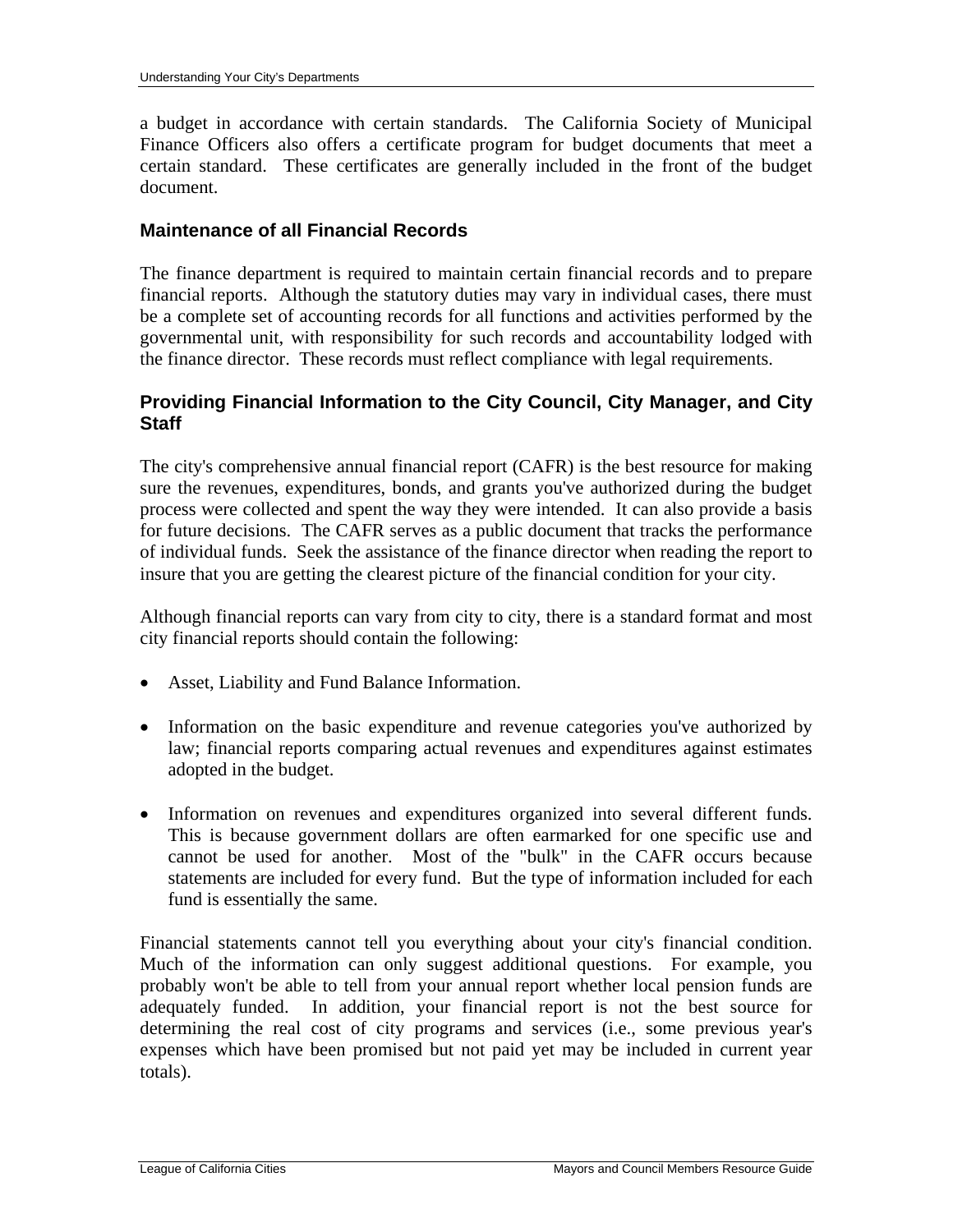Financial reports can also be misleading. Depending on whether revenues and expenses are recorded when they are anticipated and owed or when they are actually received and paid, the financial position of your municipality or of particular funds may look better or worse than is actually the case. Transfers between funds can also be complicated. So be careful about jumping to conclusions too quickly.

The Governmental Accounting Standards Board sets standards for financial reporting. GASB's Pronouncement 34 will significantly change the reporting model over the next few years with goal of making the report clearer and more useful. The Government Finance Officers Association (GFOA) of the United States and Canada grants a certificate of achievement for excellence in financial reporting to those cities that prepare a CAFR in accordance with these standards. The California Society of Municipal Finance Officer (CSMFO) also offers a certificate program for excellence in financial reporting. These certificates for the preceding year are generally included in the front of the CAFR.

If you find anything in your local government's financial report that causes concern, ASK. You may have spotted a problem. And if the report only LOOKS like you have a problem, you will be that much surer that your municipality is in good financial condition.

The traditional financial audit is an examination of the governmental unit's accounting records and underlying financial systems and internal control. The objective is to verify that all financial transactions have been properly handled and recorded in compliance with legal restrictions and generally accepted accounting principles so that the statements produced from the records accurately represent the public finances with which you have been entrusted.

# **Revenue Collection and Purchasing**

The handling and accounting of cash and the investment of surplus funds is occasionally the responsibility of some officials other than the finance director. In many cities, however, the treasury function is included within the finance department. In other cities the city treasurer and city finance department are independent from each other. Regardless of whether the collection, custody and disbursement of municipal funds are the direct responsibility of the finance director or some other director, there should be no compromise in the centralization of responsibility and control.

The finance director should see that all city revenues are collected in a timely and orderly way. This function includes supervision of local tax collections, such as business license taxes; coordination with county, state and federal officers through whom local revenues flow; and the collection of fees for services and regulatory functions.

If enterprise activities such as water, wastewater, electricity, transit, etc., are the responsibility of the city, then the finance director must act as the chief financial officer for these activities as well. In addition to the responsibilities outlined above, billing, collections and rate setting may also be performed by the finance department.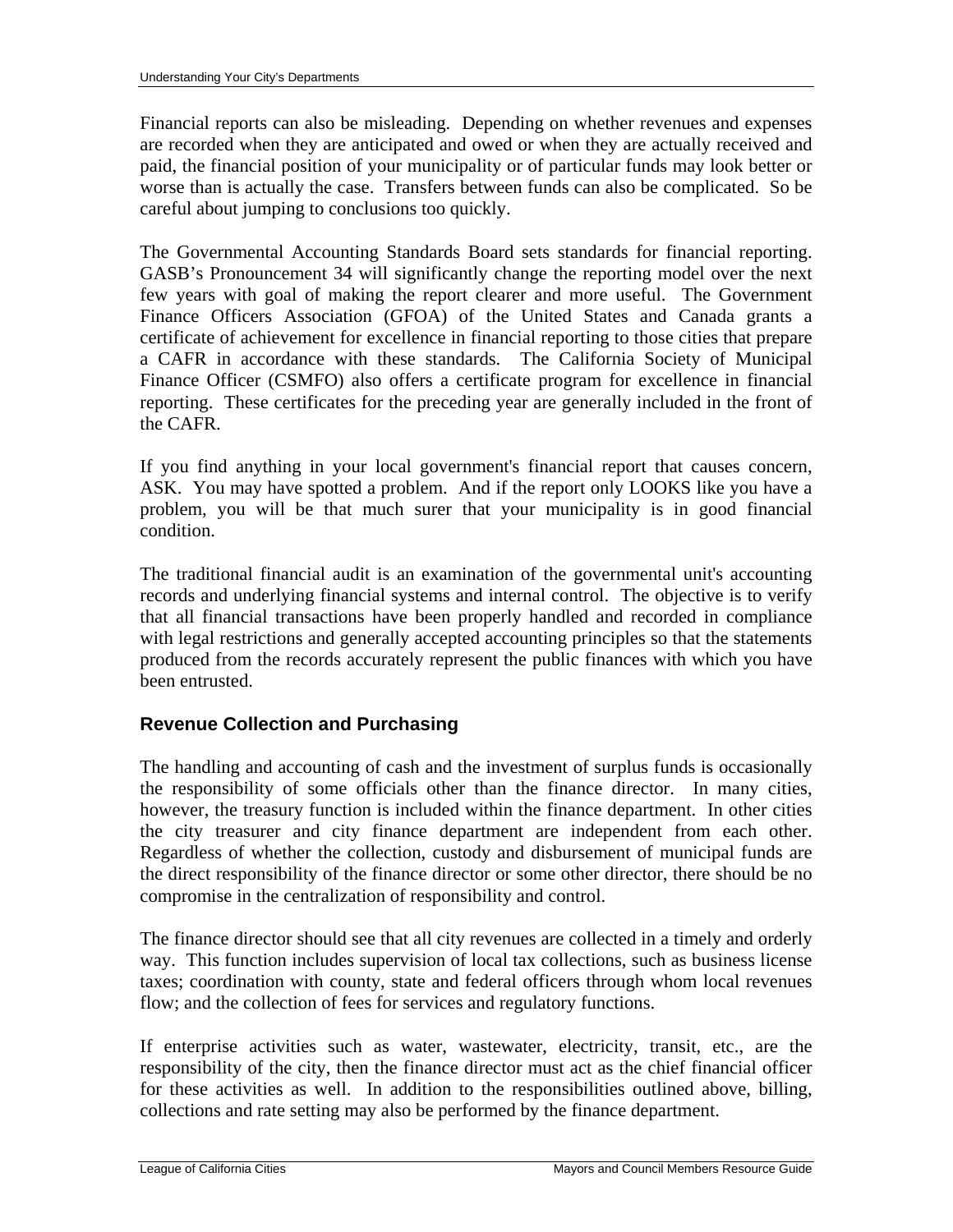# **Council and Finance Department Relations**

The shock of current reality and the forecasts of "hard times ahead" have pushed financial issues, and finance personnel, from the wings to the center of the stage along side the city council and the city manager. With finances, rather than programs and services, now a principal worry of municipal policy makers, there is renewed interest in the concept of finance departments, an interest which had diminished during the long years of economic expansion and relatively constantly growing revenues.

With restrictions on the supply of financial resources, cities are coming to grips with the need to assess and control the demand for services. In the past, "free" or under-priced governmental services have induced over consumption and hampered an assessment of real need or demand. The proper price incentives and disincentives can help reduce the need for government services or regulations.

To support proper pricing decisions and to move toward financial sustainability, city councils will need to know the actual costs of city programs and activities. This will require the introduction of more sophisticated accounting systems that can identify all the costs of a given program, including direct and indirect costs.

The heightened need for precision in financial decisions will create a demand for more accurate forecasts of revenues and expenditures. It is expected that finance departments will be required to have a significantly increased commitment to these activities.

Since Proposition 13 has limited the use of general obligation bonds to finance capital improvements, and since redevelopment financing and other capital financing tools have been jeopardized, considerable creative energy will be required of city councils and their finance staffs to provide for the construction of needed capital projects.

City councils and other public policy officials are becoming more aware of the unintended effects of their financial decisions. In the future, you and your colleagues on the council will work with the finance department and city manager to identify the inadvertent incentives and disincentives which your finance policies have on private decisions such as whether to rent or buy a home, where to live, where to work, where to locate a commercial or industrial plant, how to commute, how to invest, etc. You will ask the finance department to provide information that will help answer the question: Do our fiscal policies support community goals?

The demand for more timely financial information, additional information resources and improved financial management systems will necessitate the use of the latest available technology in data processing. Even most small cities now have computerized financial systems.

The recent focus through Statewide initiatives (Proposition 1A on the November 2004 ballot) on local government finance has heightened the awareness and knowledge of the public about local finance issues. City officials should expect citizens, investors and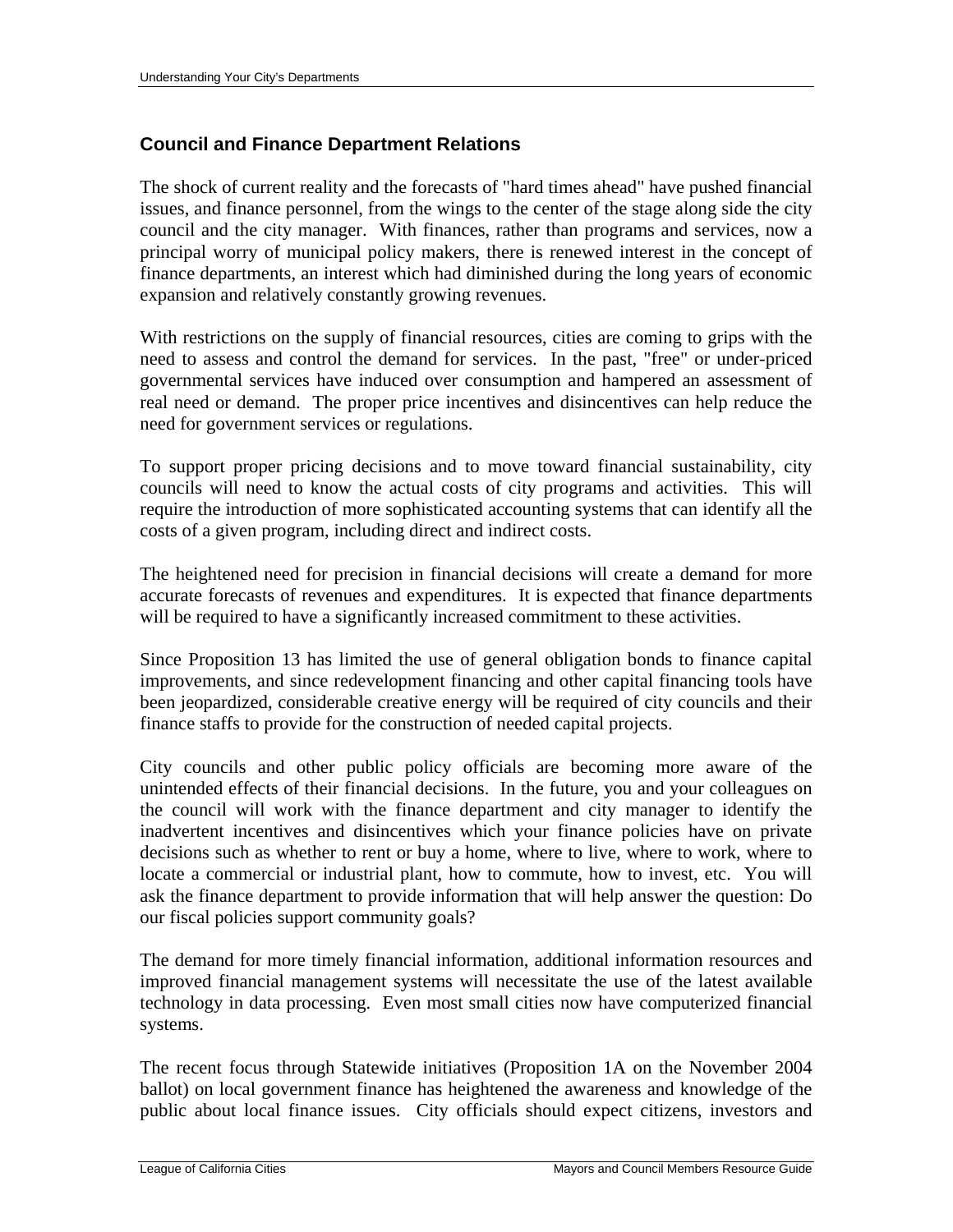other governments to demand more and better information concerning the city's financial condition in the future.

Due to the need to address the important issues above, the staffs of city finance departments can be expected to grow, probably in absolute numbers and certainly in professionalism. This is likely to be in contrast to other city departments that probably will not grow in an era of controlled demand and limited resources.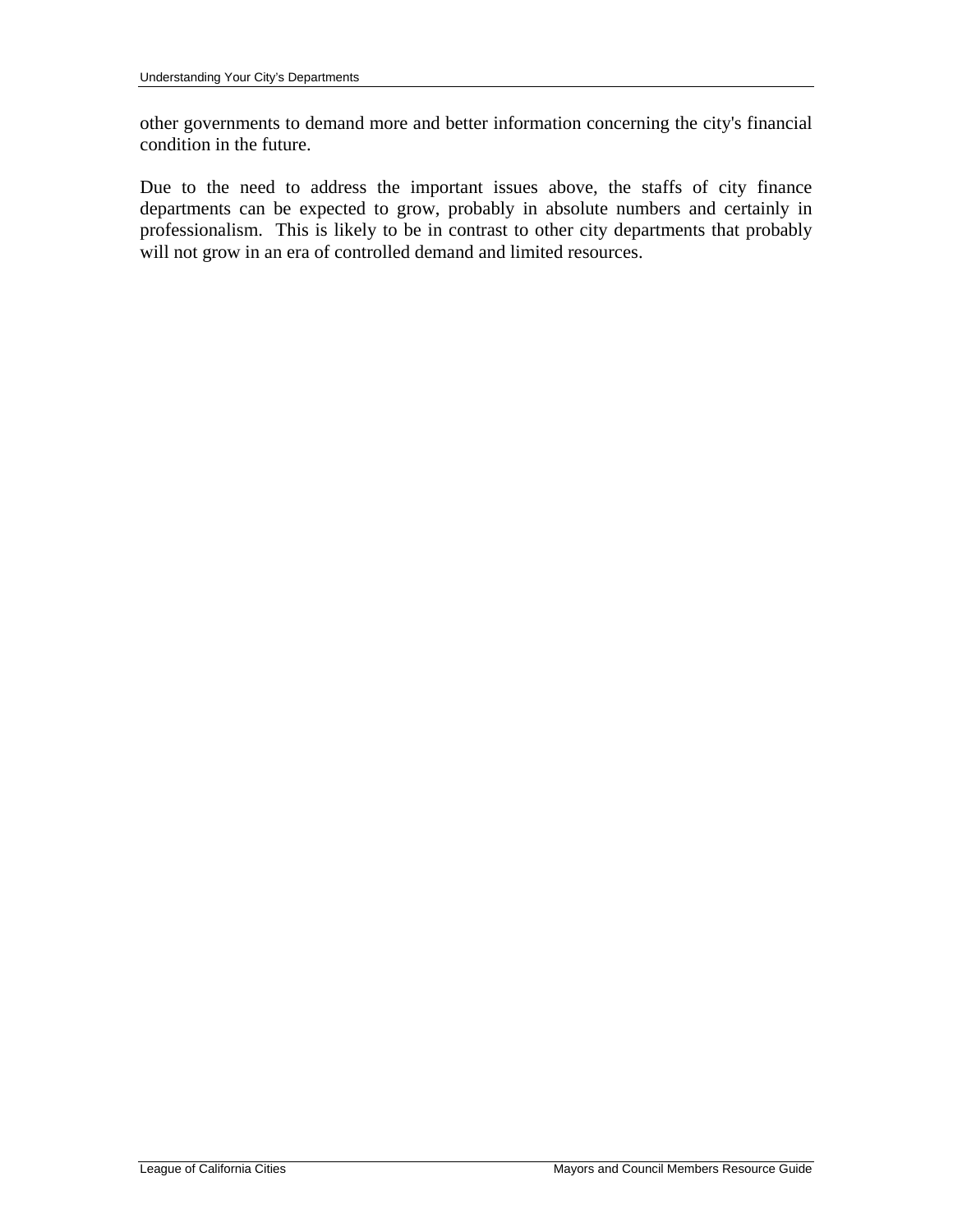# **The Fire Department**<sup>1</sup>

In decades past, fire departments occupied themselves with attempting to save lives and protect property by utilizing their resources to suppress fires. During recent decades, the fire service began to understand the value of utilizing strategies to prevent fires before they occur.

Today, participants in the progressive and modern fire service have expanded their roles, mission, and resources to three additional areas:

- "All risk" hazard protection and mitigation
- Provision of emergency medical services
- Establishing community based fire protection strategies

The "all risk" strategy is particularly significant in California where our citizens live with the constant threat of earthquakes, floods, terrorist attacks, tornadoes, major hazardous materials releases, environmental disasters and nuclear accidents. Implementation of this strategy has necessitated that the fire service concentrate its efforts to institute readiness strategies for disaster preparedness.

Providing emergency medical services (EMS) is now the most significant way that today's fire departments expend their time, energy, and resources. Two thirds of all responses in cities involve providing service for those in need of medical attention. Firefighters devote extensive training hours in the areas of advanced first-aid, emergency medical technician (EMT), use of automatic defibrillators (EMT-D), and paramedic training (EMT-P). Firefighters save more lives by providing prompt, thorough, and efficient medical service than they do by rescuing residents from building fires.

Providing community based fire protection will occupy the fire service in the coming decade. Studies indicate that when citizens were asked whom they trust in the government, more than 75 percent responded that they trust the fire department. This concept attempts to utilize the community's high level of trust in the fire fighting profession, and attempts to make firefighters community ambassadors as a launch point for substantive community outreach programs. Some examples are using the fire department and fire stations to:

- To hold community events and community meetings
- To conduct health fairs and blood pressure screening
- To hold CPR, first aid, baby sitter safety classes
- As a safe haven for children who are victims of abuse and violent crimes
- To educate the community on topics such as smoke detectors, fire extinguishers, and home safety
- To hold neighborhood disaster preparedness programs to teach self-sufficiency to citizens in preparation for catastrophic events
- To assist elderly citizens with vision and hearing programs

Written by Gerald A. Simon, Fire Chief, City of Santa Clara.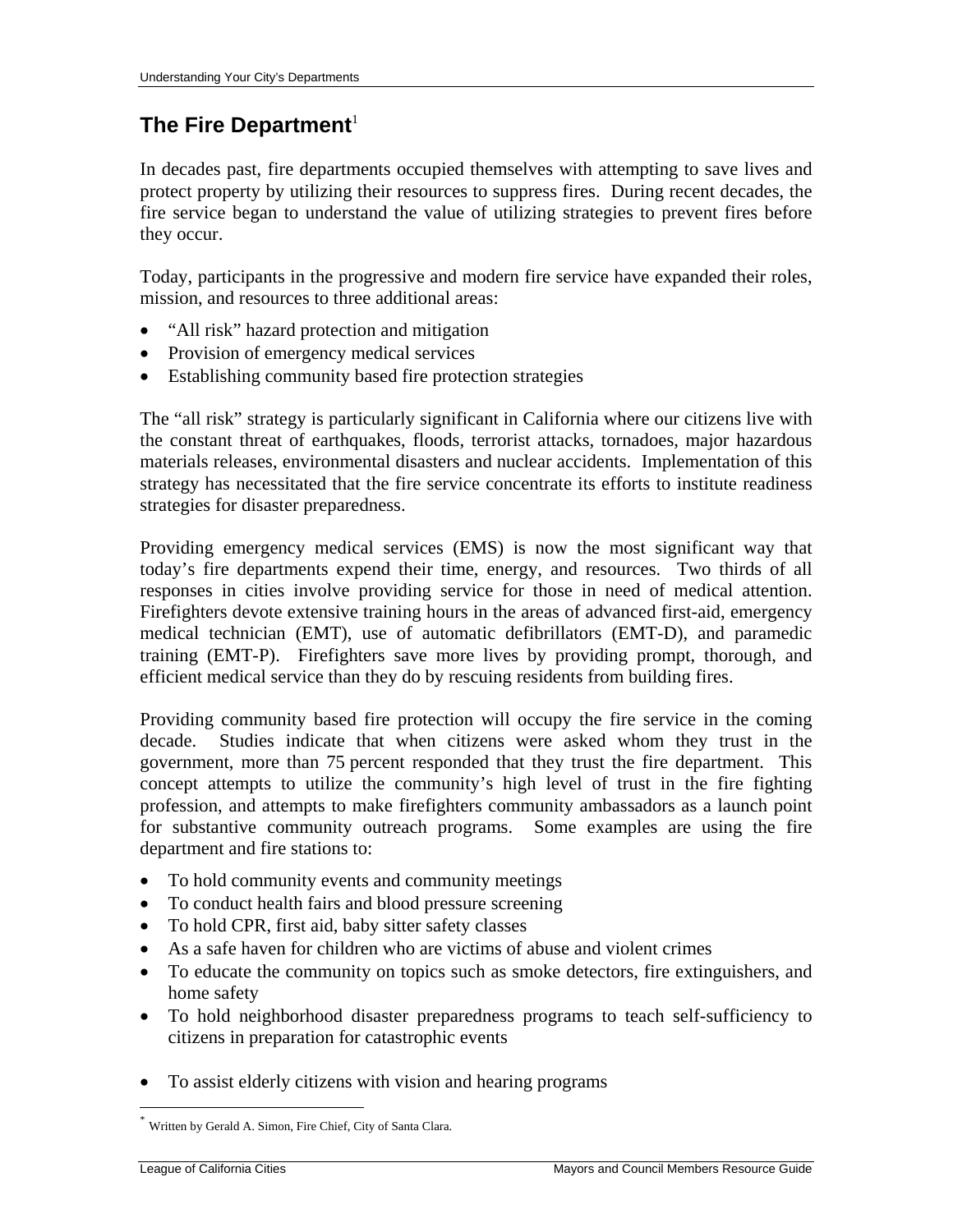- To instruct the community on the dangers associated with security bars in their homes
- Collection sites for toys, food and supplies for community need programs
- For counseling, mentoring, and functioning as role models for the youth in the community

These are the strategies that fire departments will employ to enhance the service delivery into the next millennium and beyond.

#### **Law and Authority**

State law is silent concerning the authority of charter cities to provide fire protection. However, Section 38600 of the Government Code provides that the legislative body of a city may provide for fire protection and prevention, and Section 38611 of the Government Code makes it mandatory that a city organized under general law shall establish a fire department. The specific local authorization under which a fire department functions is established by the charter of the city council itself. In addition to local laws and ordinances, fire department operations also are affected by numerous types of federal and state intergovernmental regulations and mandates. It is common for fire departments to enter into agreements, such as mutual and automatic aid, and joint powers agreements. These agreements assist individual fire departments to provide the highest possible level of service to the citizens. Fire departments are strengthened tremendously by knowing that these agreements with their neighboring jurisdictions enhance service levels on a routine basis, and allow for a significant influx of needed resources during abnormal or catastrophic events. Mutual aid training is a great way to strengthen a disaster preparedness program and to develop "good neighbor" habits across jurisdictional boundaries.

#### **Diverse Roles and Functions of the Fire Department**

Many fire departments are organized into a structure which has practical application from an administrative and operational perspective. The modern fire service is highly structured with a well-defined chain of command. The use of the incident command system (ICS) and the advent of the standardized emergency management system (SEMS) have allowed fire departments to become proficient in structuring complicated tasks and managing incidents effectively.

Effective structuring has helped produce fire department organizations that are able to provide a number of diverse functions and roles. These include:

| <b>Fire Suppression</b>               | <b>Fire Prevention</b>      |
|---------------------------------------|-----------------------------|
| Reducing the hostile spread of fire   | Public education            |
| Inspections of local businesses       | Code enforcement            |
| Emergency medical response            | Building plan review        |
| Disaster preparedness (All-risk)      | Fire cause determination    |
| Calls for general service to citizens | Building safety inspections |
| Response to wildland/urban            | interface Home inspections  |
| emergencies                           | Weed abatement              |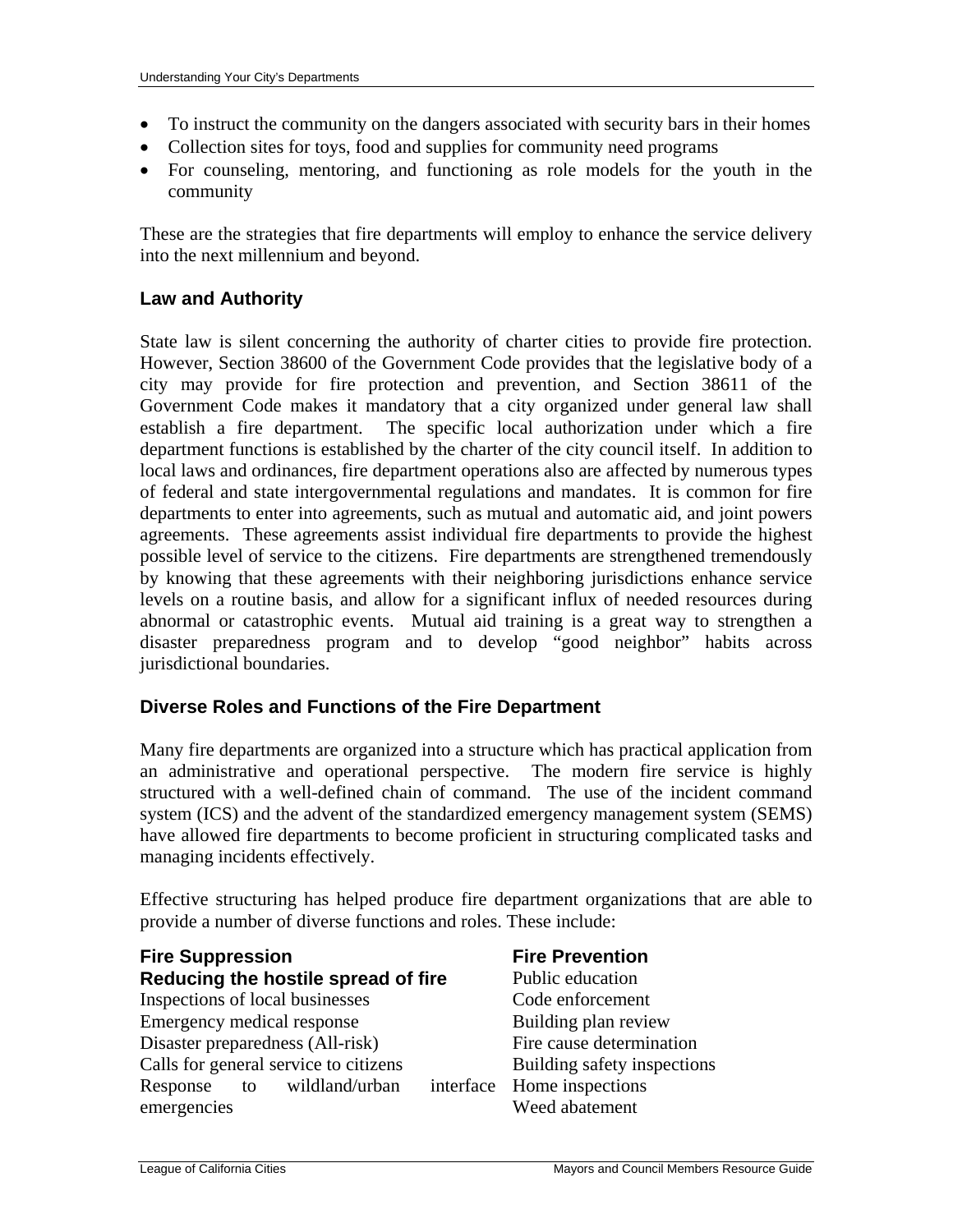# **Fire Training**

Training to enhance emergency skills Safety training and awareness Injury prevention strategies Physical fitness training Technology implementation – computers and Computer-Aided-Dispatch systems Regional training activities Joint Fire Academies to train recruits

# **Volunteer Firefighters**

Fire suppression services Emergency medical training Community service events

#### **Administrative Support Services**

Human resources Budget analysis/preparation City Attorney liaison Clerical support services Governmental relations Duplicating and document preparation Facilities maintenance Apparatus maintenance

#### **Hazardous Materials**

Training hazardous materials responders Public education and consultation Emergency Response Team (ERT) industrial training Environmental crimes and disasters Use, handling, storage and disposal of Disaster preparedness hazardous materials Air, water and underground protection.

#### **Rescue Specialties**

Confined space rescue Urban search and rescue (USAR) High angle rescue Swift water rescue

#### **Emergency Medical Services**

Training emergency medical responders EMT, EMT-D, EMT-P training Community CPR training Baby sitter safety programs Continuing education training Mass casualty planning and training Ambulance transportation

# **Public Relations Unit**

Media relations School, church, community programs Public broadcasting on our channels Community training/public education

#### **Communication –911**

Public Safety Answering Point (PSAP) calls to 911 Emergency medical dispatch Priority dispatching and call triage

These activities represent some of the roles, functions and activities for today's fire service. Of course the degree to which they exist depend upon the size of the agency and resources available to fund these services and activities.

# **Fire Department Policy Development Items and Programs**

The essence of the work that fire departments perform tends to be largely operational in nature and function. Since the operational nature is predominant, it is important that policy development occur at some level of the municipal structure. Policy development, in its most productive form, is a collaborative effort between the mayor and council members, the city manager and the fire chief. In that regard, there are a number of documents prepared by the fire chief and the city manager with which mayors and members of council may be involved. They include: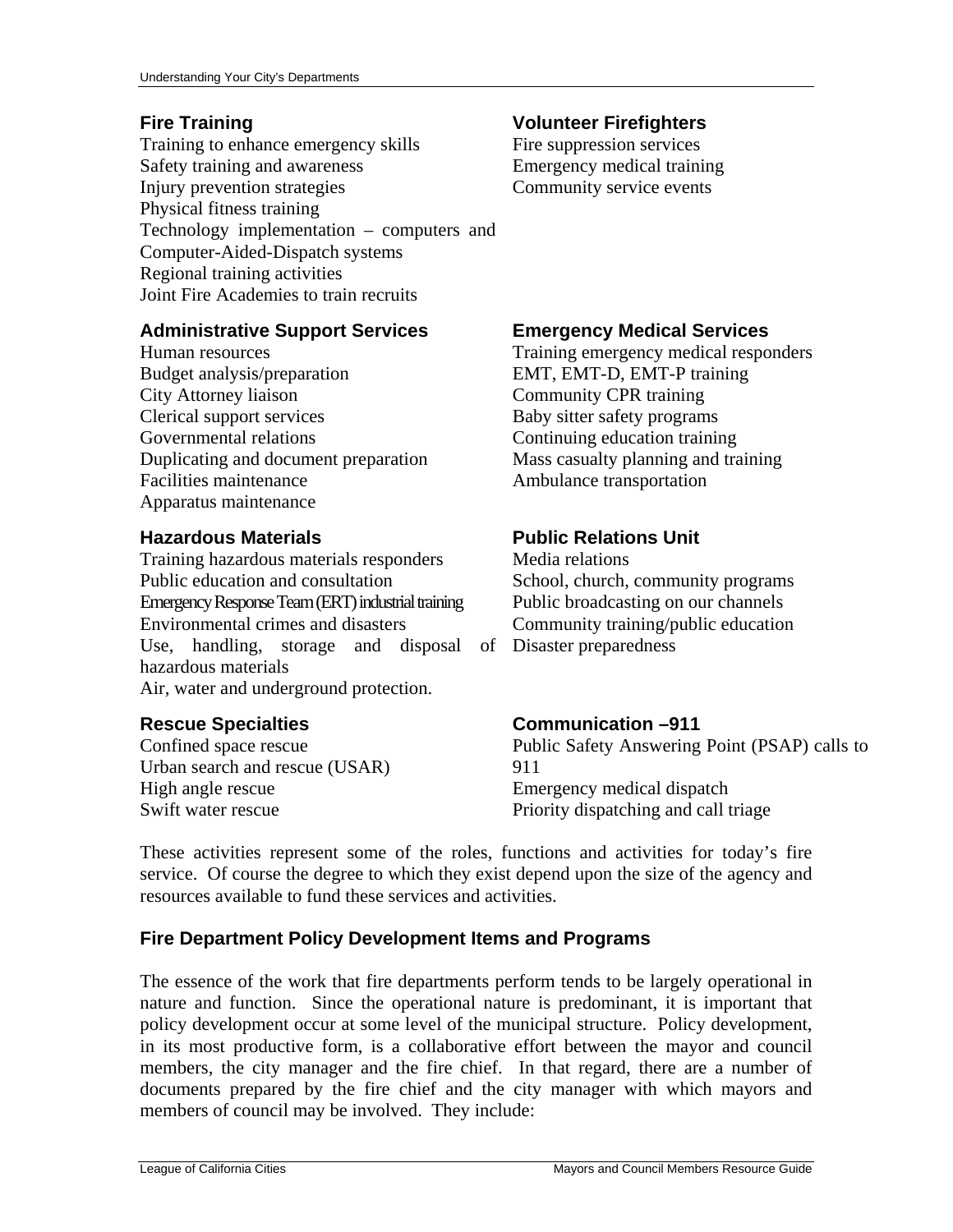- Fire Department Mission Statement
- Operational Goals and Objectives Statements
- Standard Operating Procedures and Directives
- Department Budget
- Local Fire Prevention Codes Ordinances
- Mutual Aid Agreements
- Automatic Aid Agreements
- Fire Master Plan for Establishing or Maintaining Levels of Service
- Permit Streamlining Process
- Building Plan Applications
- Site Plan Applications
- Fire Sprinkler Applications
- Permits for Community Events
- Hazardous Materials Business Plans
- Hazardous Materials Law and Ordinances
- Weed Abatement Procedure
- Specifications for Fire Stations
- Bid Specifications for Apparatus and Equipment
- Memoranda of Understanding with Labor Groups
- Contracts processed through the agency attorney

#### As examples:

- The permit streamlining process is a collaborative effort between many different departments. In order to expedite the plan review and permits to serve our customers in private industry, the fire department must also interact with the planning, building, and electric departments and with the engineering division.
- To administer a non-point source program, the fire department may need to interact with the street department, the water department, a regional environmental agency, and the office of the city attorney.
- To implement efficient and effective disaster planning activities and administration of the Emergency Operations Center (EOC), fire departments must cooperate with the police department, public works, public information specialists, and all city department personnel involved in emergency operations strategies.

To optimize service delivery, it is crucial that an effective line of communication be developed between the mayor, city council, the city manager, and the fire chief.

# **Council and Fire Department Relations**

Like all other municipal departments, the fire department is not an isolated organization within a city structure. What other departments do within a community dramatically affects the capability of the fire department to accomplish its purposes. Accordingly, the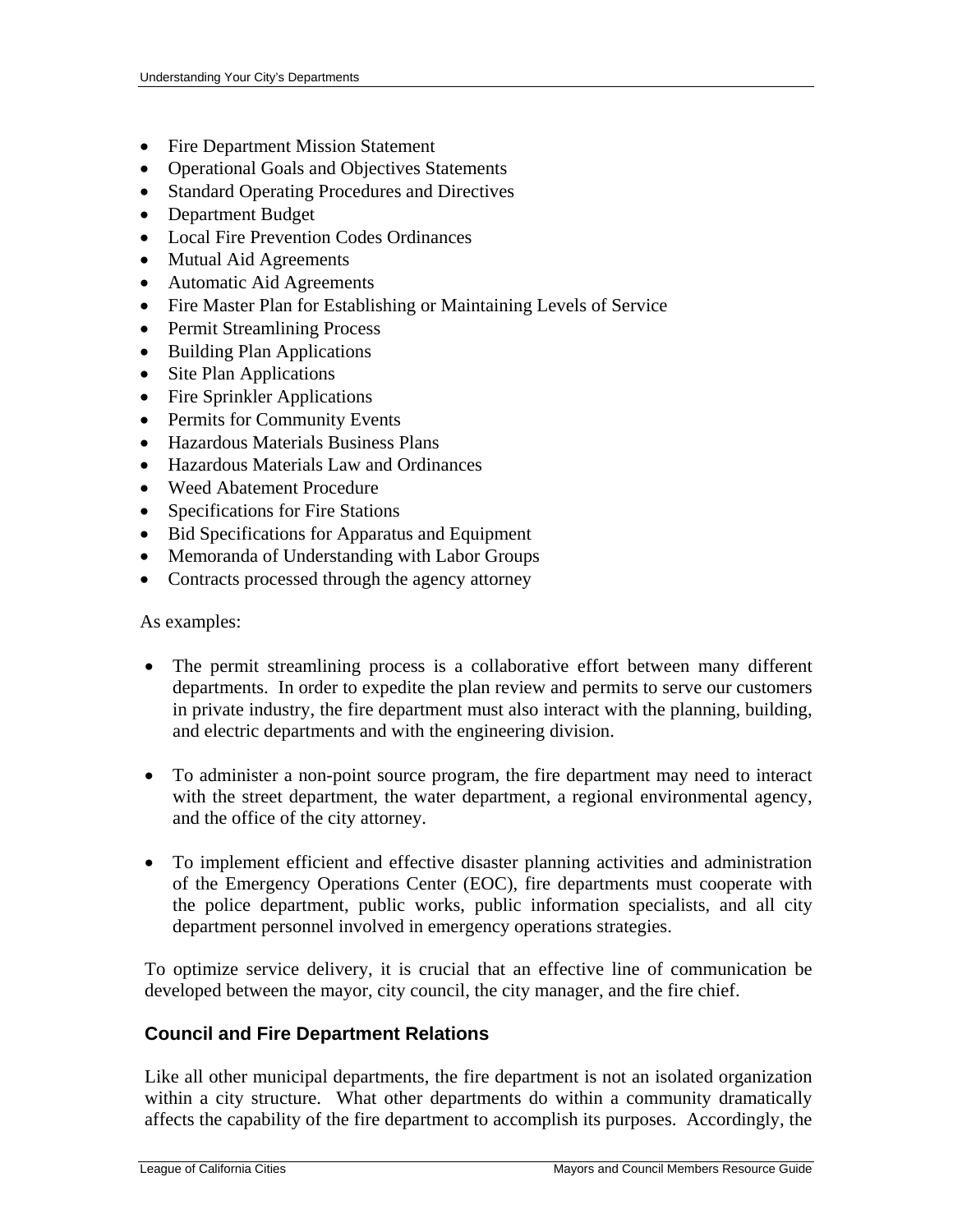fire department should have input into the policy making process to assure that other municipal operations don't adversely affect the fire service, and conversely, that the fire service does not adversely affect other municipal operations.

While the broad policies guiding the department are established by the council, specific operating policies are established by city management and fire department administration for the day-to-day functioning of the department. In this regard, care must be taken to be sure of the compatibility of all these policies.

The fire department budget, which is the principal operating plan developed under general council policies, can provide elected officials with considerable information regarding the services provided.

There are a variety of factors that elected officials can consider in monitoring the efficiency and effectiveness of the fire department. Some indicators of performance might include:

- *Fire loss statistics,* which affect insurance rates paid by the community.
- *Response time statistics,* which create the floor (base level) of service as compared to the ceiling (maximum level) of service to be provided.
- *Fire prevention inspection,* which assist in monitoring the success of hazard reduction in the community.
- *Disaster plans*, also known as multi-hazard functional risk plans which demonstrates the community's ability to meet the challenge of catastrophic risk.
- *Training statistics,* which illustrate how much skill training is given, and in what areas this training is focused.
- *Educational assessments* can illustrate the importance of advanced education and college training in upgrading the professionalism of the department.
- *Hazardous materials inventories,* which can assist in determining threat and/or risk of a significant hazardous materials release or environmental incident.
- *Injury statistics,* which can indicate the effectiveness of physical fitness as an established cultural value in the department.
- *Citizen complaint reports,* which can be an indicator of customer service as a cultural organizational value and citizen satisfaction with service delivery.
- *Community service activity report,* which can assist in identifying how involved the department is in providing "community based fire protection".

# **Other Factors**

In order for elected officials to better understand the operations of their fire department, they must consider some of the factors and peculiarities that affect the ability of the department to deliver its service. Among these items are the various federal and state laws and agreements governing operations, the geographical area served by the department and its numerous characteristics, both natural and made by humans, the water distribution system serving the department, staffing levels, the degree of fire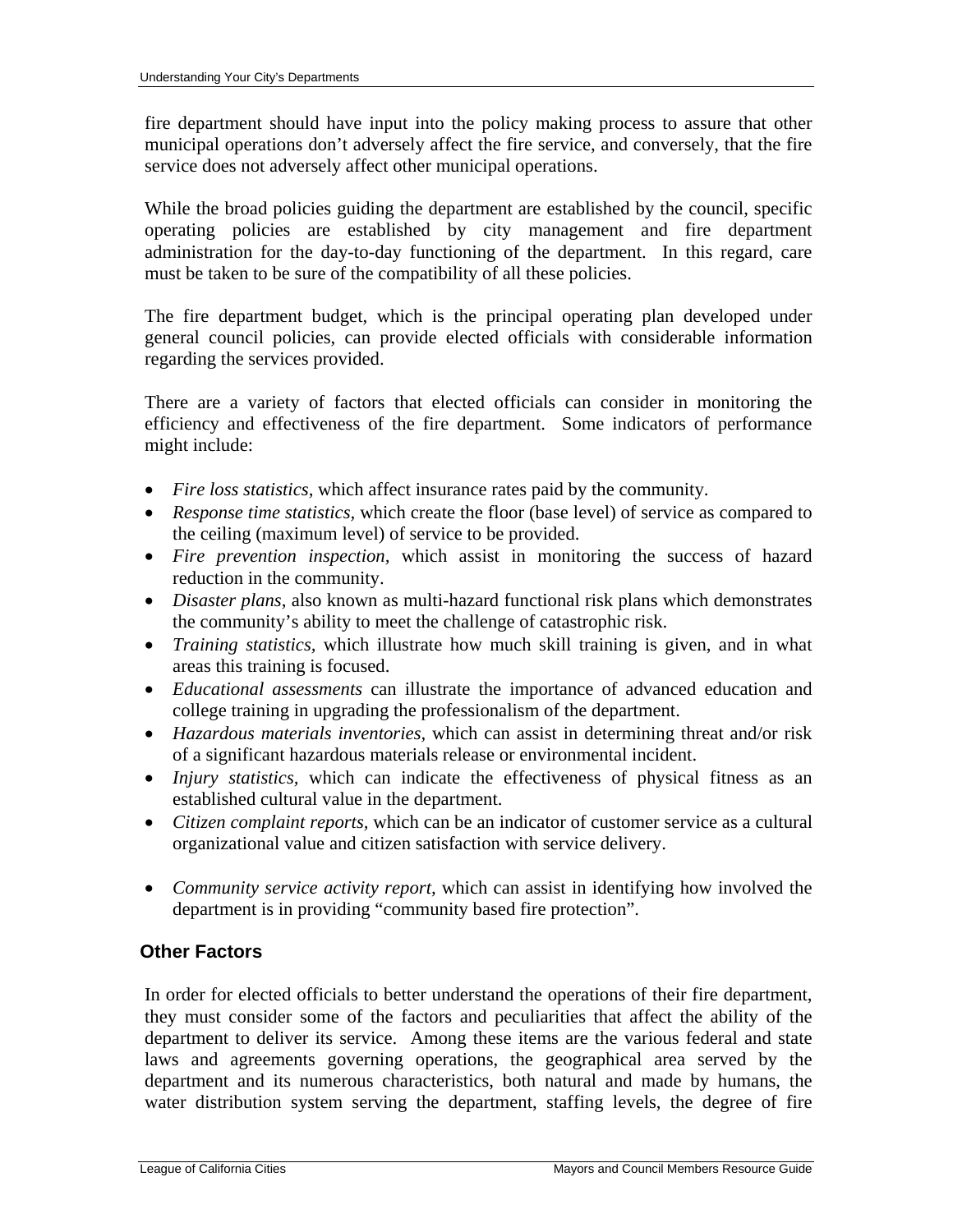prevention effort, the relationship between the fire department and other municipal departments, the relationship between the fire department and the community, the type and condition of equipment utilized by the department, and various safety and personnel factors bearing on the day-to-day operations of the department and the training and education of fire personnel.

In this age when all public services are coming under increasing scrutiny, elected officials must be alert to changes in public attitude, technology, new legal requirements, community needs and social trends in order to assure that municipal services are delivered effectively and efficiently. This is certainly true in the area of fire services.

Although the public may seem to favor funding public safety services (fire, police, and 911) while cutting back in other areas, fire departments will likely be faced with increasing fiscal pressures. This may come about because of demands for expanded services in the face of both decreasing and devaluing dollars; mandates by the federal or state government affecting fire services; pressures from labor groups; and new building or business presenting new or expanded hazards or service areas for fire departments.

Some items with which elected officials will be dealing in the future:

- Enactment of stricter fire prevention codes requiring the installation of automatic fire suppression equipment and fire detection devices
- Hazardous materials remediation plans to assure that there is less environmental impact caused by those who use, handle, store and dispose of hazardous materials
- Increased pressure from industry to respond to their need to perform services better, faster, cheaper
- Community demands to "re-invent" government to provide more and varied services but pay less taxes to cover the cost of the service

There are numerous arrangements fire department administration and elected officials may wish to consider in order to improve department service and efficiency. Among these items are:

- Review of joint power agreements, mutual aid agreements, and automatic aid agreements to assure that they are of maximum benefit to all concerned
- Review of emergency medical services to be sure they are being effectively provided by qualified personnel and that their costs are being adequately covered
- Ways to provide value added service to the community, such as "community based fire protection"
- Implementation of a streamlining process to review all building plans to improve the efficiency of the process for our industrial customers
- Review of the "all-risk" multi-hazard functional plan to assure disaster readiness
- Drill community-wide to practice and exercise disaster readiness
- Public education programs; with an emphasis on youth and the elderly
- Customer service programs for internal and external customers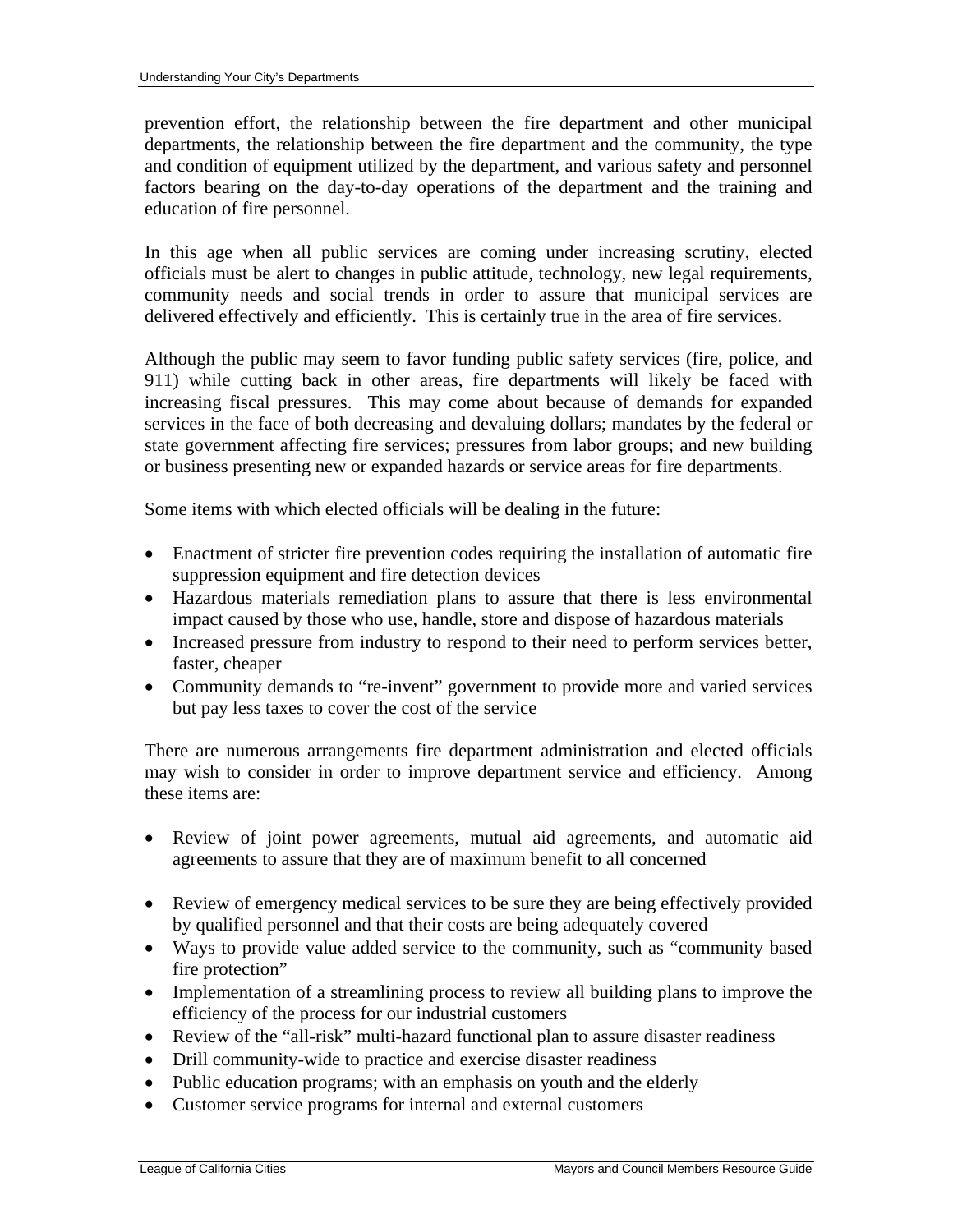- Review of response times to all areas served
- Review of department mission, goals, operational plans
- Adoption of a fire master plan to provide optimum prevention, suppression capabilities
- Review of state and federal legislation in the field of hazardous materials to assure local compliance and minimization of environmental risk
- Use of civilians in place of sworn personnel
- Consolidation of related services being provided

A review of the these elements with the city manager or the city administrator, and the fire chief or fire administrator on a regular basis will be of considerable assistance to you in assessing the value they hold in the community. This knowledge can be particularly important during periods of uncertain revenue streams, competition for shrinking federal and state dollars, recession, inflation, or unexpected downturns in local economies.

Many cities fund fire, police, and 911 services at high levels. During a period of financial hardship and economic downturn what would you, as a council, do to the budgets of each department throughout the city? Would fire, police, and 911 services take their fair share of budget cuts? The answer may lie in whether or not the fire department provides "value added services" to the community such as all risk mitigation, and emergency and community based fire protection—services that extend far beyond the traditional paradigm of saving life and property.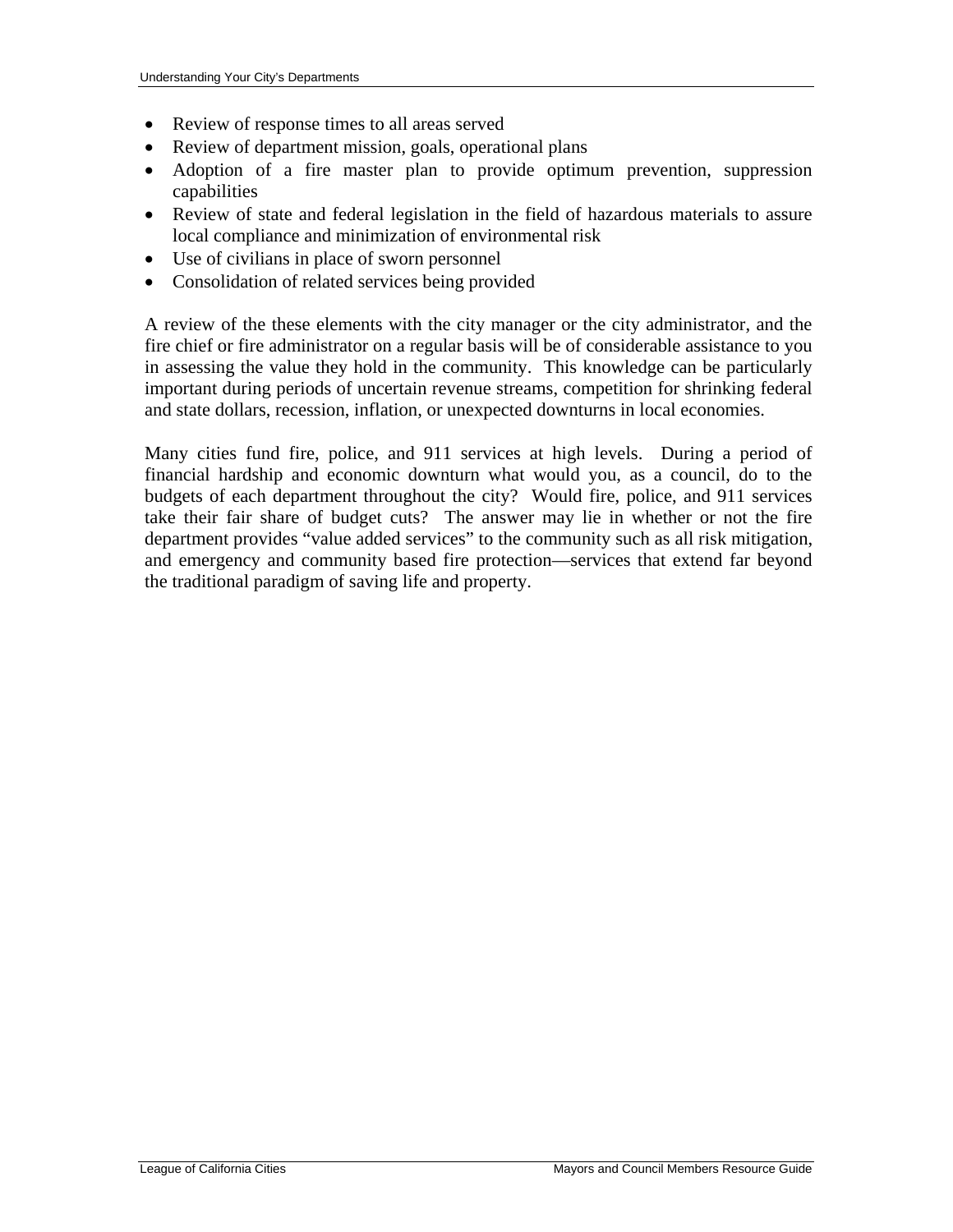# **The Planning and Community Development Department2**

A City's Planning or Community Development Department is typically responsible for the planning and building inspection functions. Many cities have reorganized to combine several functions under the title of Community Development. In most Cities this combination is simply Planning and Building, while in other cities it can encompass Planning, Building, Code Enforcement, Economic Development (Redevelopment) and even Public Works and/or Engineering are sometimes placed under the mantra of Community Development. The level or complexity of the combination depends largely on the size of the City and its staff work load. Again, the most common combination of functions is Planning and Building. These two city services are very interrelated.

The principal authority to carry out planning and building functions is based in an assortment of federal, state and local laws. Police power is the legal basis for all land use regulation. Various sections of the state Government Code contain most of the enabling authority to review and condition development including subdivisions of land.

The principal function of the Planning Department or Division is the administration of the General Plan review development or use applications.

- General Plan preparation and update
- Zoning Map and Ordinance preparation and update
- Enforce and implement the California Environmental Quality Act (CEQA)
- Conduct Planning related code enforcement
- Process development applications
- Provide public information
- Act as the staff liaison to both the Planning Commission and City Council

The primary functions of the Building Department or Division are issuance of building permits and conducting construction inspections.

- Issuance of Building permits and plan checks
- Performing building inspections and occupancy permits
- Conduct building related code enforcement
- Abating dangerous buildings
- Providing public information
- Act as staff liaison to the Board of Appeals and City Council

A variety of public agencies, as well as, homeowners and developers, regularly request information about land use, zoning, construction requirements, building permits, demographics and design and development standards. Dissemination of information is a central aspect of the department and a substantial percentage of time is devoted to responding to public information requests.

 $2$  Revised by Thomas Sullivan, AICP, Community Development Director, Saratoga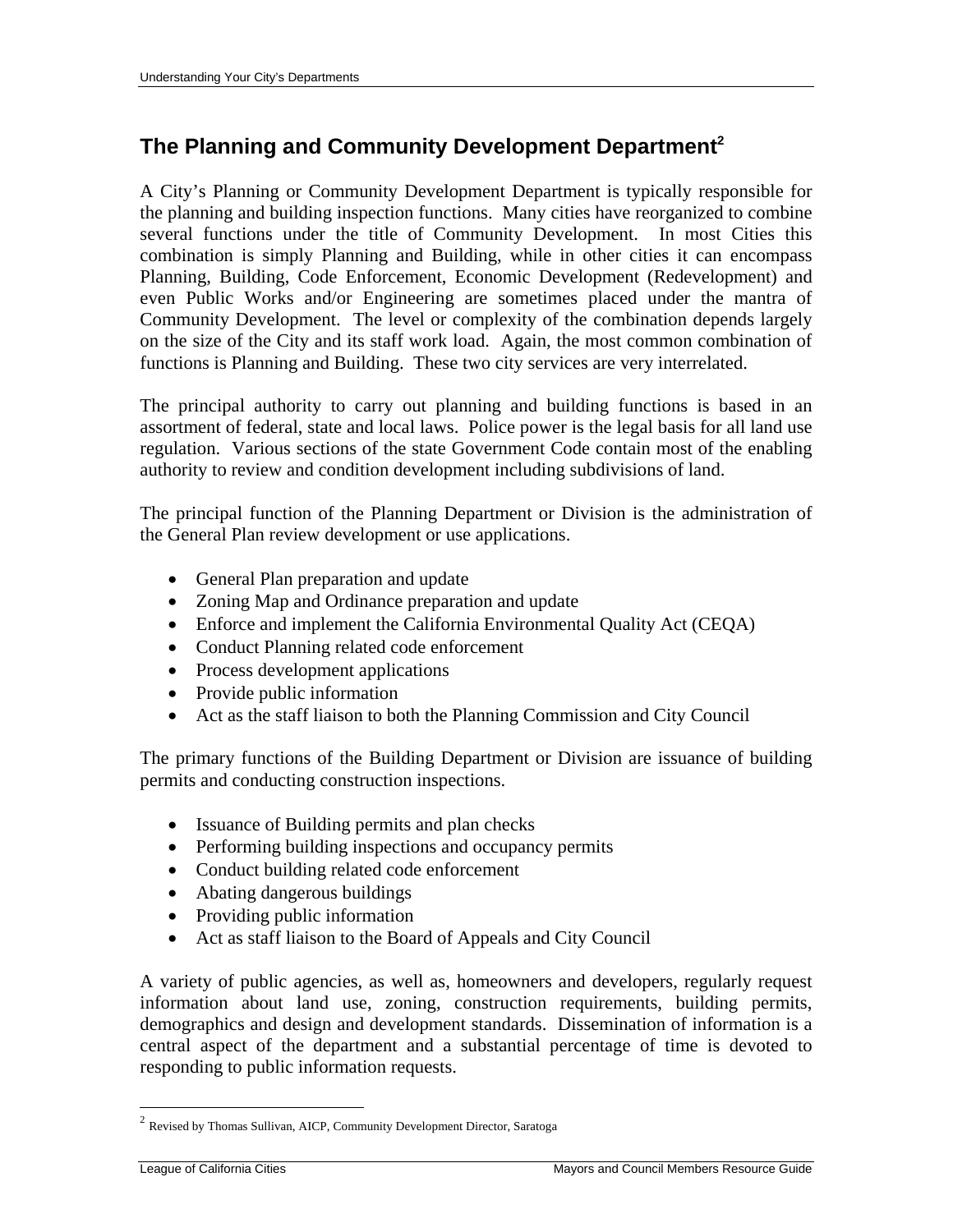# **The General Plan**

The General Plan is the most important planning document of the City. All other planning documents must be consistent with the General Plan. It is the document that provides the information about existing conditions and future desires. The General Plan consists of seven mandated elements: Land Use, Transportation, Housing, Open Space, Conservation Safety and Noise. There can also be any number of optional elements, for example: Community Design, Parks and Recreation, growth Management or Agriculture. The individual elements that make up the General Plan must be consistent with each other. Some Cities write the General Plan as a single document with chapters and other cities write their General Plans one element at a time. The Governor's Office of Planning and Research (OPR) provides guidelines for the preparation of all mandated elements except Housing. The State Department of Housing and Community Development (HCD) publishes those guidelines and reviews and certify the draft Housing Elements.

# **Zoning**

Zoning is the most common implementation ordinance of the General Plan. The Zoning Ordinance is a set of rules that carry out the intent of the General Plan. It basically is the division of the city into different land use classifications and the application of different regulations in each. Each of the zoning classifications must be consistent with the General Plan. The Zoning Ordinance deals with issues from density, floor area ratios (FAR), lot size, length and width to the length of RV's you can or cannot park at your home. The regulations cannot be ambiguous. The public often thinks that zoning is land use planning, when it is only a small portion of what makes up land use planning.

# **Specific Plans**

After a City has a General Plan adopted, the City Council can direct that a series of Specific Plans be prepared to provide for the systematic implementation of the General Plan. The Government Code provides some very detailed guidance about Specific Plans. While Cities can and do prepare these plans, often Cities require developers to prepare them. As the name infers, these plans are very specific. They provide design guidance for infrastructure and ultimate land use. They can even provide detailed architectural treatments.

# **Design Guidelines**

Not all Cities have design guidelines. Some Cities have several designated areas where differing design requirements are set forth. Design guidelines are used to protect areas that have historical architectural themes. They are used to ensure developments follow a desired architectural design theme. Occasionally, Cities offer incentives to obtain the desired architectural look. Design guidelines are used to either protect existing quality design or to help create the quality desired.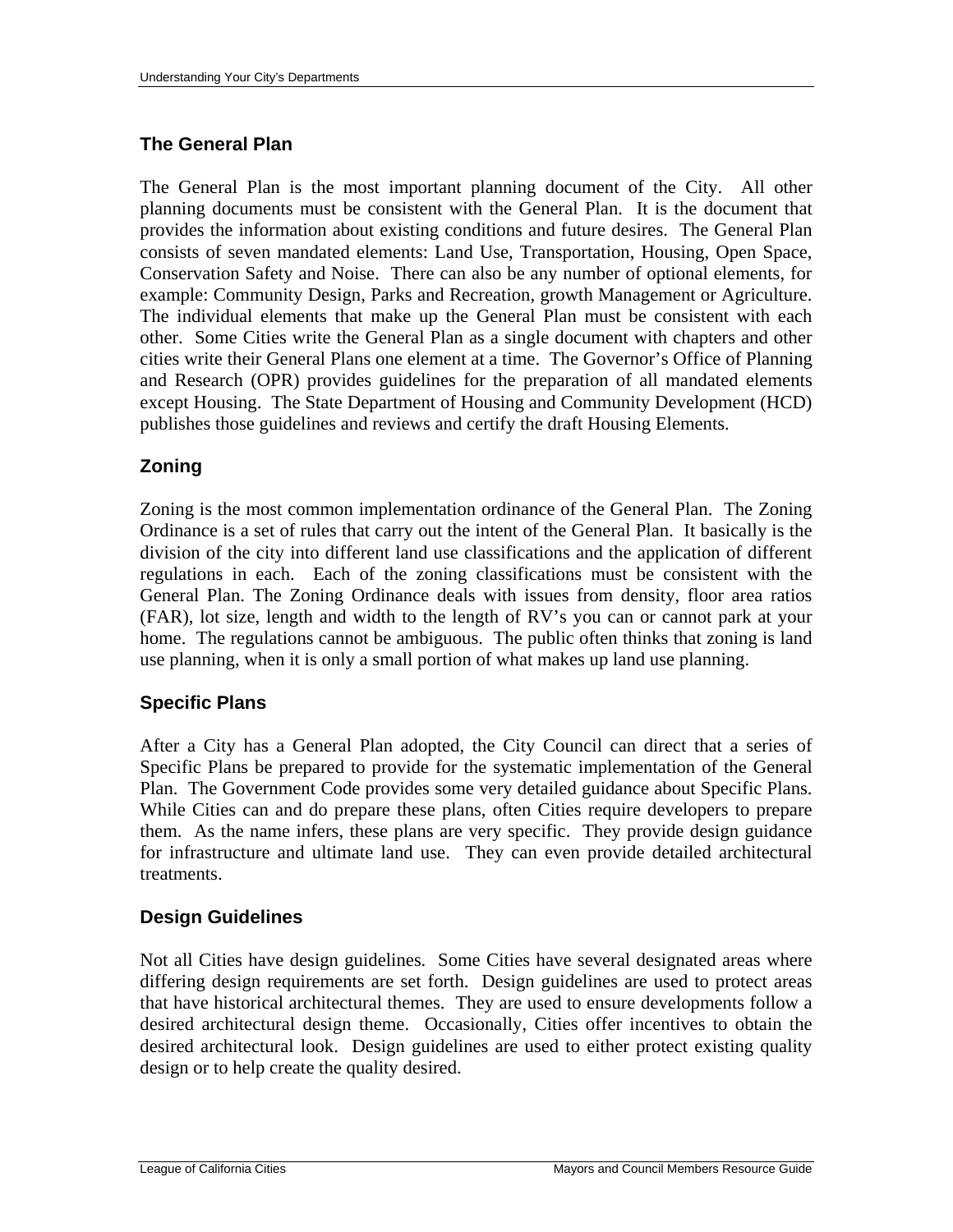#### **Subdivisions**

The primary purpose of the Subdivision Map Act is to encourage orderly community development, to ensure that areas within the development that are dedicated to the public will be properly improved by the subdivider, and to protect the public from fraud and exploitation. The Subdivision Map Act, working in conjunction with the City's Zoning Ordinance, guides and controls to a large part the development of the City. A minor subdivision or parcel map is a map that divides a single parcel into four or fewer lots. A major subdivision is a map that divides a parcel into five or more lots.

# **California Environmental Quality Act (CEQA)**

The California Environmental Quality Act (CEQA) requires that both private and public projects be analyzed for their potential impacts to the environment. An Environmental Impact Report is an informational document intended to assist City officials in making decisions regarding a proposed project. Following the precise process laid out in the CEQA Guidelines is very important. While the EIR may be the heart of CEQA, most reviews end in the adoption of a Negative Declaration of Environmental Impact. In other words, the proposed project does not have any environmental impacts that are not known and cannot be mitigated through project redesign.

#### **Code Enforcement**

This is a necessary function for the Planning and Building Departments. Cities are authorized to prosecute violations in order to enforce building and/or zoning codes. Most cities prefer compliance to code requirements to the prosecution of property owners. In most cases, a discussion of the issues usually leads to compliance.

#### **The Public Hearing Process**

The Government Code sets out particular requirements to be followed in order to conduct a public hearing. It also provides guidance on what types of activities or applications require formal public hearing. Typically, if a public hearing is to be conducted, proper notice must be given. The public hearing notice must be given in at least two forms; advertised in a newspaper of general circulation and posting of the project site and/or a mailing of the public hearing notice to all property owners of record within 300 feet of the project site. Some cities also have three regular locations where postings are made.

Public hearings must be conducted to consider adopting or amending general plans, zoning ordinances, to consider granting use permits and for tentative tract map review.

#### **The role of the Community Development Department**

The Community Development Staff guides and advises the City Council, Planning Commission and other City Departments with regard to the physical development of the City. The Planning Staff provides the labor and expertise to maintain the City's General Plan, Zoning Map and Ordinance. The staff also provides for the day-to-day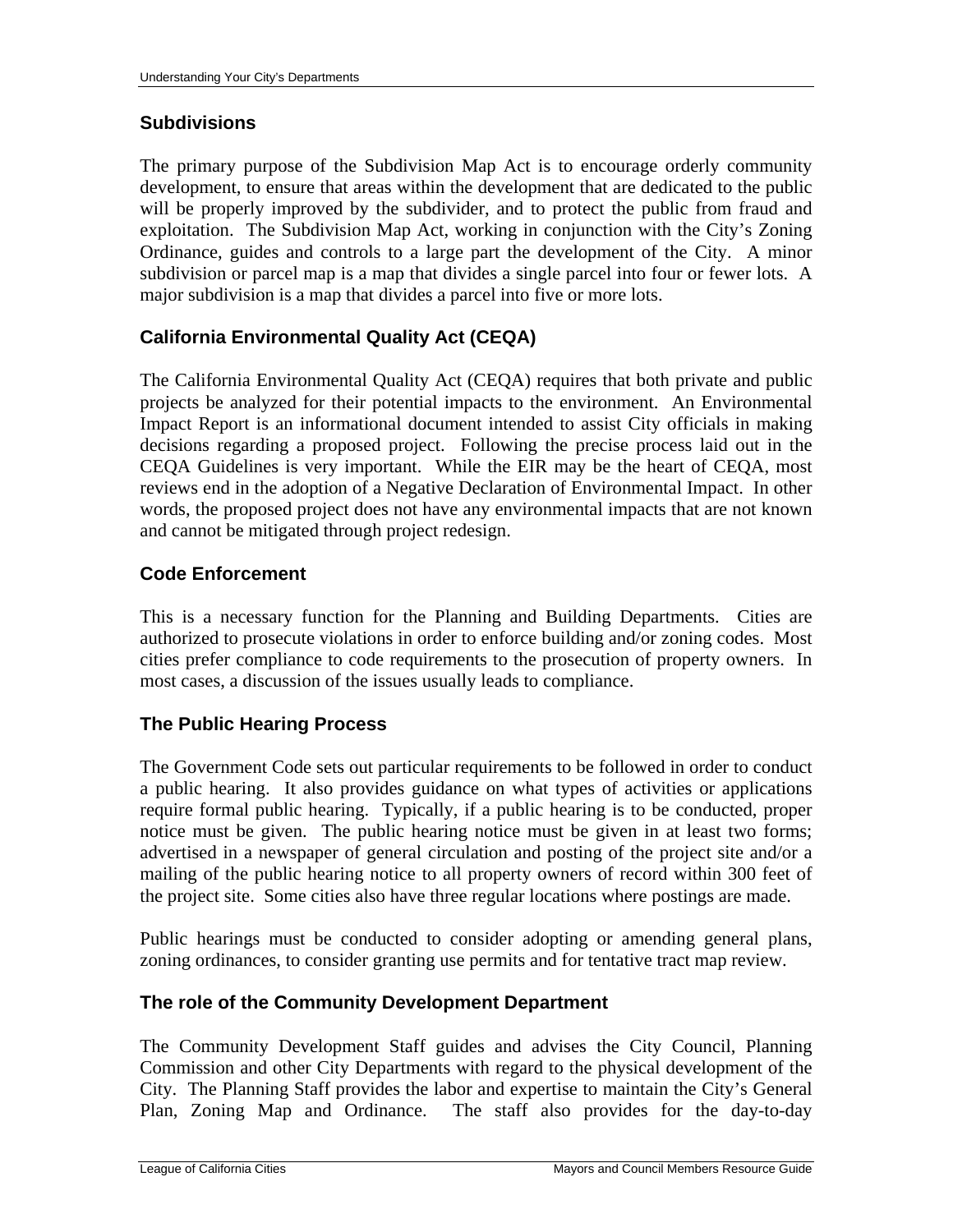implementation of the City's land use policies.

The Community Development Staff provides the liaison with the business community, simplifying permitting, working to streamline the development process and providing communications between the real estate profession, developers, merchants, property owners and residents.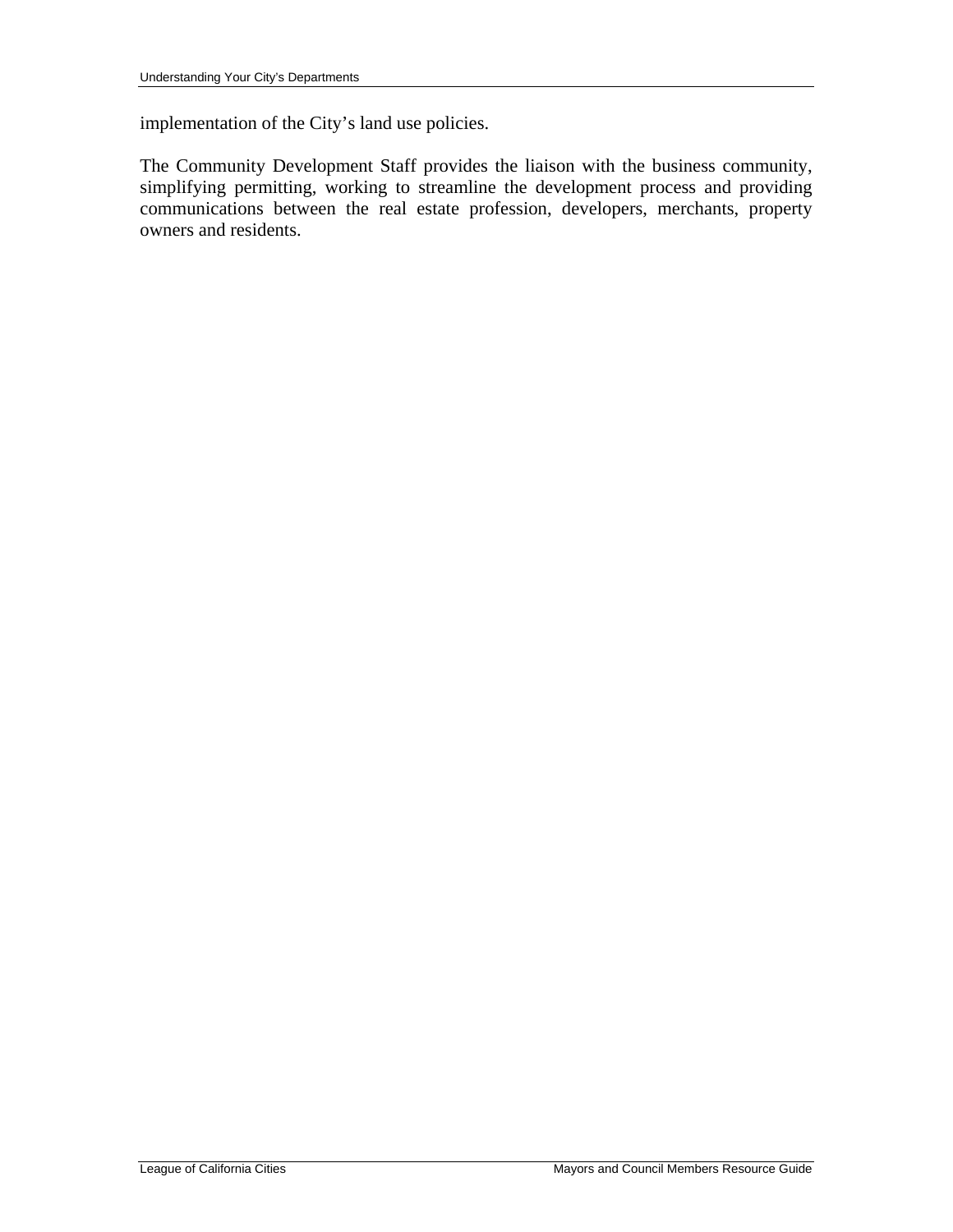# **The Police Department**<sup>3</sup>

The police department has the primary responsibility of providing for the maintenance of social order within carefully prescribed ethical, legal, and constitutional restrictions. Its objective is the prevention of crime, detection and investigation of criminal conduct, and the apprehension of violators.

As a general matter, in the city council-city manager form of government, the chief of police is appointed and supervised by the city manager. This is used to establish a single executive officer to implement and administer the city council's policies. This varies, however, and some city councils appoint all department heads, including the chief of police. Under this form of government, the chief of police reports directly to the city council, however, many of the routine day-to-day police department issues are coordinated by the city administrator. In this way, more routine matters are handled by an administrator and the city council has a more direct relationship with the chief of police.

In a charter city the relationship of the police department to the council is determined by the charter.

#### **Primary Functions of the Police Department**

The police department's responsibilities can be grouped under the following general categories:

- The prevention of crime
- Apprehension of offenders and recovery of property
- Performing miscellaneous services

#### **The Prevention of Crime**

Crime prevention is a top priority for all city officials, and this task makes up a good portion of what city police departments do. In most instances, crime prevention comes in the form of patrol cars, but increasingly, police departments are utilizing prevention and outreach programs to target specific groups, such as youth.

For example, a recently emerging trend has been the establishment of counseling units within municipal police agencies designed to handle juvenile offenders. The rationale behind funding such units is to reduce recidivism at an early age, and thus reduce the future need for expensive police and criminal justice services. Other programs are aimed at educating youth about gang and drug activity to deter such behavior.

Emerging as a philosophy of policing are the concepts of Community Oriented Policing (COP) and Problem Oriented Policing (POP). Community Oriented Policing is a

<sup>&</sup>lt;sup>3</sup> Revised by Richard M. Tefank, Chief of Police, Buena Park.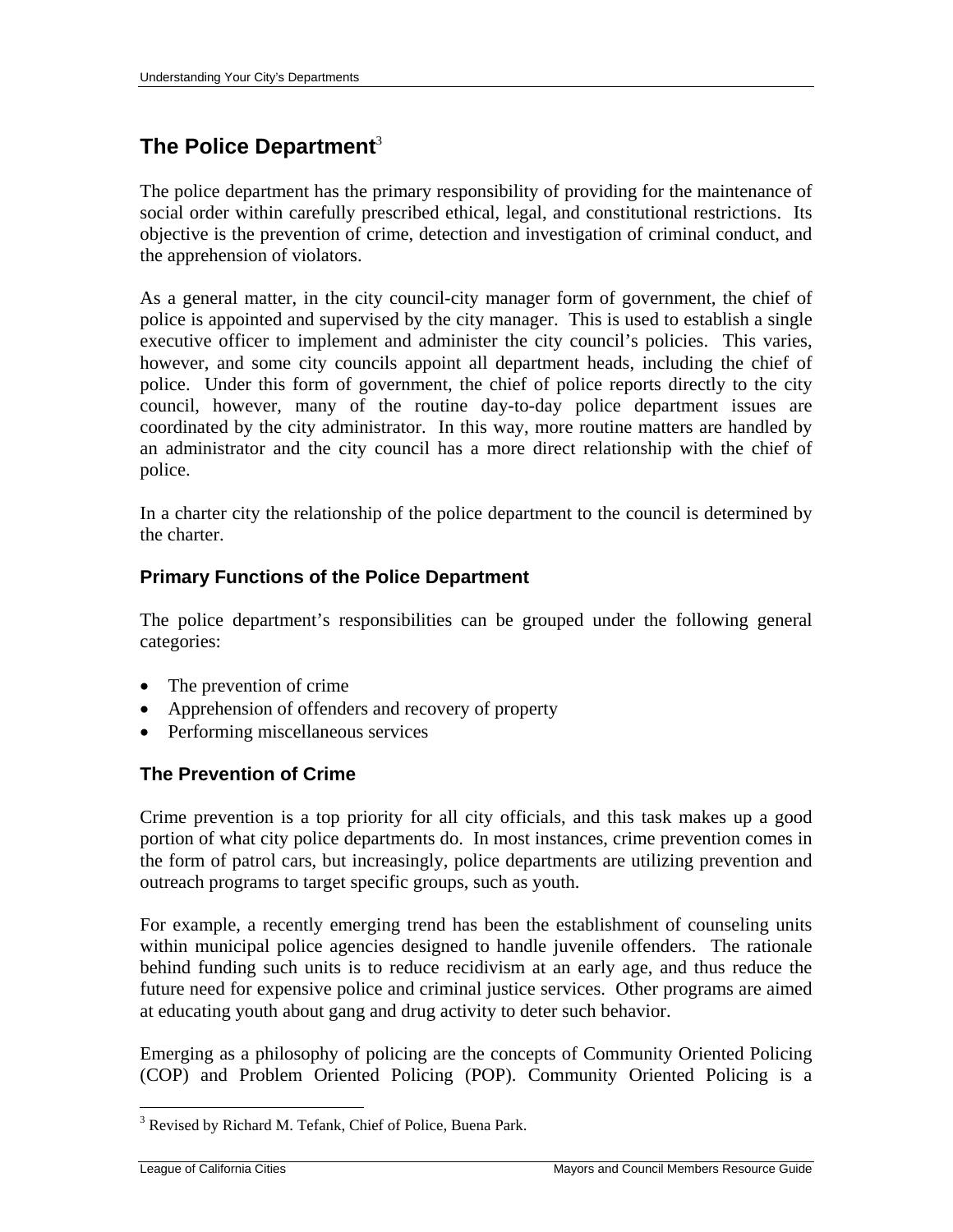philosophy of a police department being accessible to the public and working together in a partnership to identify and implement crime prevention strategies. Problem Oriented Policing is the philosophy of utilizing the community to identify problems and then working in conjunction with the police department to develop strategies to eliminate or solve the issue confronting the community and quality of life.

Crime prevention is one of the more visible aspects of what police departments do. However, the success of such programs should not be the only indicator of department performance. Public perception and citizen satisfaction with other police services should also be considered.

#### **Apprehension of Offenders and Recovery of Property**

An essential component of the duties of a police department is the apprehension of offenders and recovery of property. Included in these functions are responses to calls, the investigation of crimes, and assistance to victims and witnesses and filing criminal cases to a prosecutorial agency. These tasks can be an indicator of the police department's performance, response time to calls, number of cases cleared by arrests, and number of criminal cases filed. These components can also be used to evaluate performance.

#### **Performing Miscellaneous Services**

Some additional, but typical police responsibilities include parking control, animal control, applicant fingerprinting, commercial and residential security inspections, delivery of city mail to council and commissions, public speaking programs, and school crossing guard responsibilities. In some cities public safety departments have been formed combining police and fire services in an effort to increase personnel utilization. Police departments are often called upon, in conjunction with other departments, to enforce such things as code violations. In addition, police departments prepare various reports and other materials which describe their functions and inform elected officials of their actions.

The police department has the responsibility of preparing a variety of documents. The most significant document, and by far the most important respect to a city council, that a police agency prepares is its own local budget. The budget contains the department's priorities for the coming year, and the division and allocation of resources to accomplish those objectives. Through council action the budget becomes the primary policy statement from the council to the agency.

California requires the submission of monthly reports tallying the reported significant crimes and successful clearances, amount of loss and recovered property by category, and a register of all arrestees by name, offense, and ultimate disposition of each individual by the reporting agency. There are other reports called for throughout the year relating to narcotics seized, length of duration of juvenile arrestees in local jails, and other miscellaneous reports for the California Department of Justice.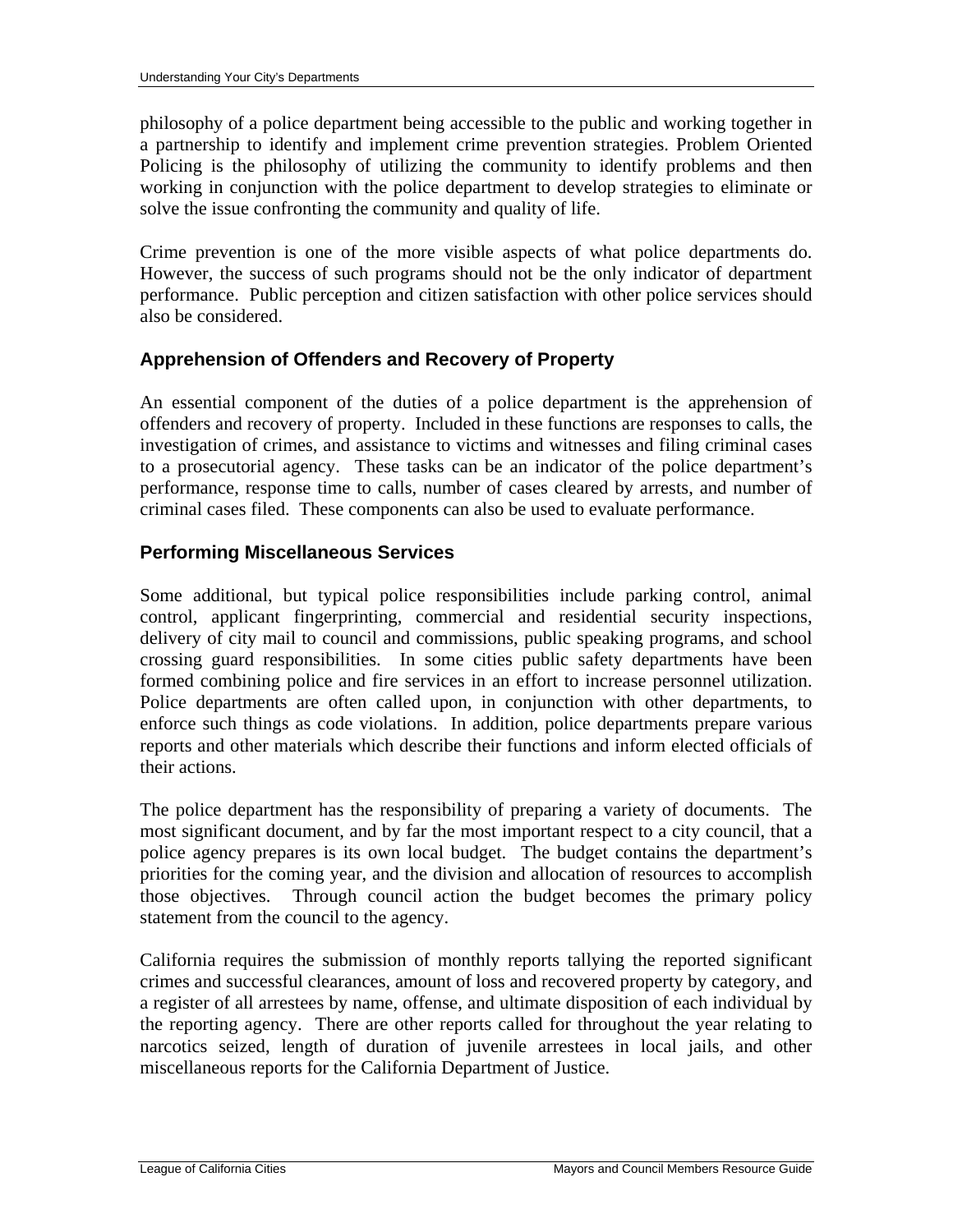A police activity report to the council should be considered another significant document. Since there is no mandate for such a report, local variations occur as to form, content and frequency of issuance. Some departments may never issue such reports, or issue them only in response to a specific council request.

Most departments, however, issue reports on a monthly, quarterly or yearly basis. They may vary in form from informal written briefings to complex statistical analysis replete with minute charts and graphs pertaining to every function of the agency. The point that should be emphasized, however, is that this report should be understandable by, and a benefit to, the council, the community, and the administration of the department. If it is too complex or too detailed, they become nice fillers on bookshelves, but are of little benefit to the council for prioritizing the expenditure of department time and resources.

# **Council and Police Department Relations**

A municipal police agency is only part of the overall service program of a city and should complement, support, and assist in the service delivery of the other city departments. It is not an independent, isolated, essential service with no interplay with the other city departments.

In the planning process, it has expertise in social impacts, environmental security, and traffic patterns and circulation. In its relationship to public works and engineering, it will have input on traffic engineering, signing and marking, and can assist in the causative factors of local traffic accidents. Officers on patrol will be able to report road deterioration, traffic obstructions, and general hazards with resultant liability exposure to the municipality. In the development of parks, the police department can assist in plan development with an eye towards eliminating vandalism, areas prone for criminal behavior, and instilling a sense of security in the park. In short, a police agency is an integral part of city government -- not apart from it. Representatives from the police department should be involved in all aspects of the planning process.

The internal policies and procedures of the department are determined by the police chief and need to be consistent with the law and policies of the city manager or city administrator and the council. Since the police function is primarily concerned with a broad range of order maintenance activities and with the provision of services to the community, these matters are clearly local concerns requiring responsiveness to the public and accountability to community priorities. Coordination of services, development of priorities, and maintenance of a balance between the services offered and the financial resources of the community require that the agencies delivering the services be responsible to the public. The determination of what services a police agency will provide, what priorities will exist, and what police responses will be sanctioned are proper decisions for the city council. A police department exists within a political arena, and a city council can be asked to answer to the electorate based on the actions of the police department. It is therefore, important that a police department understand its connection and relationship within this political arena.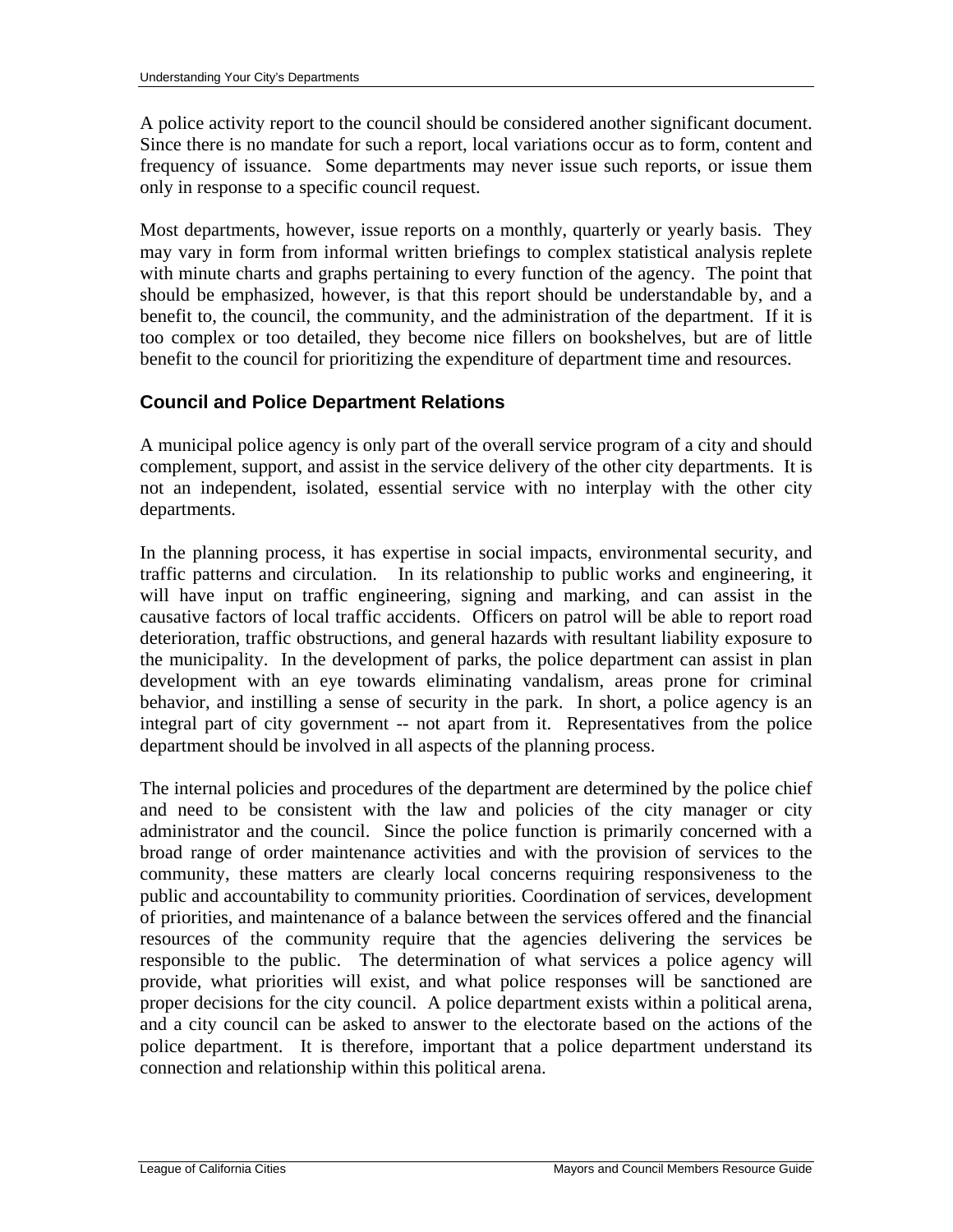#### **Budget Issues**

The police budget will contain the proposed goals and objectives of the agency for the coming fiscal year. Depending on the local budget format, each police budget will generally show the allocation of resources distributed among three major divisions: administration, patrol, and investigative services. The budget accounts will reflect requested expenditures necessary to accomplish the goals and objectives of the department.

With the tremendous amount of discretion entrusted to police, oftentimes the most costeffective expenditure of public funds is allocated within the training account. Expenditure in technical courses, firearms, self-defense, and crisis intervention, not to mention supervision and management, contribute to greater public acceptance of the police and lessen the exposure of the municipality to civil liability. The police budget will also show the percentage of general funds allocated to public safety in comparison to the total city budget. Local jurisdictions will vary based on community need and public demand as to the percentage given to police services through the allocation of general fund revenues.

When allocating resources, evaluation of police productivity is too often measured in terms of arrests, case closure, and property recovery. These measurements are as suspect as the criteria on which they are based, namely uniform crime reports. Although these numbers should not be overlooked, more important criteria for evaluation can very well be community satisfaction which is the community perception as to the quality of delivered police services. Questionnaires and surveys can be designed and input solicited on a random basis if desired by a city council.

The elected official may be best able to evaluate the effectiveness of the police department by soliciting input from his/her respective constituency. The perception of the police by minority communities, by the business community, by the residents, and by other individuals involved in the criminal justice system is subjective at best, but in the long run might form the better basis for evaluation. For instance, just the presence of the "patrol" division on the streets may be perceived differently by different segments of the community; for some it may suggest security, and others may view it as hostile. In contrast, different statistical measurements may suggest varying degrees of "productivity" but these can be counter to the community's perception.

The department's ability to achieve its goals and objectives as stated in the budget, stability of its personnel, time lag in responding to calls for service, and effective written disseminated policies and procedures are additional objective criteria which can be used in forming an accurate evaluation of the agency. No evaluation should be based on one or two selective areas, but an accurate analysis of several critical areas will lend to an accurate overall evaluation of the agency.

One peculiarity typical of all police agencies which a city council must keep in mind is the need for higher total staffing -- in contrast to the number of persons on duty at any given time -- caused by operating on a seven-day week, twenty-four hour basis.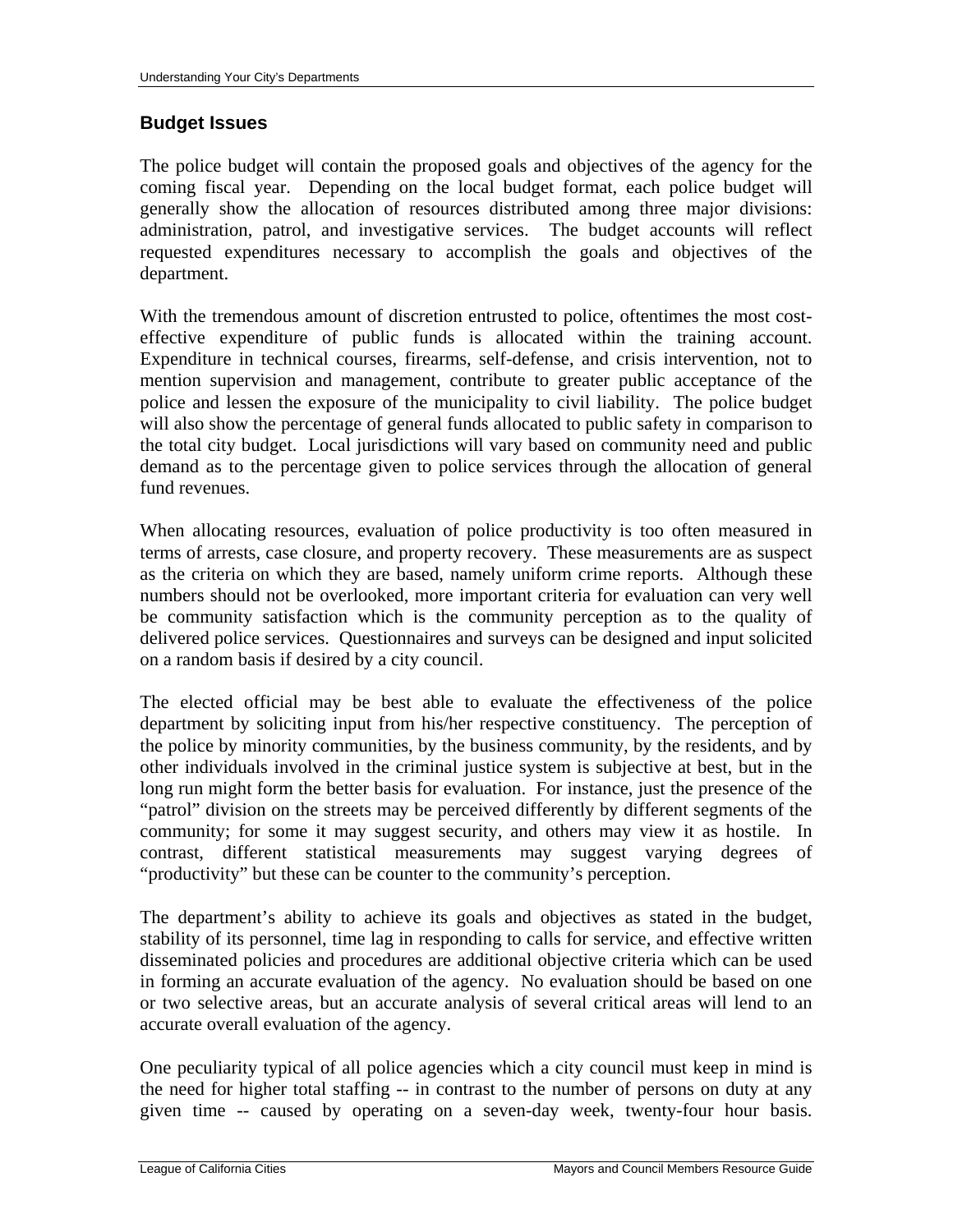Typically, police departments must staff twenty-one shifts each week. Each officer works five shifts, and therefore it requires 4.2 officers to field one patrol car on a weekly basis. When vacation time, compensatory time off, sick leave, mandatory training, and court time are computed, the 4.2 figure approaches 5.2 officers to maintain one patrol vehicle in the field on a weekly basis. This formula applies to the five-day work week. Alternative work schedules include the "four-ten" plan, a work week consisting of four ten hour work days, and the "three-twelve" plan, a work week consisting of three twelvehour shifts.

Overtime costs are often of great concern to a city council. Overtime on a day-to-day basis is unscheduled and although management exercises what controls it can, an officer cannot be relieved in the middle of a major criminal investigation or a serious traffic accident. Two-thirds of the patrol force generally work swing and midnight shifts, and are also required for court appearances during the day, which leads to increase overtime costs.

Limited resources along with rising insurance premiums, retirement, and employee benefits are creating fiscal dilemmas which the elected official must deal with while preserving the community's perception of proper security. Increased civil litigation arising out of police action is broadening the municipality's exposure to civil liability. Tax reducing initiatives are lowering the general fund revenues and it is primarily the general fund from which every department derives its funding source.

Budget constraints, however, provide an opportunity to improve service and efficiency in the future. Consolidation or centralization of records, warrants, and dispatching, together with the formation of multi-jurisdictional investigative units will become more commonplace. The actual consolidation of municipal police departments while still preserving local control should be considered and experimented with. The "civilianization" of support personnel and the increased use of civilians in performing routine calls for service will free up more sworn officers for criminal apprehensions.

The function and purpose of investigative units should be re-evaluated and critical decisions made in regard to their caseload, accountability, and solvability of cases assigned with the view that patrol can share more responsibility for criminal investigation. A reserve force can also be utilized, however, recent training requirements, and other state laws have discouraged the use of reserve officers.

# **Labor Issues**

An issue facing local municipalities today is the actions of the rank and file police associations or unions. During difficult labor negotiations there may be a "job action," which may include work slow-downs, the "Blue Flu," or an inordinate decrease in traffic enforcement. Votes of no confidence in the police chief are common, and coupled with the police "job action," may cause community unrest and consume local officials' time to the detriment of all municipal services.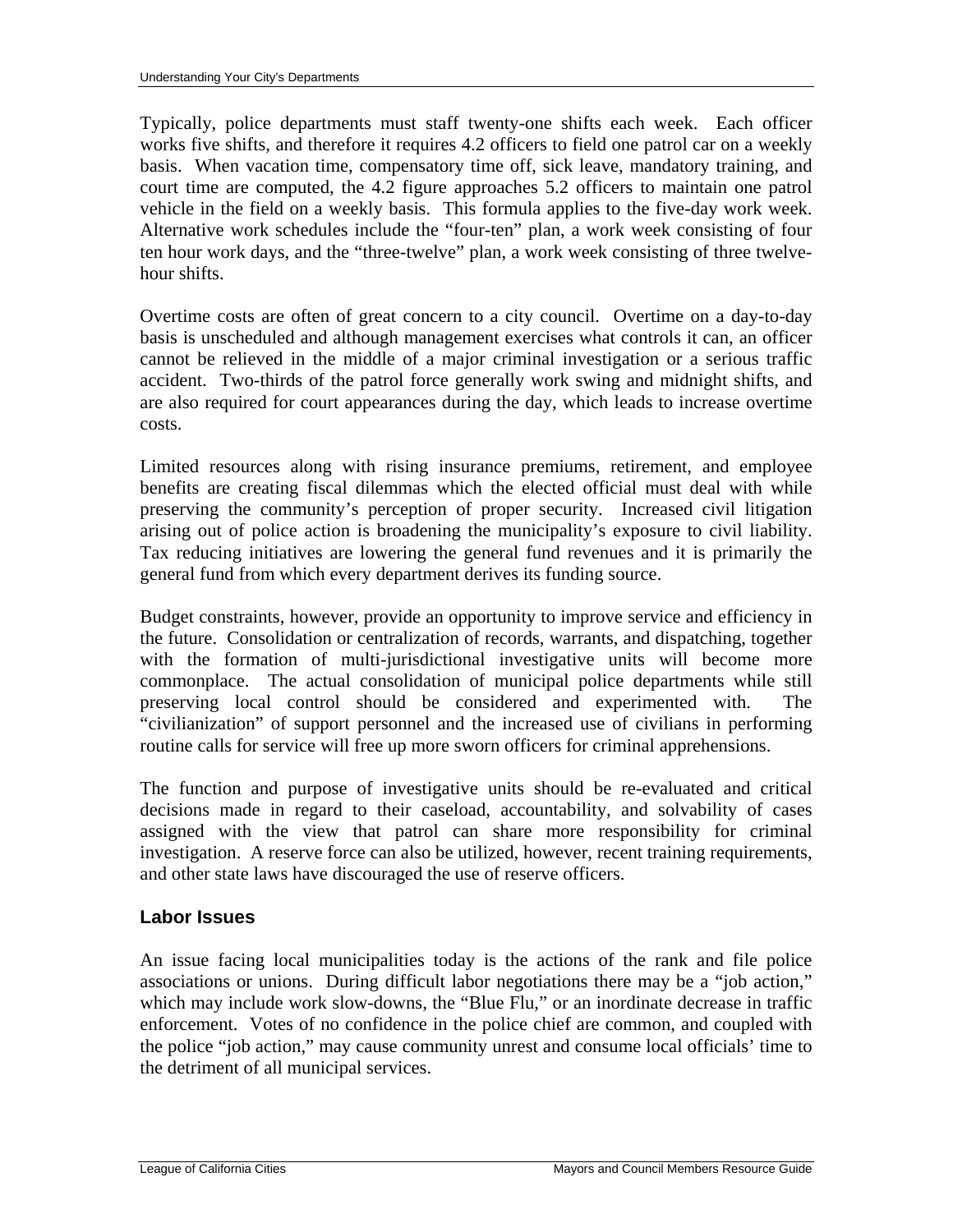#### **Public Awareness**

An active public education program soliciting community support in crime prevention, instilling public awareness of the limitations of police authority, and re-evaluating or redirecting the public's expectation of having a police officer responding to every call for service should be attempted and supported.

Some cities are involving their residents more closely with the police department, either through a community police academy or a volunteer program. Besides helping to stretch the resources of a police department, these programs provide the public with a greater awareness of the role and responsibility of the police department.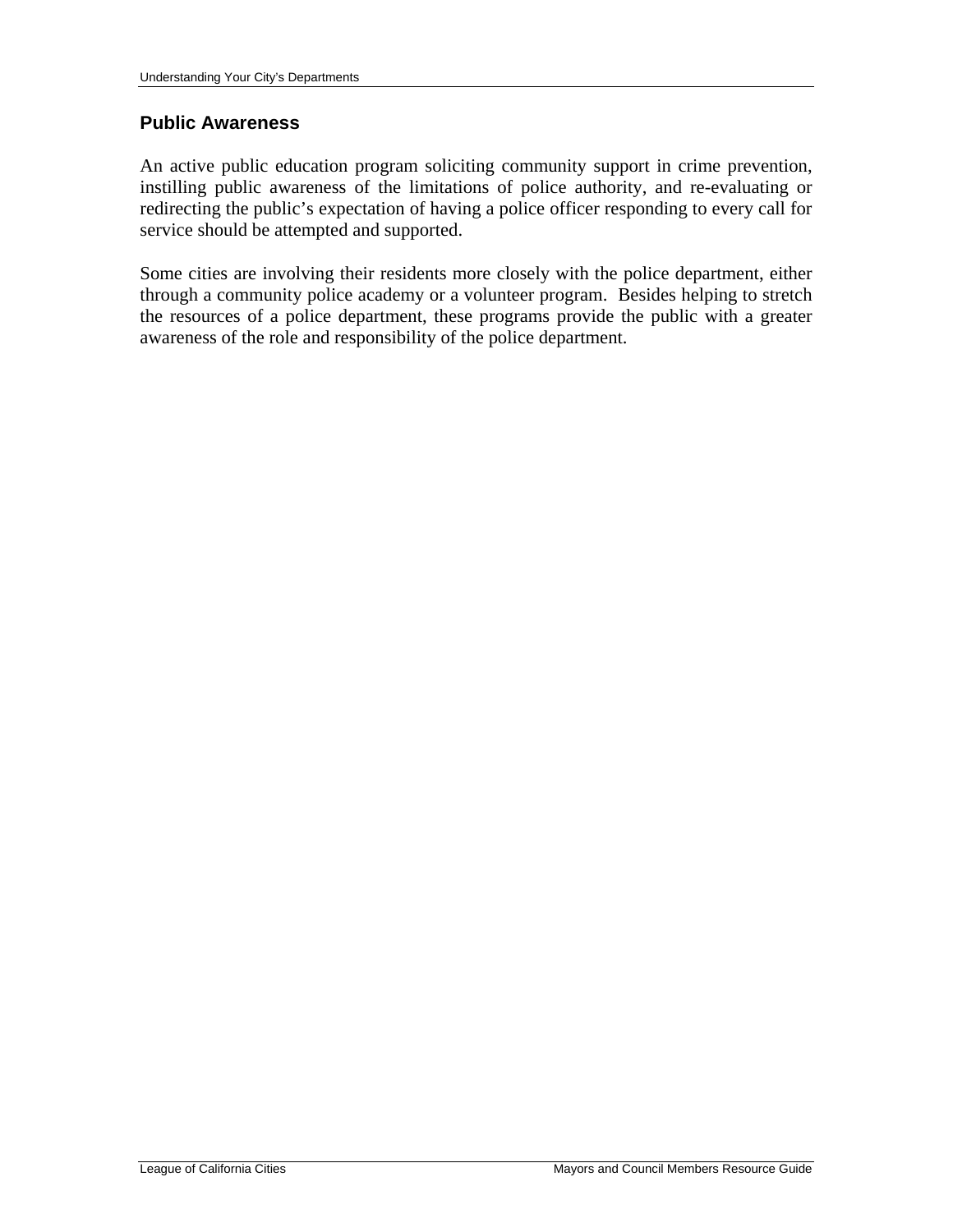# **The Public Works Department**

The purpose of the public works function is to be the stewards of a city's infrastructure. Municipal infrastructure traditionally includes streets and highways, median island landscaping, flood control and storm water quality, public buildings, water supply, sewage treatment, street lights, transportation and traffic control, solid waste management and recycling, parks, open space, municipal utilities, street trees, airports and cemeteries. For all of these municipal services, the public works function is responsible for design, construction, operation and maintenance of municipal facilities.

Every city in the United States organizes their public works functions in different ways. The traditional approach is to have a Public Works Department that is responsible for all these services. Many cities have developed with special districts that handle some of the public works functions and thus these functions would not be under the purview of the City Council. Also, many cities assign various public works functions to other City departments.

A new council member is encouraged to review the City's table of organization to see what functions each of the City departments is responsible for. It can be embarrassing for a council member to ask a department head about a municipal service when that function is handled by another department, especially during a City Council meeting.

In many ways one can look at public works as providing the basic foundation on which cities and their subsequent functions are built. Public works is rarely noticed until something goes wrong or until major construction is underway. Excellent public works in a community can have a significant impact on property values and the quality of life that citizens enjoy.

# **The Development of a Capital Improvements Plan (CIP)**

One of the most vital documents to implement a cities general plan is the capital improvement program (CIP). Most cities develop long-range (generally five years) capital improvement programs, which are updated annually. This document reflects the plans to construct certain public facilities in accordance with the goals and objectives of the city. The CIP should describe proposed facilities adequately so citizens understand what facilities are planned, what they will cost, and where the money will come from to finance them.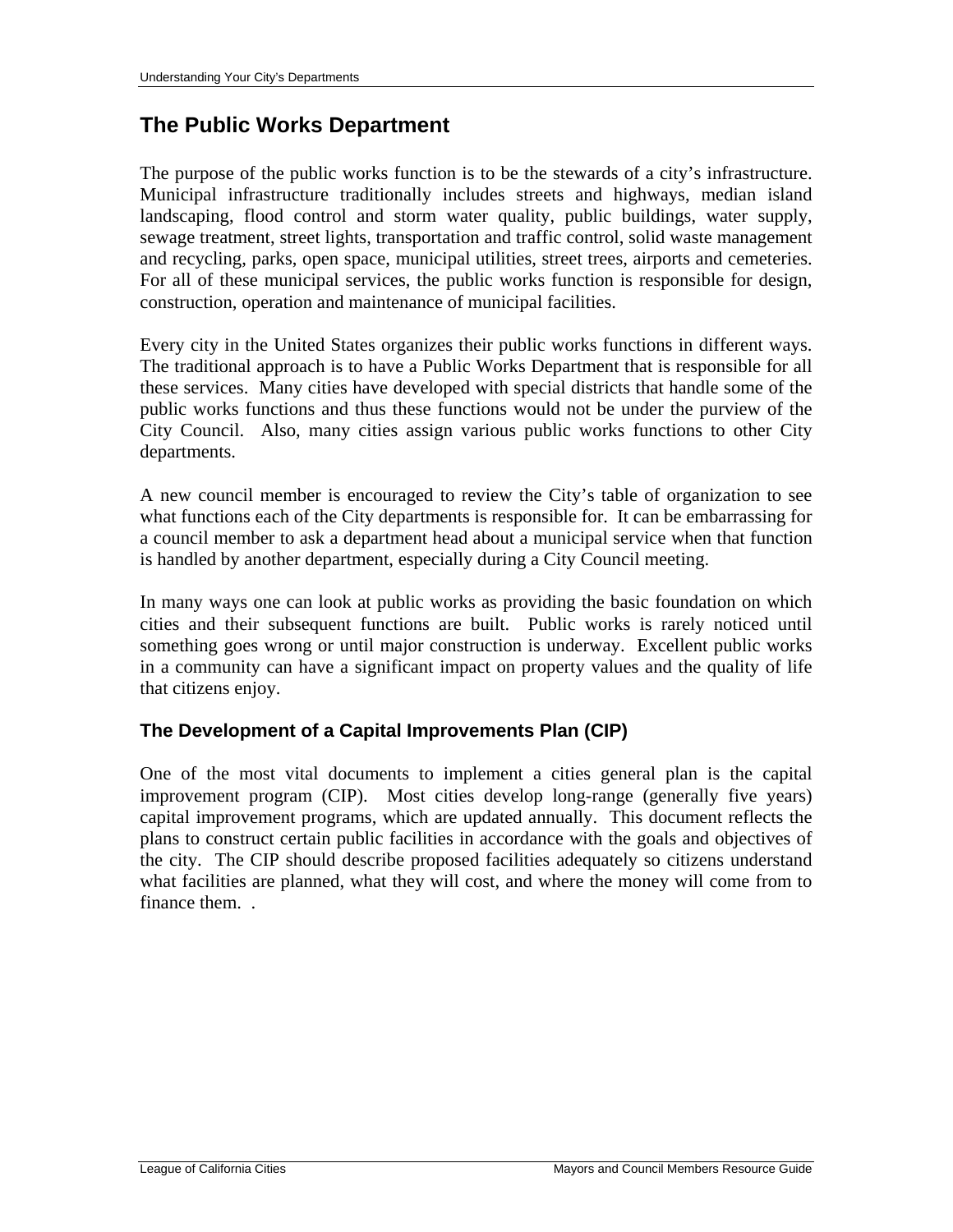# **Funding Sources**

The most reliable sources of funds for public works come from gas tax revenues and local sales tax initiatives for transportation. These sources generally distribute funds based on formulas such as number of lane miles, number of licensed vehicles, or population. Other reliable sources are local enterprises, (such as water, sewer or refuse, etc.) or the local agency's general fund.

Policies guiding the construction, operation and maintenance of many public works facilities are frequently developed at the state and federal level and as such, weigh heavily on the policy direction of local agencies. Federal grant funds administered by the Federal Highway Administration or the Environmental Protection Agency for example are generally loaded with regulations governing their use. As a result, use of such funds can require a great deal of sophistication and time to administer. This, of course, results in increased administrative costs and delays, and as a consequence many smaller organizations with limited staff resources are unable to utilize these types of funds.

To a large extent, public works budgeting is controlled by the availability of state and federal funds. Categories and levels of funding, particularly for federal grants, fluctuate widely from year to year. For example, the decision to cut federal taxes could likely cause significant public works fund reductions necessitating changes in levels of service or increased use of local general funds.

State and local bond measures also fund public works budgets and are a frequent revenue source for major projects. When a public works facility benefits only a small portion of the community it is often financed by the developers of the property by "benefit assessments" levied against the owners of property in the neighborhood or by service charges and fees. These devices do not involve the use of general tax funds. These funding sources complicate public works budgeting and reduce the city's flexibility to prioritize its expenditures and to plan for the future. These factors must be considered in selecting and evaluating public works programs.

# **Performance Feedback and Measurement**

One means of measuring any service is by evaluating citizen feedback. If the feedback is favorable, it is a good indication that the level of service is commensurate with the expectations of the community. However, a seemingly popular service may also be an extremely expensive service. If the public is aware of the expense involved and is willing to keep the level of service, this confidence is then reflected in the annual budget allocations.

It is extremely helpful if performance levels can be measured in terms of efficiency and quality. Departments must establish means to measure how well they are performing and meeting the mission, goals and objectives of the city council.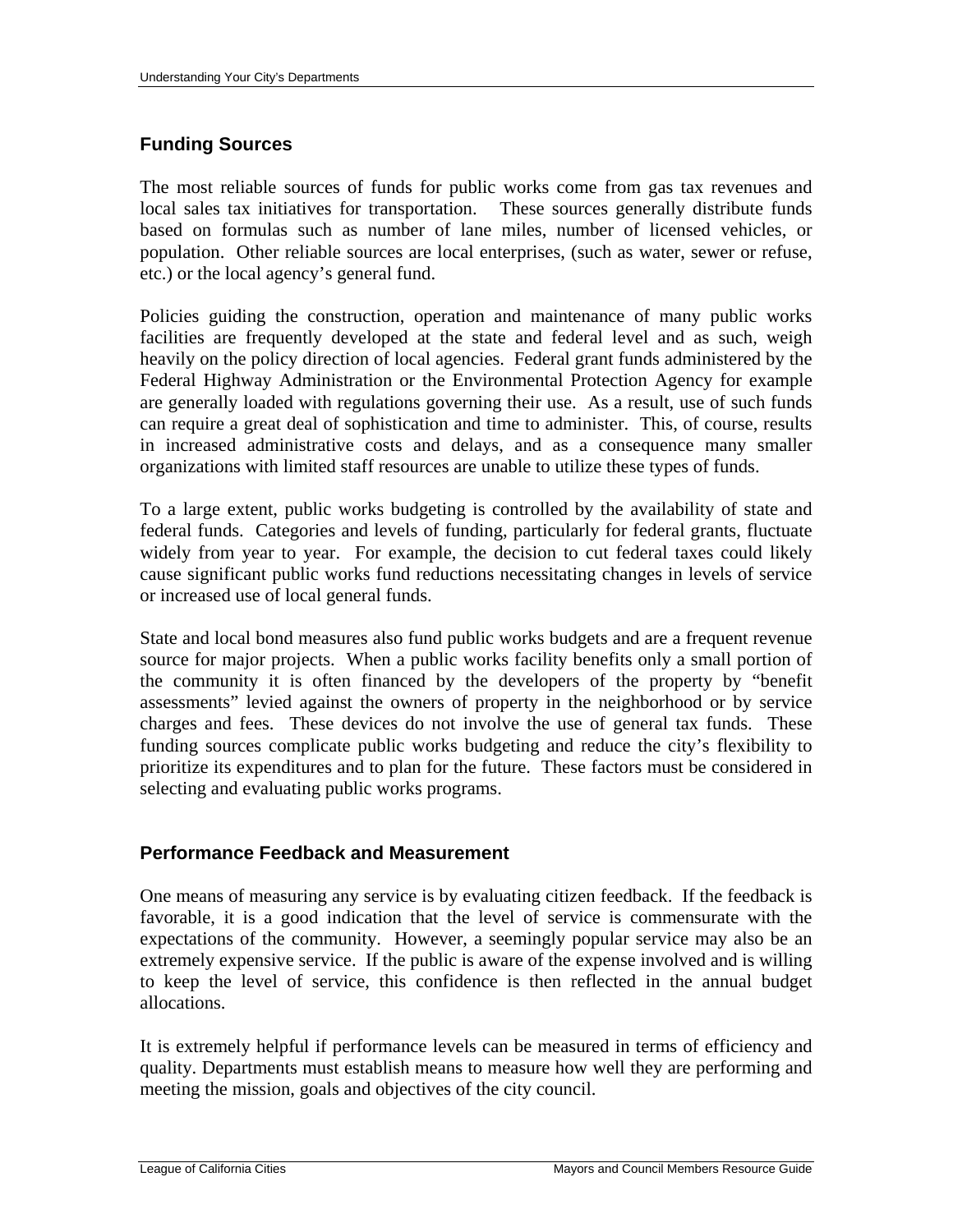Continuous improvement evaluations of all operations are a common expectation within local communities. Comparisons with how services are provided elsewhere and in the public sector are useful tools. Sometimes contracting out to the private sector is the most successful way to provide a particular service, and sometimes we may simply need to get out of certain businesses or services that stray too far from our core mission or are simply unaffordable.

The most common measurement used by most public works departments is asset management, an assessment of the condition of the cities infrastructure. This assessment inventories the condition of cities capitol assets. The public works department can then determines what deferred maintenance may exist, calculates how much should be spent annually to eliminate it within specified periods of time as well as what should be spent on preventative maintenance to maximize the life expectancy of these assets. Eliminating deferred maintenance is the major public works issue at all levels of government. It is terribly important that policy makers understand what they should be spending to maintain and preserve what they have before they decide to spend available funds on new projects or services.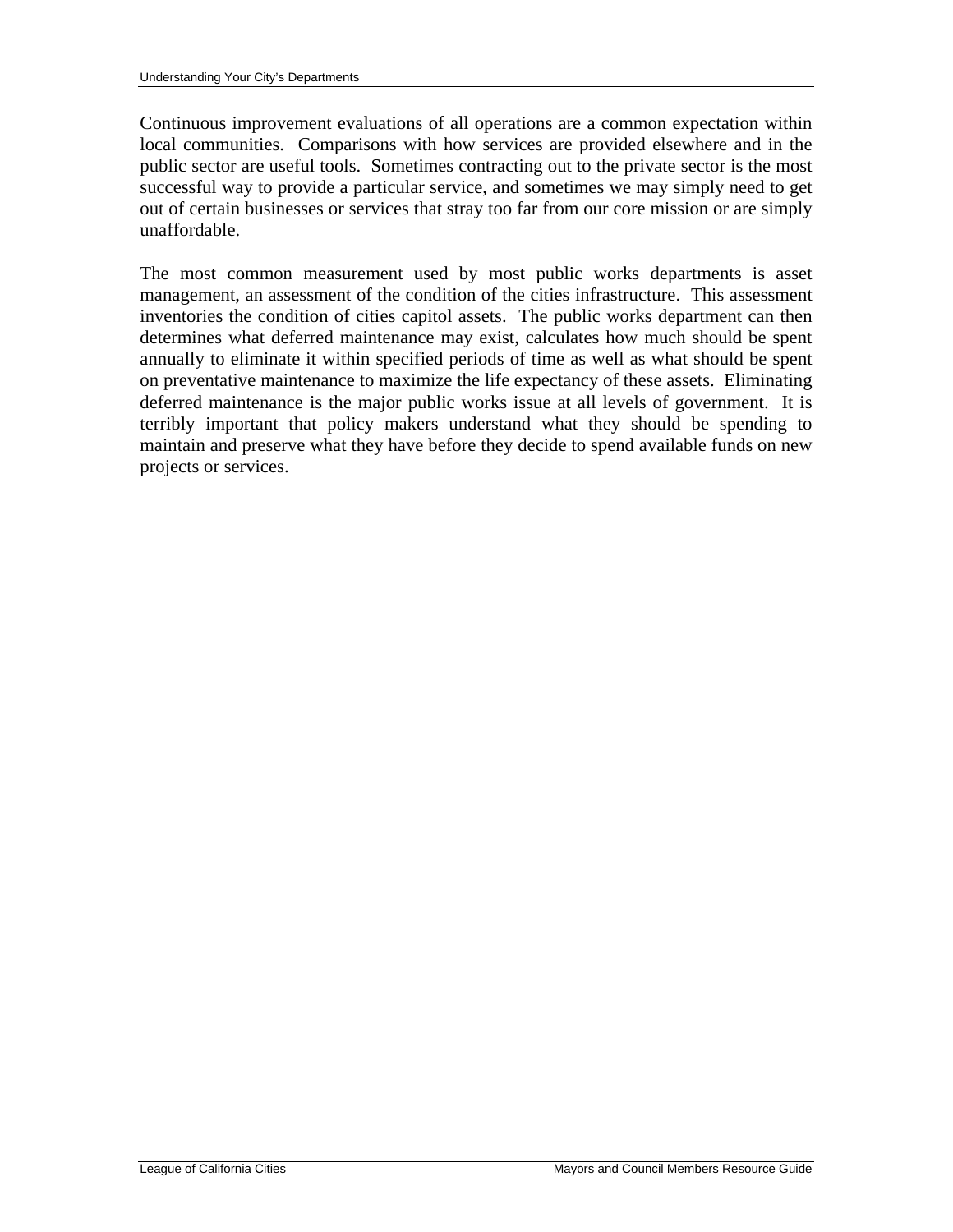# **The Recreation, Parks and Community Services Department**

Community Services is not a new municipal function. Community services refer to parks, recreation, libraries, arts and culture, museums and theaters, senior's leisure and human services. Village greens were found in most every New England town from early in our country's history. Central Park in New York City provided the first large scale city park in the United States when it was acquired in 1856 at a cost of \$5,069,693 -- and not without some large scale political disagreement! Neighborhood park development began to become commonplace in American cities during the first decade of the twentieth century, and the birth of the American recreation movement occurred with the dumping of large heaps of sand in the yards of a chapel and a nursery in Boston in 1885.

In California, community services activities are authorized in state statutes differently for charter and general law cities. Charter cities are permitted to act subject to limitations in their charters unless overruled by state law on matters of statewide concern; general law cities are given permission by a wide variety of code statements to conduct activities such as parks, arts, recreation, etc.

# **Primary Functions of the Community Services Department**

Municipal or local community services are offered in several forms in California. Although most cities provide community services through regular city departments, some communities are served by counties, some by special park and/or recreation districts, some by community service districts (CSDs) and some by combinations of the above.

In recent years, many difference organizational patterns have been developed to meet local conditions and local needs. The organizational title "parks and recreation" generally implies single department responsibility for both park maintenance and recreation programming. Some cities have chosen to separate the two functions, typically placing park maintenance responsibility with the public works department.

Cities vary widely in the arrangement of departments. Often, these activities are placed under the administration umbrella "community services," though each area generally retains its own identity. The common administrative denominator can assist in creating an atmosphere conducive to cooperation and shared resources, or they may be separate departments.

Community services departments have traditionally been asked to provide services which do not seem to fit neatly into other departments or disciplines. Often these changes in roles have been difficult to assimilate within the departments as well as within the city, but the departments have learned to become tremendously adaptive. It would seem logical to assume that changes in local government funding as well as in grant and other assistance programs will continue to mandate changes in organizational structure within the cities. However, the city government's commitment to community services department will continue to be recognized as a barometer of the "quality of life" in that community.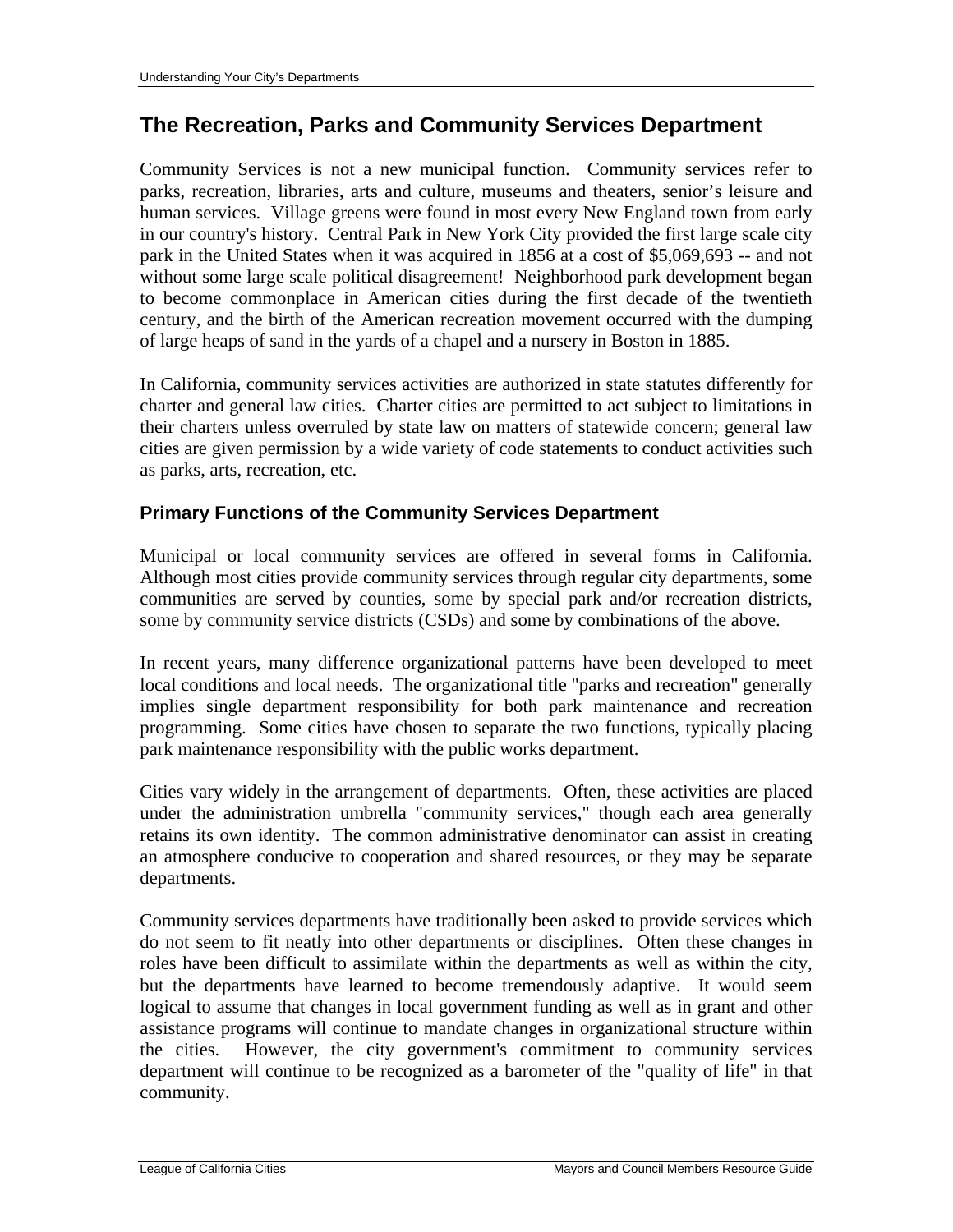Several significant city documents are prepared by the community services departments, including department budgets, the recreation and arts elements to the general plan, park standards and plans, and community services program information material. Community services department staff members and commissions are also regularly called upon for input into general plans, zoning and redevelopment matters.

Often elected officials and city managers overlook the positive importance of the many public relations materials published by community services departments. This multitude of regular and special publications annually provides most of the written contact between many citizens and their city government that is not of the utility bill or statistical report variety. As shrinking financial resources demand better utilization of resources the community services publications to residents can also provide information of other important city activities and programs.

# **Council and Community Services Department Relations**

Since community services departments have such varied responsibilities, each elected official must consider carefully the interrelation of department activities with other services provided by the city. Any discussion of police programs must necessarily consider youth recreation and arts activities. Considerations of community appearance and real estate property values must note the impact of street tree programs, public building maintenance and park design and maintenance.

Reviews of sales, amusement, or hotel/motel tax revenues naturally relate to community theaters, zoos, special community events, athletic contests, etc. No analysis of local employment should exclude the millions of dollars earned annually (much of it by young people) from work in local California community services departments -- additionally, much of the earnings are probably spent within the community. The economic impact of a downtown theater, for example, may have a multiplier effect of three times and sometimes much more. That intangible called "community spirit" is often highly influenced by community services departments' support of the multitude of community volunteer organizations and community special events found in every city.

#### **Department Policies**

City councils should insure that department policies are being set and implemented in a manner consistent with the desires of their community. Many cities use advisory commissions (parks and recreation, libraries, senior citizens, arts, human services, street trees, youth, etc.) to review and comment on important policy decisions prior to city council action.

- Does the city council wish to get involved in all fee setting or special interest group subsidy requests?
- Should the city follow the "co-sponsorship" plan which suggests not starting a city program if a local group can be stimulated to fill the need?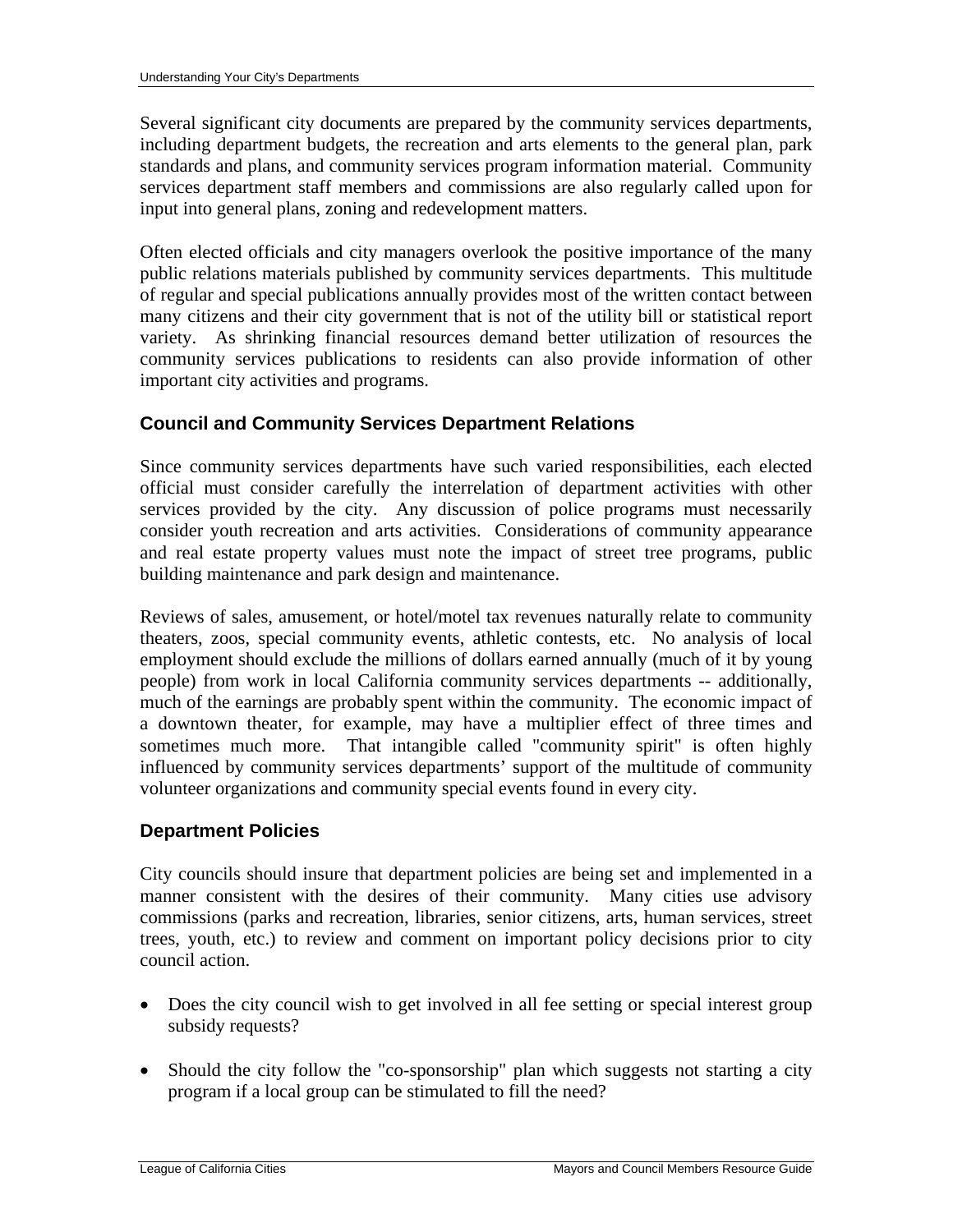• Policy issue determination involving citizen participation invariably provides more satisfactory and comprehensive solutions to everyone involved.

City council members should insure that a clear understanding exists by all parties regarding which type of policy decisions should be made by the city council, the advisory commissions, the city manager's office, or the department.

Unfortunately, community services are not always easily quantified as are fires, burglaries, investments earned, building permits issued or miles of streets repaired. Some communities do invest time and money into community services planning, user surveys, and performance standard strategy. However, most community services departments do not have the resources to be thorough in evaluating their services nor in making elected officials and the public aware of their contributions.

Elected officials should set priorities for park maintenance and then provide the resources to ensure modern managerial and performance standards are used to measure results. Elected officials should demand that advisory commissions not be "rubber-stamped" and devote time and energy to reviewing programs, program quality and citizen concerns. Elected officials should ask whether or not demonstration and innovation are the exception or the rule in the community services department; and whether or not their city's parks and programs serve the needs of the users of the services offered.

There are numerous traits of successful community services departments which bear upon its ability to serve the public. Some include:

- **Innovation.** Are the community services departments flexible and open to change? Ten years ago, who envisioned roller blading or midnight basketball, senior day care, a technologically advanced library or public arts throughout the city? More important, who is thinking about the possible impacts of these items on the community services experience: an aging society, the homeless, child day care, surplus schools, the drug culture, gangs, strategic planning, growth management, an international recession, a sustained energy crisis, drastically reduced federal spending and year-round schooling?
- **Part-Time Help.** Community services departments are probably unique in the large number of part-time employees they hire. As mentioned above, most cities are probably a major employer of youth in their community. While this may give the personnel and finance department problems, it also gives the city a live and direct connection to its citizenry, in addition to being a tremendous augmentation to community services permanent staff. For many city residents the park maintenance helper, librarian or lifeguard may be the only living and breathing city representative they speak to throughout the year. Evaluation and training of these employees is the key to an effective service delivery of community services.
- **Volunteers.** Community services departments must utilize volunteers and special interest groups in ways that distress risk managers and other city officials but tap a great community resource. In 1987, volunteerism was determined to have grown in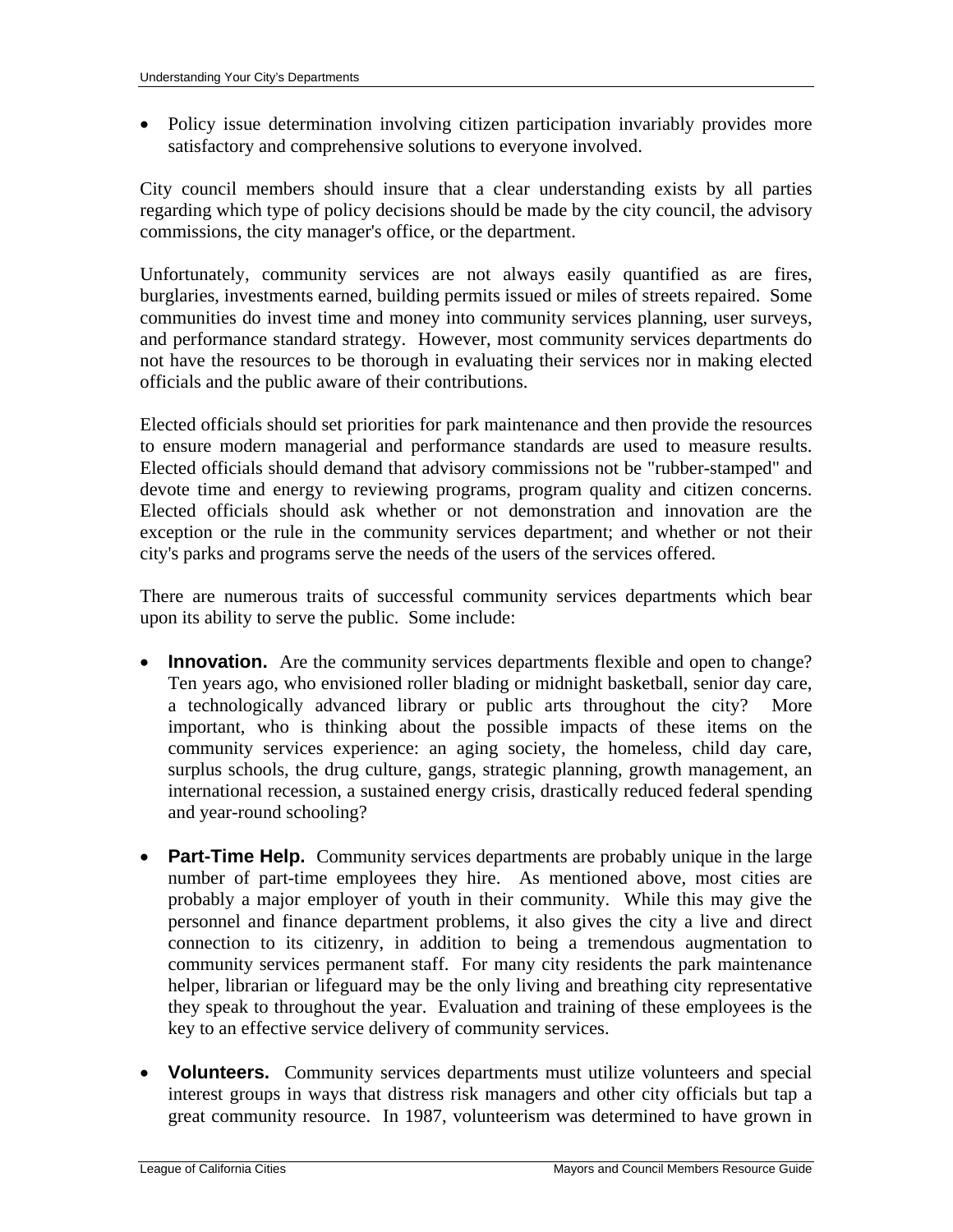cities by almost 50 percent over the previous five years, while full-time staff had grown only 10.3 percent during the same period. Such an approach gives city government another direct method of ensuring community involvement.

• **Sponsorships and Fundraising.** As general fund budgets become less available to community services departments, these agencies have become more dependent on funding through corporate and private sponsorships, grants and fundraising efforts. Increased staff time is being devoted to maximizing these resources, and it is not uncommon that special events, regular programs, brochures and publications, etc., include references to a sponsor.

The time for traditional responses to public service demands in this time of untraditional funding has ended. Elected officials are asking questions about some of the following concepts and practices:

- "Contracting-out" for services
- New capital outlays for equipment facility or redesign that will increase productivity and service levels while reducing energy consumption
- Voter-approved park maintenance fees
- Nonprofit foundations to augment programs (For example, Friends of the Libraries, Arts, Parks); paid advertisements in local publications
- More effective use of volunteers and community groups
- Partnerships and collaborations
- Higher fees and charges
- Scholarship programs for the poor and the handicapped who may be hurt the most by the higher fees and charges
- Use of parks and recreation departments to generate ancillary revenues that benefit department revenues while providing useful services to the community
- Enterprise funds in recreation to parallel water and sewer enterprise fund operations
- Conversion of parks and grounds areas to low-maintenance landscaping
- Department, division and program reorganization to reduce middle management
- Design of new parks that can be easily maintained
- Systems that facilitate professional management
- Involvement of community or neighborhood groups or the private sector in maintenance operations

Community services has proven itself to be one of life's necessities in a highly urban society with rapidly growing cities, quality of life issues becoming an important way to reach the public and create a sense of community. The public will continue to expect public officials to provide for quality services in the cultural arts, human services, leisure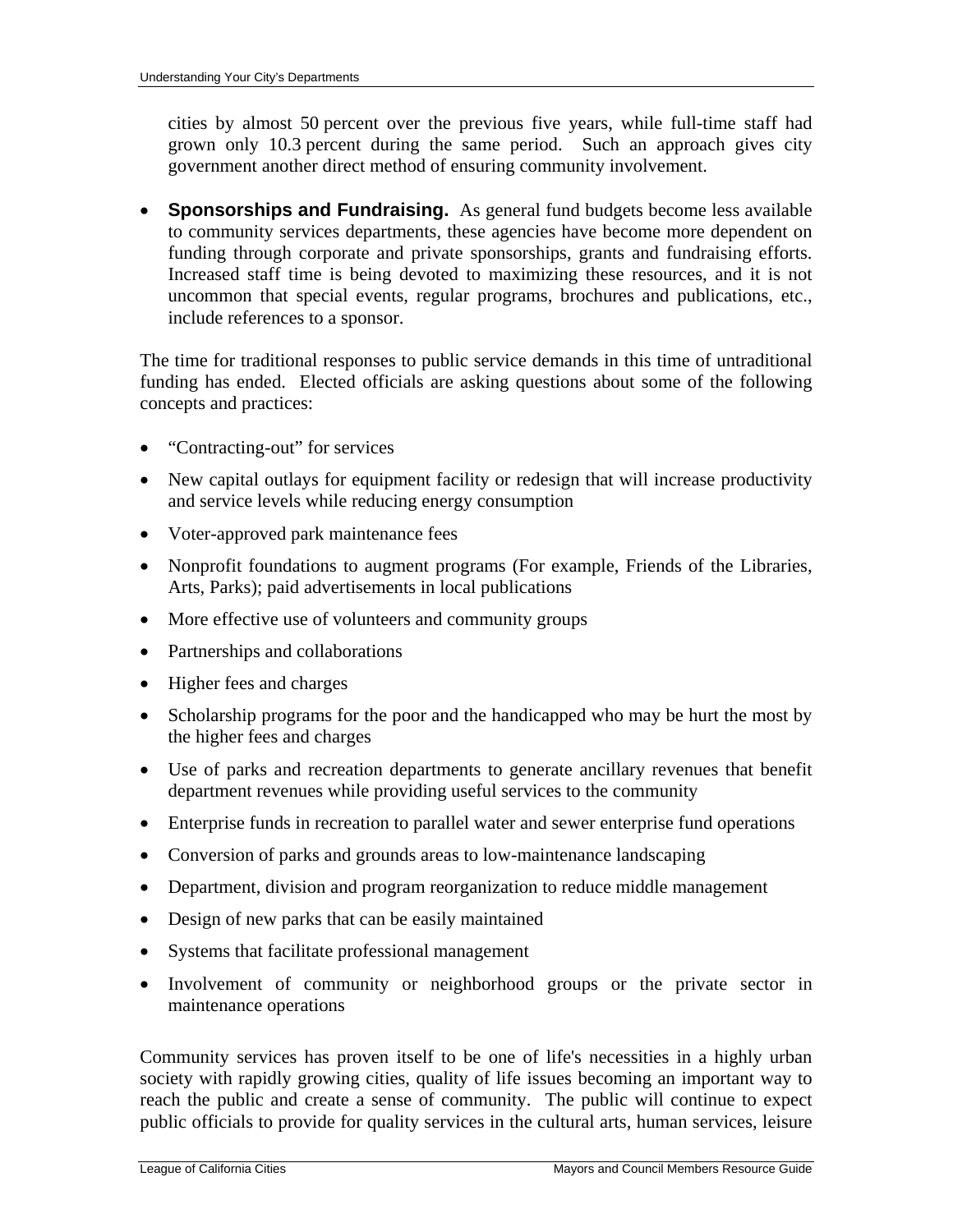services, library services and in park development and maintenance in spite of reduced resources to do so.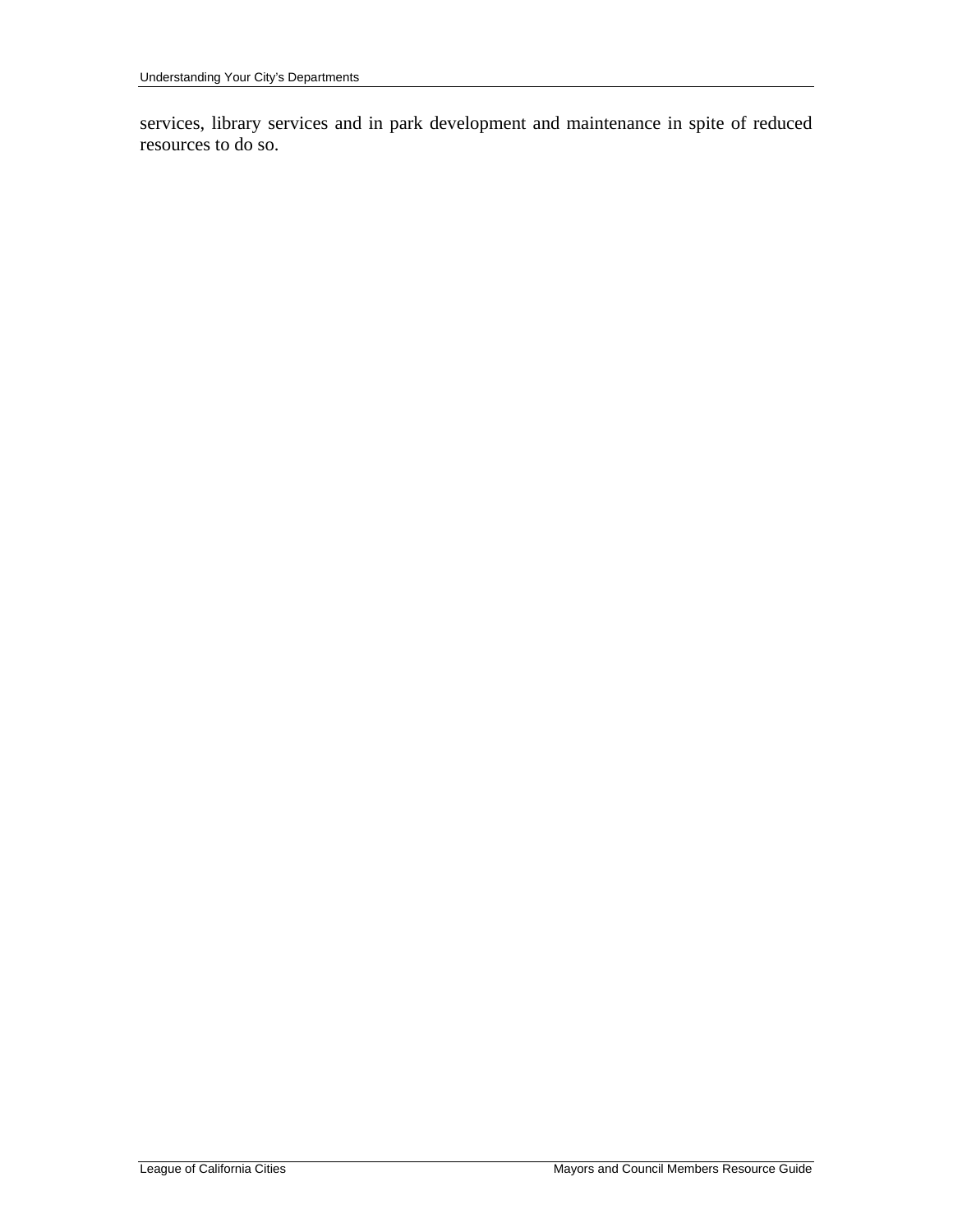# **The Library Department**<sup>4</sup>

Library functions usually fall under the Recreation, Parks, and Community Services Department. It is listed separately here for greater visibility. The purpose of the public library is to provide informational, educational, and recreational materials in a variety of formats to meet the needs of the community. These needs are as varied as the persons who use the library—young and old, poor and affluent, from the most practical needs to the most technical, from recreational to life influencing. Since the first "community library" was opened in Philadelphia in 1731, the public library has been the one source of information and assistance available to all citizens.

# **Primary Functions of the Library Department**

In general, the library's functions can be placed into three broad categories:

- The source for information and materials of all kinds for residents—traditionally the public library has been regarded as a preserver of culture and democracy, a repository of information in many formats, and an extension of the formal educational system. These basic responsibilities are but part of the modern dynamic library program.
- The provision of public services—including the more traditional interlibrary loan and children's programs, as well as such more innovative services as literacy tutoring, computer and Internet access, and materials for those with special needs.
- The provision of information to City administration and management.

# **The Source for Information and Materials of All Kinds**

In addition to books on almost every subject, the library's collections may include newspapers and magazines, audio and video cassettes, compact discs and DVDs, computer software, microforms, pamphlets, maps, pictures, toys, games, films, tools, and equipment for loan and for use on-site. An increasing number of information sources are available to the public at the library on computer databases and through the Internet.

Many local libraries collect and preserve historical documents, papers, photographs, and other memorabilia which are the only research resource for local historians. The public library is sometimes called upon to gather information or to obtain documents needed by other city departments. And the library, along with the city clerk's office, may act as the collector and retainer of city and regional governmental documents. In some communities, the public library is a source of cable television programming, and the library may house the cable TV studio. And in every library, the staff gives tours of the library and gives instruction on how to use the many resources available to customers of all ages.

The public library also serves the information needs of elected officials and city management. Do not hesitate to call upon them for books, magazine articles, management videos, and other resources needed to administer city government.

 $\overline{a}$ 

<sup>4</sup> Revised by Laura Mitchell, City Librarian, Escondido.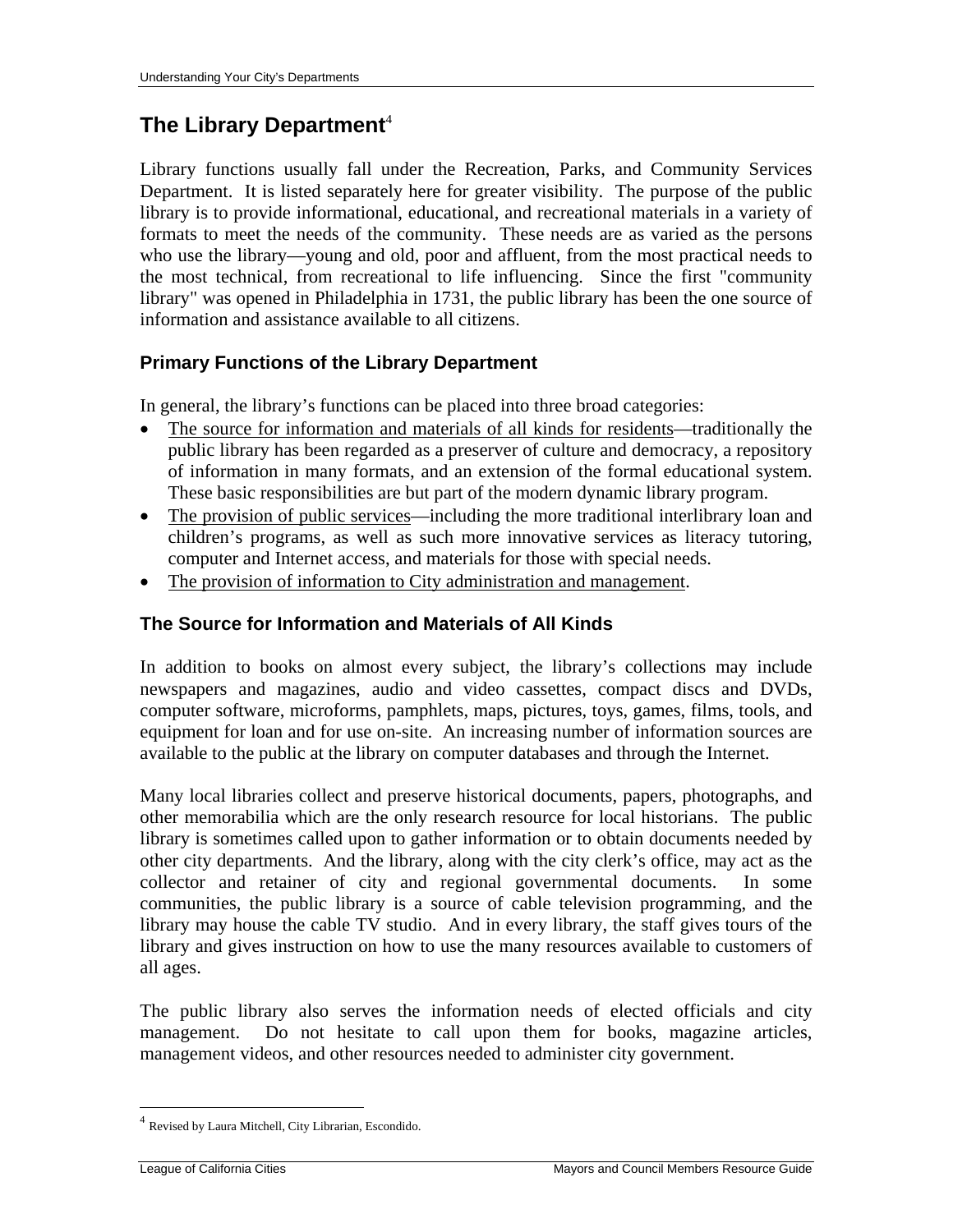#### **The Provision of Public Service**

The public library is often called upon to provide information and materials that are not available within its facilities. To meet the more specialized needs of residents, the public library can borrow books and other materials through the interlibrary loan program from other libraries, including colleges, universities, hospitals, and private corporations. Most public libraries now belong to the new "Library of California", a consortium of libraries of all types with the purpose of facilitating the sharing of print and electronic resources throughout the state.

Many libraries offer programs for people of all ages, including classes on how to use the Internet. For young people, the library may give pre-school story hours, after-school entertainment, and motivational reading programs for elementary age children, and special interest clubs for preteens and teens. For adults, the library may offer great book discussion groups, travelogues, music programs, inoculation clinics, lectures, and assistance at income tax time. Community groups may meet at the library on a regular basis.

More than 100 public libraries are participating in the California Literacy Campaign, a grant program established by the California State Library in 1984. Local libraries match volunteer tutors with adults who have poor reading skills. These residents are then taught to improve their reading levels so that they can function better in their daily lives. In fiscal year 2000-01, more than 25,000 learners and 13,500 tutors participated in the campaign.

#### **Contemporary Library Issues**

Some current library issues include growing numbers of "latchkey children", the declining condition of school libraries in many California communities, increasing numbers of homeless and mentally disturbed users, library facilities which are deteriorating or just becoming too small for the increasing use, the need to provide expensive computer equipment, and the need to resist individual and/or group attempts to limit access to library materials.

#### **City Council and Library Relationship/Structure**

In California, library services may be delivered to a city by one of several methods:

- The city may establish its own library.
- The city may contract with the county library for library services, or the two bodies may form a joint city-county library.
- The city may be included in a special library district.
- The city may be included in a unified school district library district or a union high school district library district.
- The city may contract with a commercial firm to operate the library.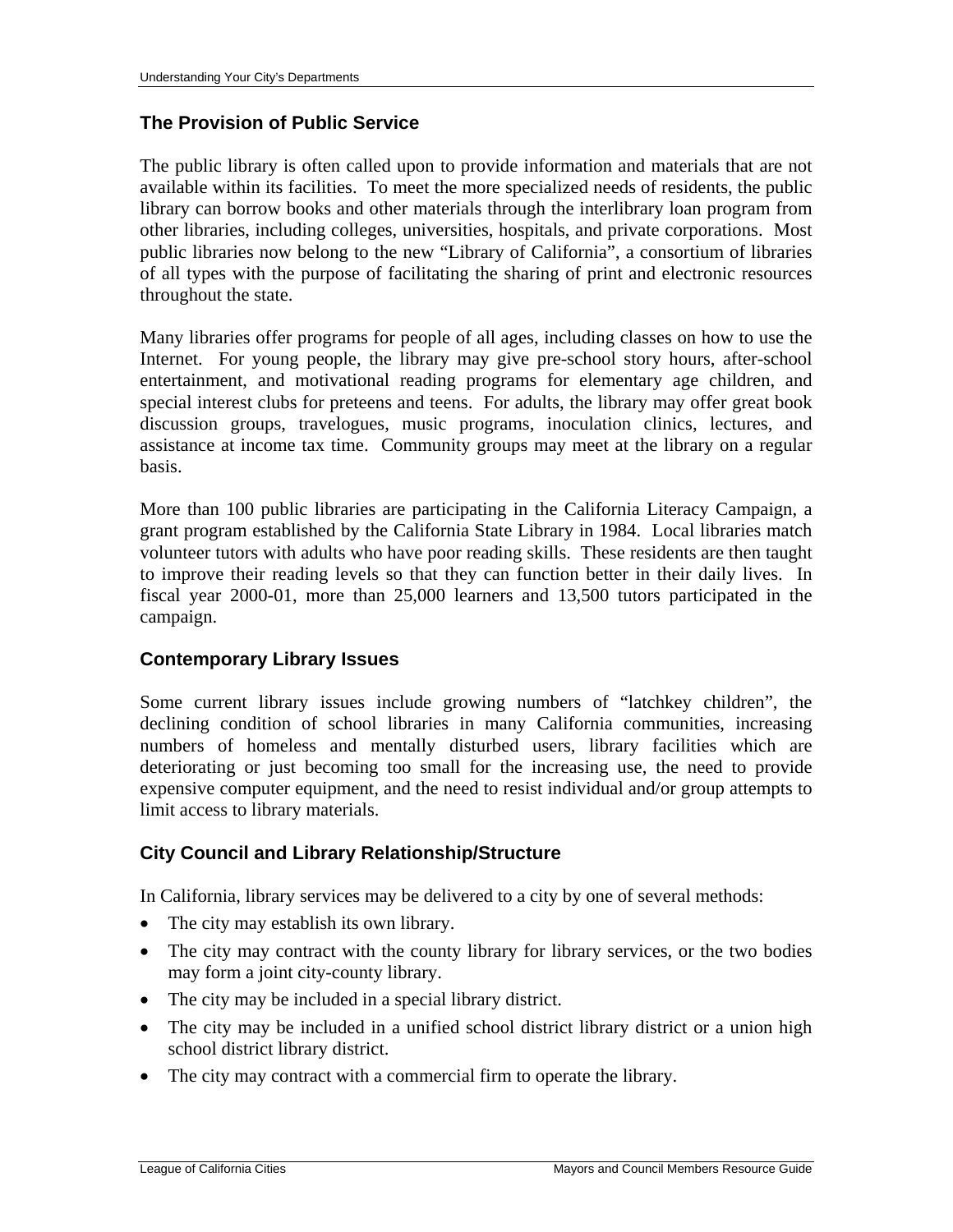The method of service delivery also determines the nature of the library's governing body. The library may be governed by the city council or the board of supervisors, or by an elected or appointed board of library trustees. Regardless of the method of service delivery, the local public library is an integral part of the community and is responsive to community needs.

#### **The City Council and Library Department—Relations and Expectations**

Assessment of Services. The public library is generally perceived as a public good that is worth supporting, even by those who rarely use it. Hard times for library budgets have sometimes motivated a neighborhood or community to mobilize in support of their library. And the governing body's commitment to providing quality library service is certainly one measure of the "quality of life" in the community.

Like other "human services," the quality of library services is not easily measured or evaluated. The state requires public libraries to keep statistics on their activities, and these can help in the evaluation of the library, especially circulation trends and the increase or decrease in the number of registered borrowers. However, statistics do not give the total picture.

The opinions of library users and community members are very helpful in evaluating the library. If the staff is friendly, well trained, and helpful to all clients and the library atmosphere is inviting, people will enjoy using its services. If the library management and the governing body receive few complaints, and users praise the library, it is fairly safe to assume that the library is doing a good job. Elected officials who do not use the library and rarely visit it are missing their best opportunities for observing staff performance and evaluating library use.

Questions that may be asked in the evaluation process include:

- Is the library used by all segments of the community?
- Is the staff well trained and knowledgeable about resources and collections?
- Can user questions be answered quickly and thoroughly, or can sources for answers be identified for the user?
- Does the library demonstrate that it is a part of the community by displaying items of local interest, by collecting local history, and by encouraging staff members to become involved in local organizations?

Automation and Capital Needs. In some communities, local officials have been reluctant to commit the large initial capital outlay that is required to automate the library, and to maintain and upgrade its computer system in a timely manner, although they have automated many other routine functions in other departments. Experience has shown that the automation of library routines relieves staff of record keeping and enables them to expand services to meet the ever-increasing expectations and demands of the public. Automation also enables staff to perform other tasks that may not be getting done.

One of these tasks is that of fulfilling the responsibility to account for the library's collections. Taking inventory of thousands or millions of items by hand is an almost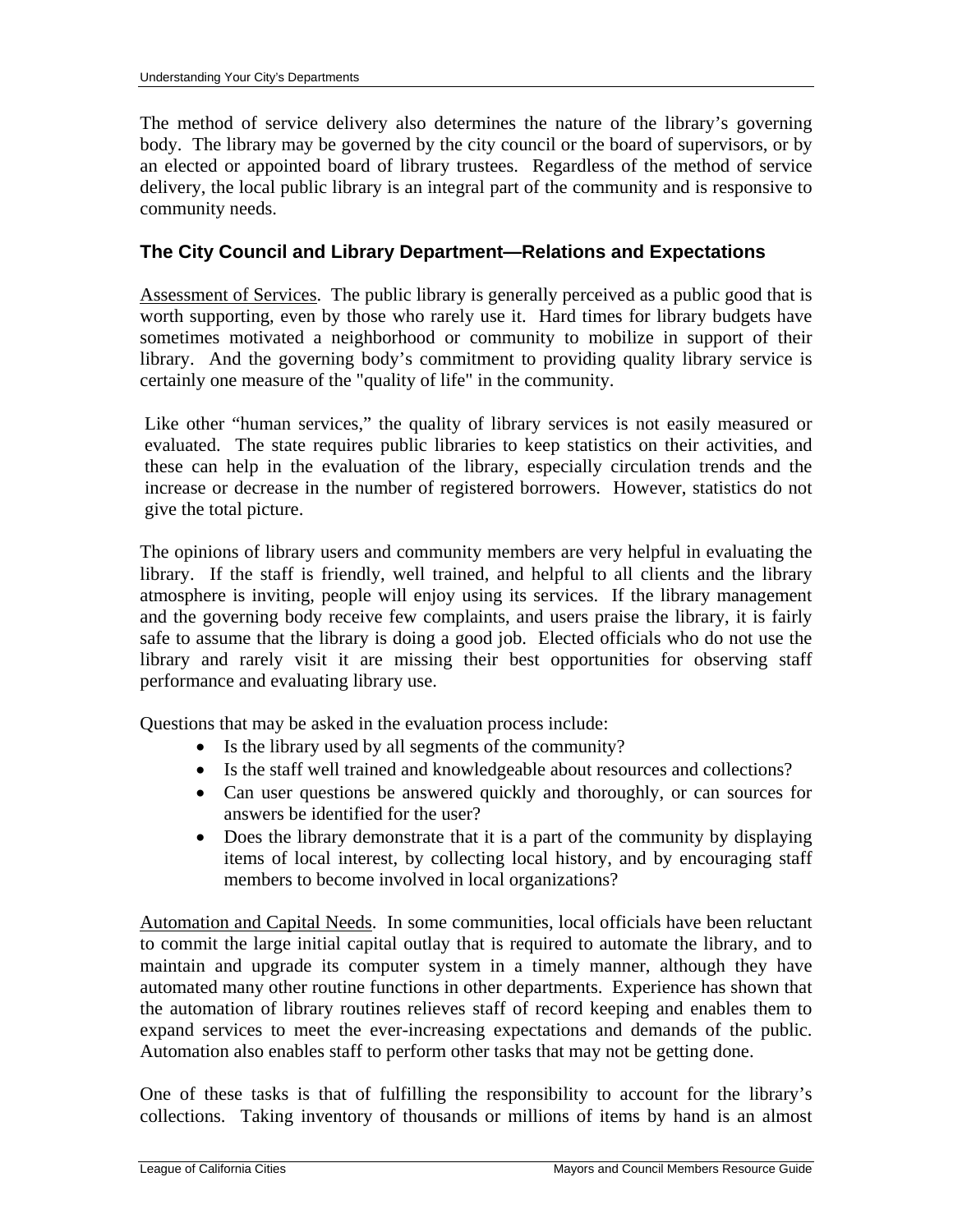impossible task with existing staff. With a database, the library has an efficient means of tracking and accounting for most of its inventory. This in turn enables the staff to know which items are so much in demand that more copies are needed, or which important items are missing and need replacement. And this is much better service to the public.

Facility Needs. Another very effective way of improving service is to build new libraries that are energy efficient, handicap accessible, easily maintained, and prepared for the installation of the newest computer technology. Too many public libraries are housed in antiquated facilities that lack handicapped access, fire suppression systems, adequate seating, decent restrooms, and staff work space. Some public libraries are so badly out of compliance with fire, building, and electrical codes that they would be closed if they were operating in the private sector.

The safety and security of the public, the staff, and the city's enormous investment in its library collections are at constant risk in such buildings. Unfortunately the mitigation of these problems requires a large capital outlay that local officials hesitate to commit as long as they can "get by" with the current situation. It is sometimes the case that the library staff provides efficient, quality library service *in spite* of all these handicaps; the improvement in service would be even more dramatic were such an excellent staff moved into an improved facility.

# **Contemporary Library Issues**

All city services face a never-ending demand for more and better services, and the library is no exception.

- o Growing communities with young families make many demands upon the local schools and the public library.
- o More and more residents have personal computers at home, and they expect to be able to access library resources from home.
- o Library users also expect to find the same up-to-date equipment and resources at the library that they have at home.
- o Communities with more elderly persons on fixed incomes are experiencing more demand for services specifically for the senior citizen, and this is one of the groups often targeted by public libraries for special service programs, such as large print books, talking books, and information and referral services.
- o New businesses and industries bring in more people to use city services and new demands on the library's business collections.

Of major concern to library staff members is the increasing number of **"***latchkey children***"** frequenting the library. Many working parents, unable or unwilling to provide after-school care, instruct their children to go to the library after school and to remain there until they are picked up hours later. They assume that their children will be safe and supervised at the library, not realizing that because it is a public facility, it is open to all elements of society, and the busy staff cannot take responsibility for watching the youngsters.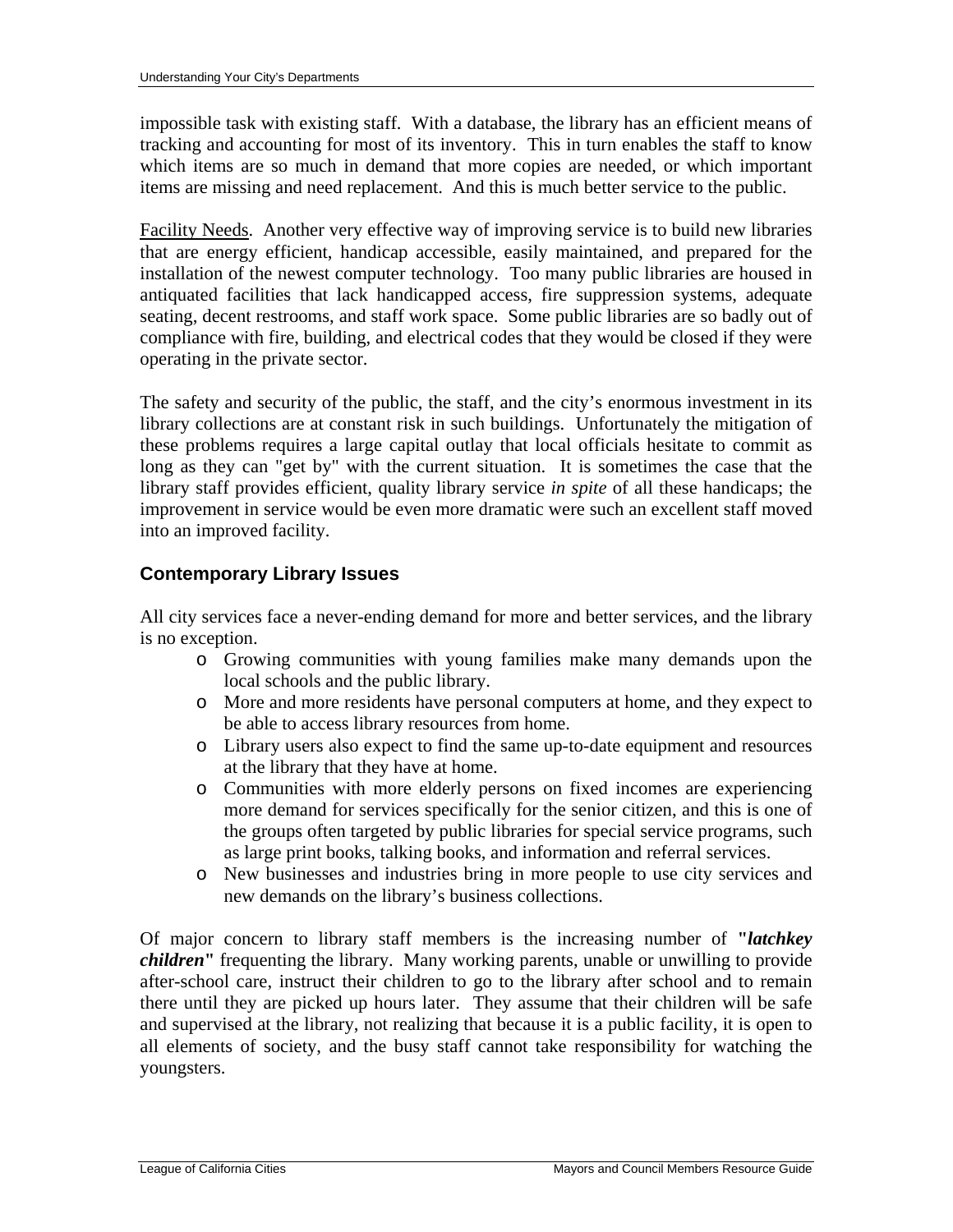Bored, restless children sometimes behave inappropriately, demanding constant attention from the staff, who are then unable to help other library users. The American Library Association has prepared guidelines for libraries dealing with this nationwide problem, and libraries are working with their local police and other agencies to establish methods for handling problem and neglected youngsters.

Another youth-related concern of public librarians is the continuing **decline of school libraries**, especially in elementary schools. The lack of funding for school libraries throughout the state has resulted in outdated collections and poor staffing; often a school library is run by an untrained aide or a parent volunteer. This has created an enormous demand on public libraries for materials that support homework assignments, and for homework assistance after school hours. Public librarians try to balance the needs of local children against the needs of the rest of the community but find it increasingly difficult.

Another significant problem is that the public library, because it is a public facility, has become "home" to an ever-growing number of the **homeless, mentally disturbed, and transient** members of the population. These people find the library a comfortable and non-threatening place to spend the day, but their appearance and behaviors are sometimes upsetting and intimidating to other library users. Unless they commit a misdemeanor, such as disturbing the peace, there is no legal ground for ejecting them from the library.

Like unattended children, the homeless and transient people frequenting the public library are more than a library problem; they are a community problem. Solutions may be found in the provision of more day care programs and facilities for both groups. Libraries cannot solve these problems, but they can contribute to community-wide efforts to do so.

There is and will always be a demand for basic library service, for no other institution provides the materials and services that are the responsibility of the public library. It has been said that the continuance of our democratic way of life depends in part on the public library's continuing ability to provide materials on all topics and from all points of view without interference or censorship by any particular group, sect, or creed. Groups that seek to limit or prescribe the services of the public library seek to interfere with our citizens' most basic rights. Library management needs the support of its governing bodies in resisting such interference.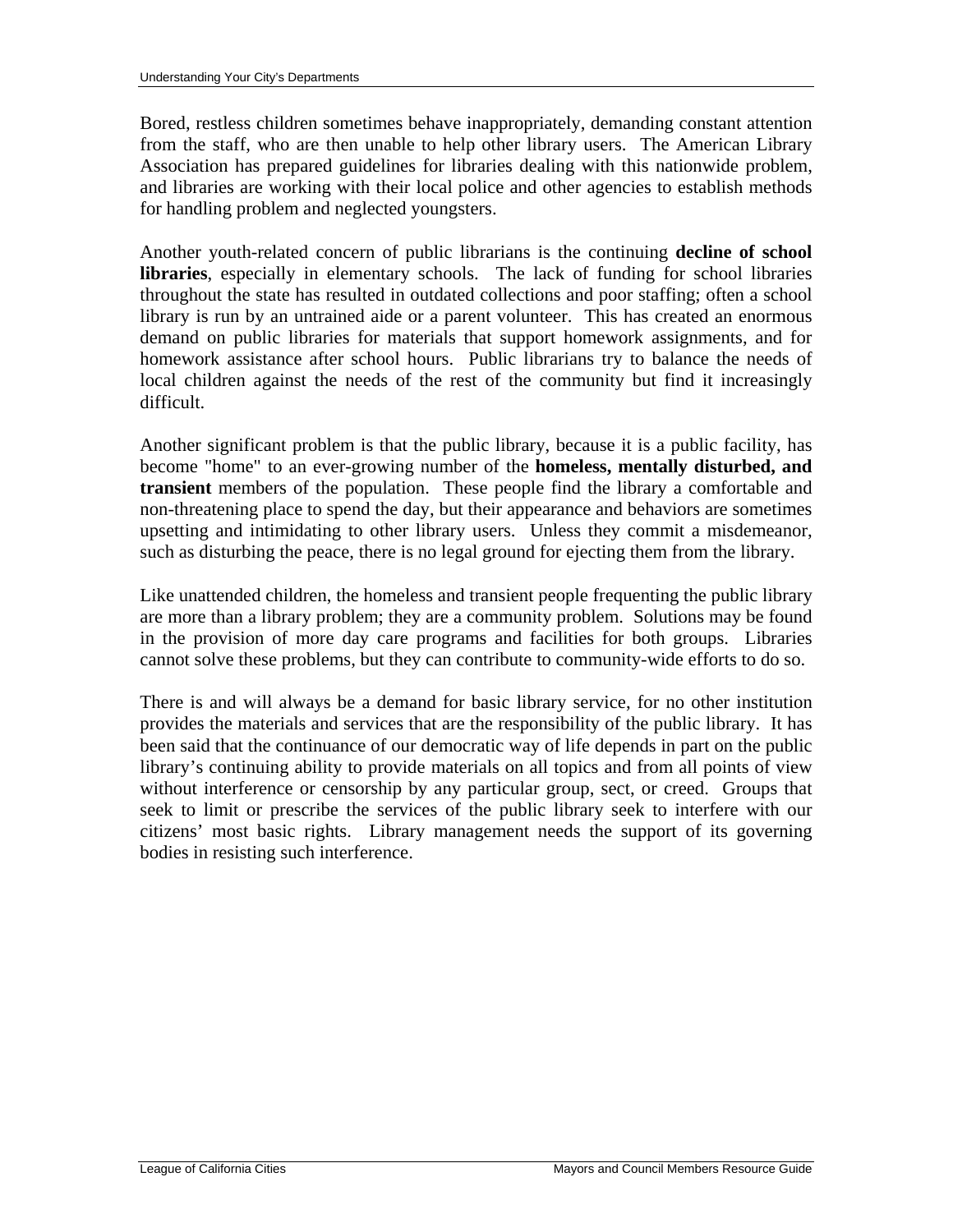# **The Human Resources Department**

A city's human resources department has responsibility for personnel matters affecting all city departments. Human resources serves as an internal consultant helping other city departments recruit and retain the best possible workforce, training and motivating employees once they are hired, ensuring a fair and equitable system of personnel management and resolving employee relations problems.

Human Resources professionals have four major roles within their cities, the traditional role of providing technical expertise, and three emerging roles: "business partner", working with management to devise effective solutions to an organizational or performance problem; "change agent", helping others understand the need for change, planning and training for change; and, "leader", influencing others, and balancing concerns for employees with organizational requirements and goals.

Cities in California vary as to how their human resources functions are organized. Many cities have changed the name of this function from "Personnel Department" to "Human Resources Department." Medium- to large-size cities are likely to have a full-service Human Resources Department with the responsibilities of the director ranging from recruitment and selection to risk management. Smaller cities may have a personnel officer or personnel manager reporting to a department head or to the city manager. In other cities, the assistant city manager may be designated to handle human resources responsibilities.

Many cities include risk management functions (workers' compensation, liability, insurance and safety) as part of the Human Resources Department.

# **Primary Functions of the Human Resources Department**

- Labor and employee relations, including negotiating the city's labor contracts and resolving employee grievances
- Recruitment and selection for vacancies and promotional opportunities in city departments, and compliance with non-discrimination law
- Classification and compensation to ensure that employee job descriptions and pay are consistent with the actual duties being performed
- Employee recognition programs
- Training and development so that employees grow professionally and provide improved services to citizens
- Administration of retirement, health, dental, and other employee benefits
- Risk management, involving workers' compensation, liability, insurance and safety
- Maintaining personnel records

# **The Human Resources Department and the City Council**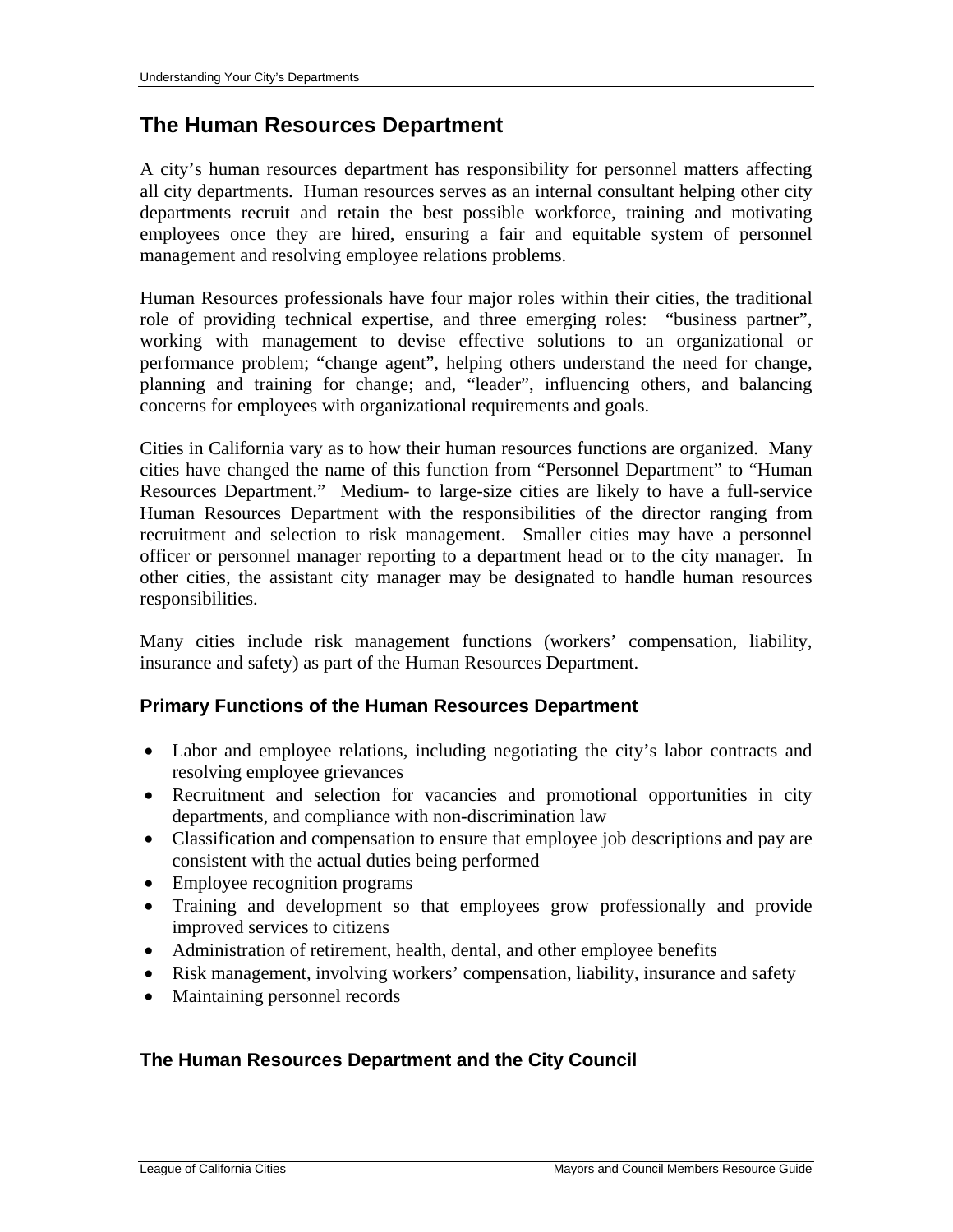Elected city council members set public service policy for the city. In that capacity, elected officials can assist in effective management by getting to know how their decisions affect the city's largest resource: its employees. The human resource department functions and responsibilities are key to successful organizational effectiveness. Moreover, elected officials can expect to be kept apprised of everchanging employee relations law, and the costs and values of the city's workforce.

Following is a summary of the key organizational responsibilities of the human resources department.

#### **Labor and Employee Relations**

#### *Employer-Employee Relations Resolutions*

Every city should have a resolution or ordinance that provides procedures for administering employer-employee relations between city management and the city's employee organizations and for resolving disputes regarding wages, hours and other terms and conditions of employment. This document is often described as the Employer-Employee Relations Resolution (EERR) or Employee Relations Ordinance (ERO).

The EERR or ERO defines the process for recognizing employee organizations (or "bargaining units") as prescribed by Government Code Section 3500 et seq, the "Meyers-Milias-Brown Act" or MMBA, originally adopted in 1969. In 2001, MMBA was modified to include resolution of disputes regarding unit determination through the Public Employment Relations Board (PERB). The number of bargaining units depends in part upon the services and functions provided by the city. In a full-service city with its own police and fire departments, a city is likely to have bargaining units representing the following employee groups:

- Police safety employees
- Fire safety employees
- General unit employees (rank and file employees, such as clerical and maintenance)
- Management unit employees (may have separate groups for police management, fire management and general management). This is very different from the private sector.

The EERR or ERO outlines a process for meeting and conferring in good faith under MMBA in order to reach agreement on a labor contract, or Memorandum of Understanding (or Agreement) (MOU or MOA). The city's "municipal employee relations officer" is designated in the EERR or ERO. This individual is typically the director of human resources or employee relations manager.

The city may utilize the director of human resources or a consultant as its chief negotiator.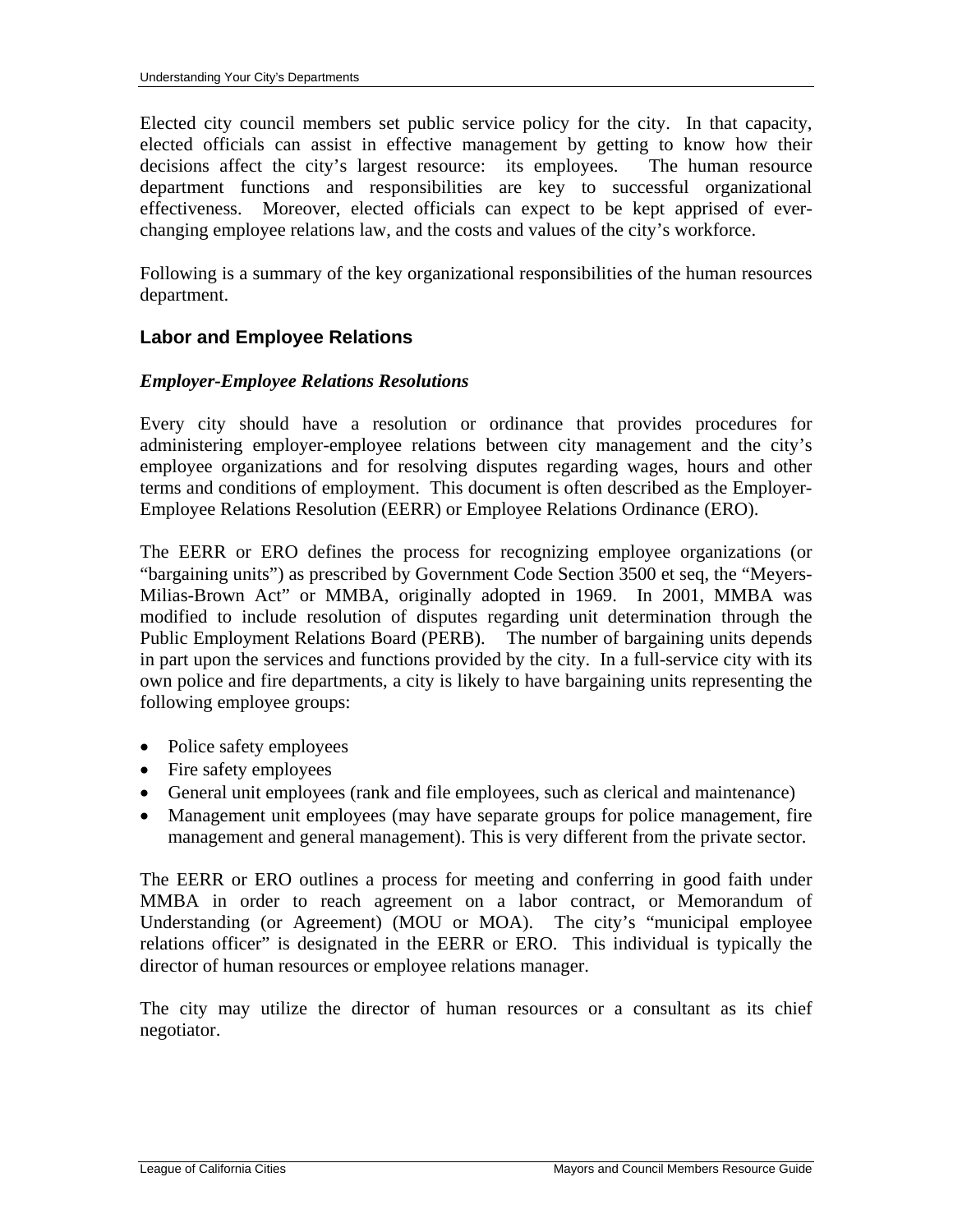# *Providing Labor Relations Information to the City Council, Manager and Other City Officials*

The municipal employee relations officer requests guidance and provides labor relations information through the city manager to the city council. Such contacts, normally during closed session, include:

- Discussion of parameters for negotiating with specific employee groups
- Data on employee groups (wage and benefit data and comparisons with similar positions in other public agencies)
- Proposals made to the city's bargaining team by employee groups along with the cost of implementing the proposals
- Proposals made by the city's bargaining team, along with cost data

The city council approves final labor contracts, or MOU/MOA's, in open session.

In the event the management and labor representatives are unable to reach agreement on an MOU/MOA, the city's resolution provides for impasse procedures that may include a hearing by the council, mediation, fact-finding or arbitration. Under current State law, impasse with public safety employee units may result in mandatory binding arbitration, during which a neutral arbitrator ultimately determines how the impasse is resolved.

# **Recruitment and Selection**

*Recruitment:* The Human Resources Department works with the hiring department through all phases of the recruitment and selection process, from advertising a vacancy to final appointment of an employee. A goal is to target a pool of well-qualified applicants so staff may advertise with professional associations and newsletters, in addition to media sources. Many cities use the Internet to advertise for city job openings.

*Selection*: Staff evaluate job applications according to established qualifications for education, training and experience. They also test applicants via written exams, performance tests and oral interviews. Interview panels may consist of representatives in the field from other agencies, in addition to managers from the hiring department.

Human resources staff are responsible for compliance with state and federal nondiscrimination laws in the hiring process, including Equal Employment Opportunity (EEO), the American's with Disabilities Act (ADA), and similar California statutes. Human resources staff may assist hiring departments with background checks on top candidates, and coordinate pre-employment medical exams and fingerprinting of new hires. Other responsibilities include new employee orientation, so that new hires learn about the city, its services, and its overall values and mission, as those factors relate to the employee's specific assignments.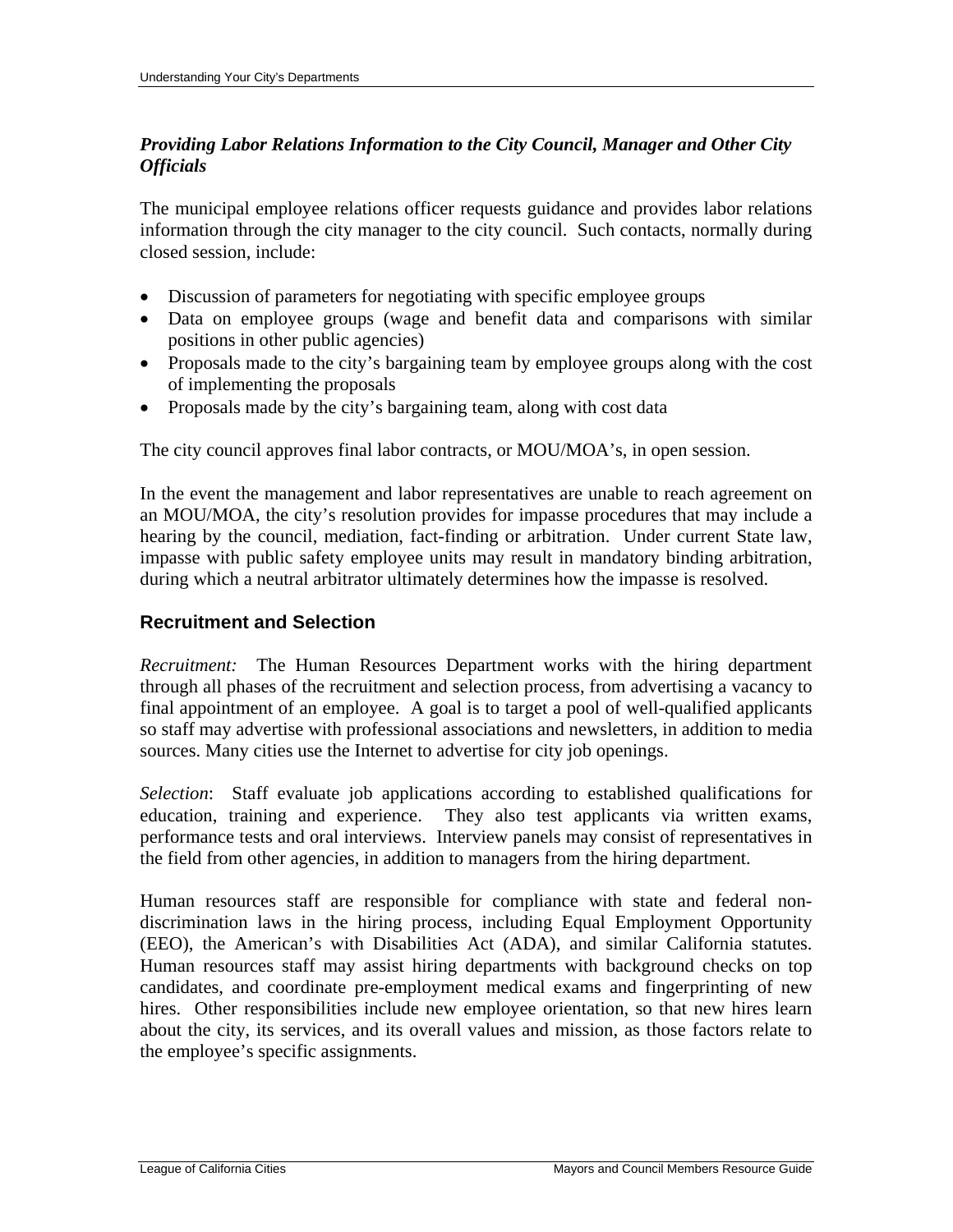#### **Classification and Compensation**

*Compensation Surveys:* Comparing salaries and benefits with other public agencies for similar positions is an ongoing function of human resources staff. The data is used in collective bargaining with labor groups and for city departments in the process of establishing new or revised positions. Some cities compare their pay to the private sector as well. The factors involved in comparison, and the selection of comparison employers, are matters of policy (determined by City Council) and collective bargaining (determined with employee organizations).

*Pay and Classification Studies:* As functions of city departments change in response to public needs, human resources staff analyze job duties and recommend changes in current jobs or creation of new positions. Compensation changes may be recommended commensurate with changes in job duties. Pay or classification studies may be conducted for an entire city department, a division of a department, a specific bargaining unit or a job family (for example, clerical positions).

# **Employee Recognition Programs**

Many cities have introduced employee recognition programs with support from Human Resources Department staff. Components of employee recognition programs may include:

- Employee commendations
- Service year awards
- New employee ceremony for employees and families

*Employee commendation programs* may involve nominations by co-workers or supervisors for exceptional performance by individuals or teams of employees. The city council may recognize employees publicly at council meetings as a way to inform the community of outstanding city employees.

*Service awards* are presented to employees who have worked for the city for a certain number of years, e.g., at five-year intervals.

*New employee ceremonies* may be held regularly (monthly or quarterly) to provide a welcome by council members, the city manager or department heads to newly hired city employees and their families.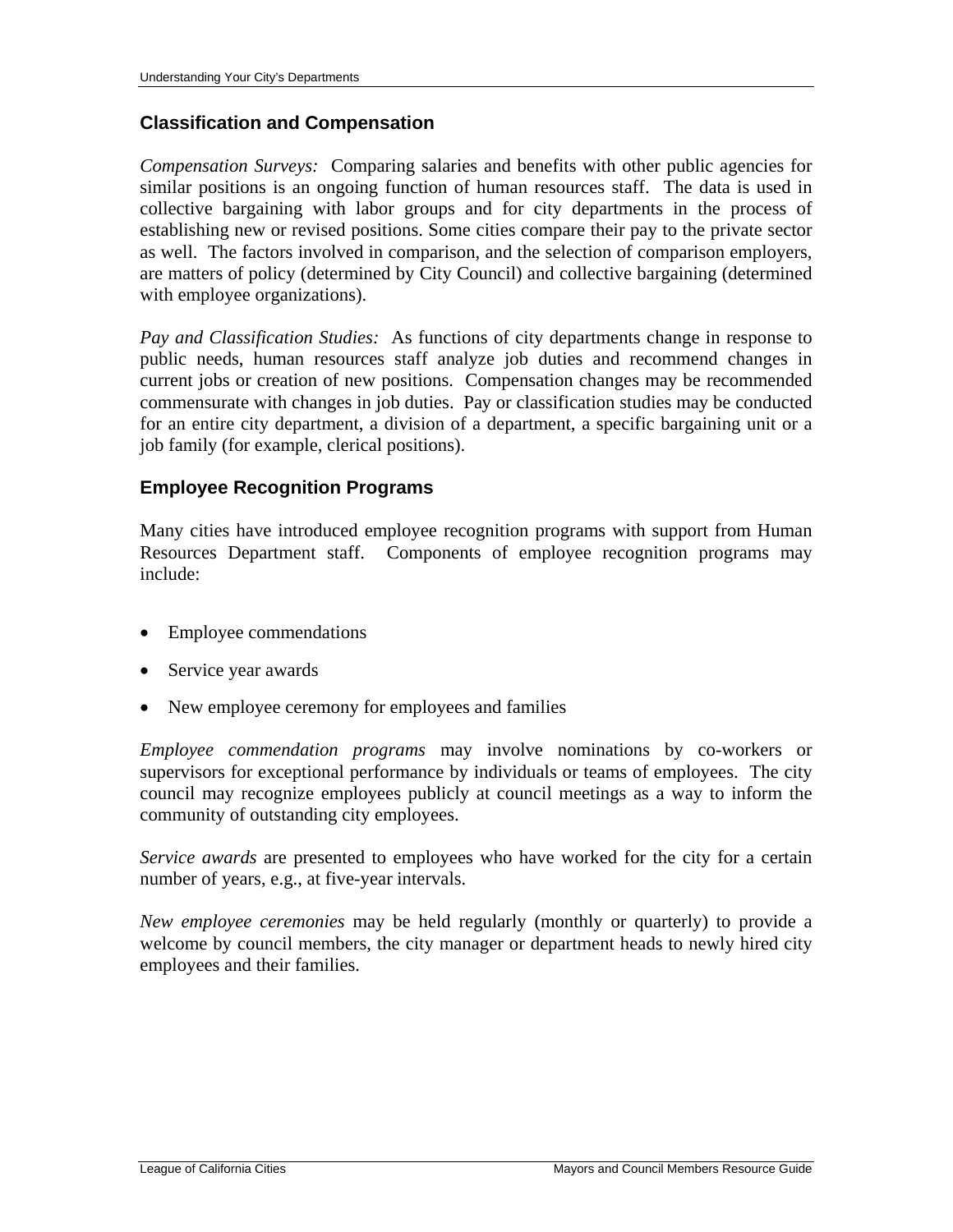# **Training and Development**

Through its training function, Human Resources has an important role in helping employees provide quality services to the public, and in developing the successors for future promotional positions within the city. Staff may conduct a needs assessment survey citywide or for one department or division. Training may be handled internally by city staff or may be contracted externally to another firm. While training costs money it is an investment in reducing the city's liability, increasing employee productivity and improving services. Typical training programs may include:

*Supervisory Training Programs:* When new supervisors are hired into the city from another agency or a non-supervisory employee is promoted to a supervisor, it is important to train supervisors in procedures such as grievance handling and disciplinary procedures.

*Professional Development Training:* New federal or state regulations affecting programs operated by city staff require regular, ongoing training so that staff remain in compliance with appropriate regulations, as well as providing knowledge and skills that will be important for the employee as he/she seeks career growth within the city.

*Skills Training:* As new technology is introduced citywide, or job skills change, staff must be trained in efficiently applying the technology and skills to their jobs. In recent years, there has been considerable emphasis on "customer service" training.

# **Risk Management**

#### *Administration of Employee Benefits*

Cities provide a wide range of benefits to their employees including health, dental, vision, short- or long-term disability, and life insurance, employee assistance programs, deferred compensation programs, and retirement. Many of these benefits are subject to complex federal and state regulations. Cities should have staff who are knowledgeable in the benefits area to administer these programs and assist employees. Most cities also utilize the services of an insurance broker to assist with negotiating contracts, making plan changes, and resolving insurance problems.

A city's contribution toward the costs of these benefits and the scope of the plans is generally subject to negotiation with the employee bargaining units. These negotiations can at times become quite contentious due to the significant costs of these programs and the frequency and severity of cost increases.

Many cities contract with the California Public Employees' Retirement System (CalPERS) to provide a retirement plan. CalPERS also offers medical insurance and other benefit plans.

# **Workers' Compensation Administration**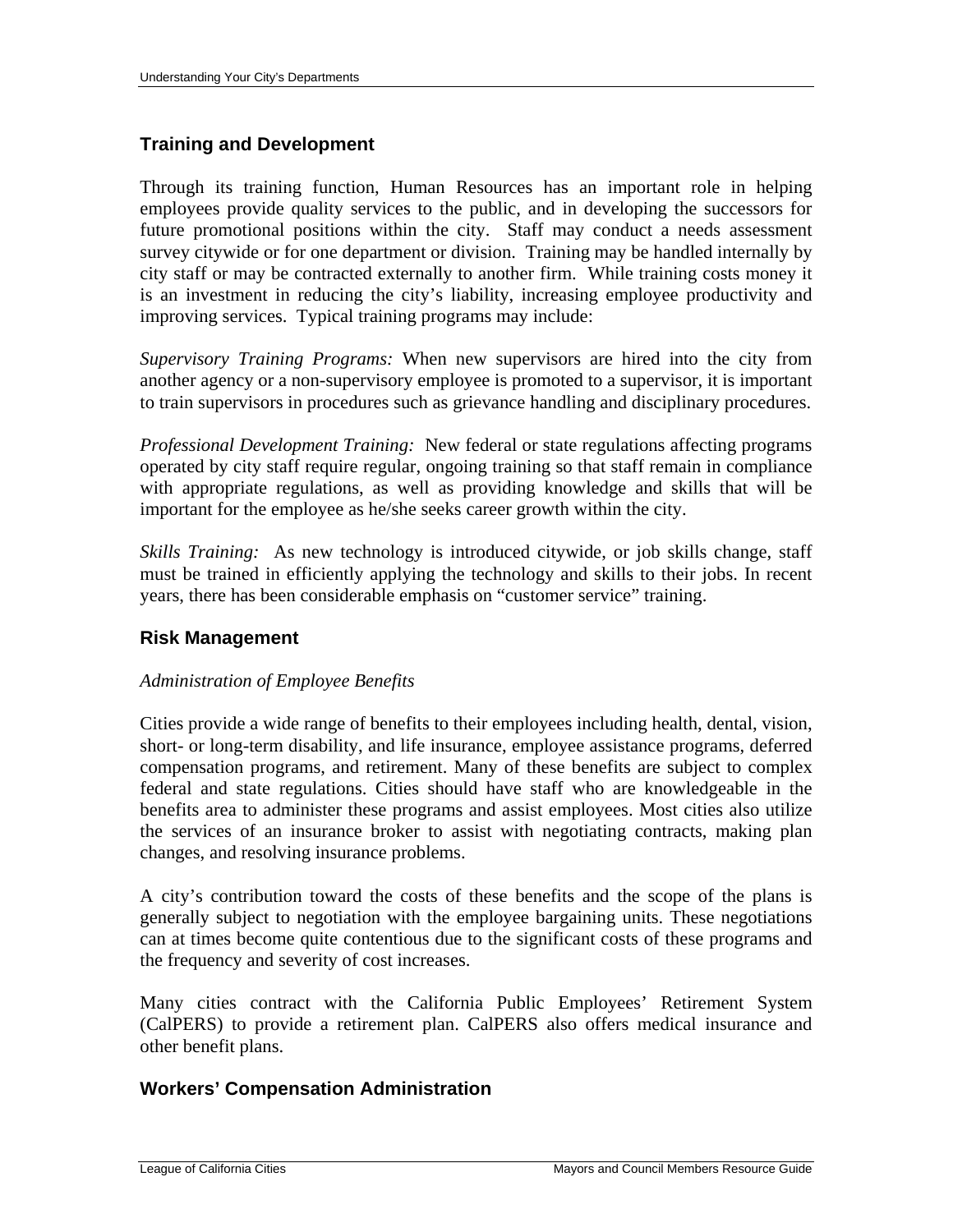Employees who become ill or are injured in the course and scope of their jobs are entitled to workers' compensation benefits. The California Labor Code explicitly defines these benefits. Staff must be well educated on the provisions of the Labor Code, must be able to communicate effectively with supervisors and employees about the responsibilities of the city and the rights of the employees, and must have a general understanding of medical and legal terminology.

Workers' Compensation functions may be organized differently from city to city. Cities may self-administer claims by hiring staff to process claims. However, many cities choose to contract with a third-party administrator for this function. Risk Management staff responsibilities, outside of claims administration, include analyzing claims frequency and severity, predicting future losses, developing loss control programs, working with departments to create appropriate workplace safety policies, and working with departments and employees to effectively return injured employees to work.

#### **Liabilities Claims Administration**

As provided by the California Government Code, persons wishing to recover money from cities for damages or injuries must file a claim against the city. Frequently such claims arise from minor property damage incidents, trip-and-fall accidents, vehicle accidents, allegations of police misconduct or civil rights violations, or contract disputes. As with workers' compensation administration, cities may self-administer these claims or may choose to contract with a third-party administrator. Liability staff generally works in conjunction with the city attorney. Staff responsibilities, outside of claims administration, include consulting with departments, analyzing loss patterns, and predicting future losses. In addition, liability staff is usually called upon to review contracts into which cities enter to ensure that the language appropriately addresses liability and insurance concerns.

The Government Code allows city councils to delegate their authority to deny or settle claims to city staff. Typically, city councils will delegate such authority up to a certain dollar amount. Settlements above the delegated amount are decided during closed sessions, after presentations and recommendations by the city attorney or other staff.

#### **Insurance**

Cities purchase commercial insurance to cover many exposures including general liability, workers' compensation, property, automobile, earthquake, flood, and various employee benefit insurances. These coverages may be purchased directly from carriers or through Joint Powers Authorities (JPAs). JPAs typically offer increased negotiating power and lower premiums than standalone programs. They may offer other incentives as well, such as risk management support, dividends for loss reduction, etc.

Frequently, cities will choose to retain a certain portion of their losses for many of the above-mentioned exposures. The dollar amount for which no insurance is purchased is known as the self-insured retention. Cities must set aside funds to pay for these retained losses and must recognize the liabilities as prescribed by the Governmental Accounting